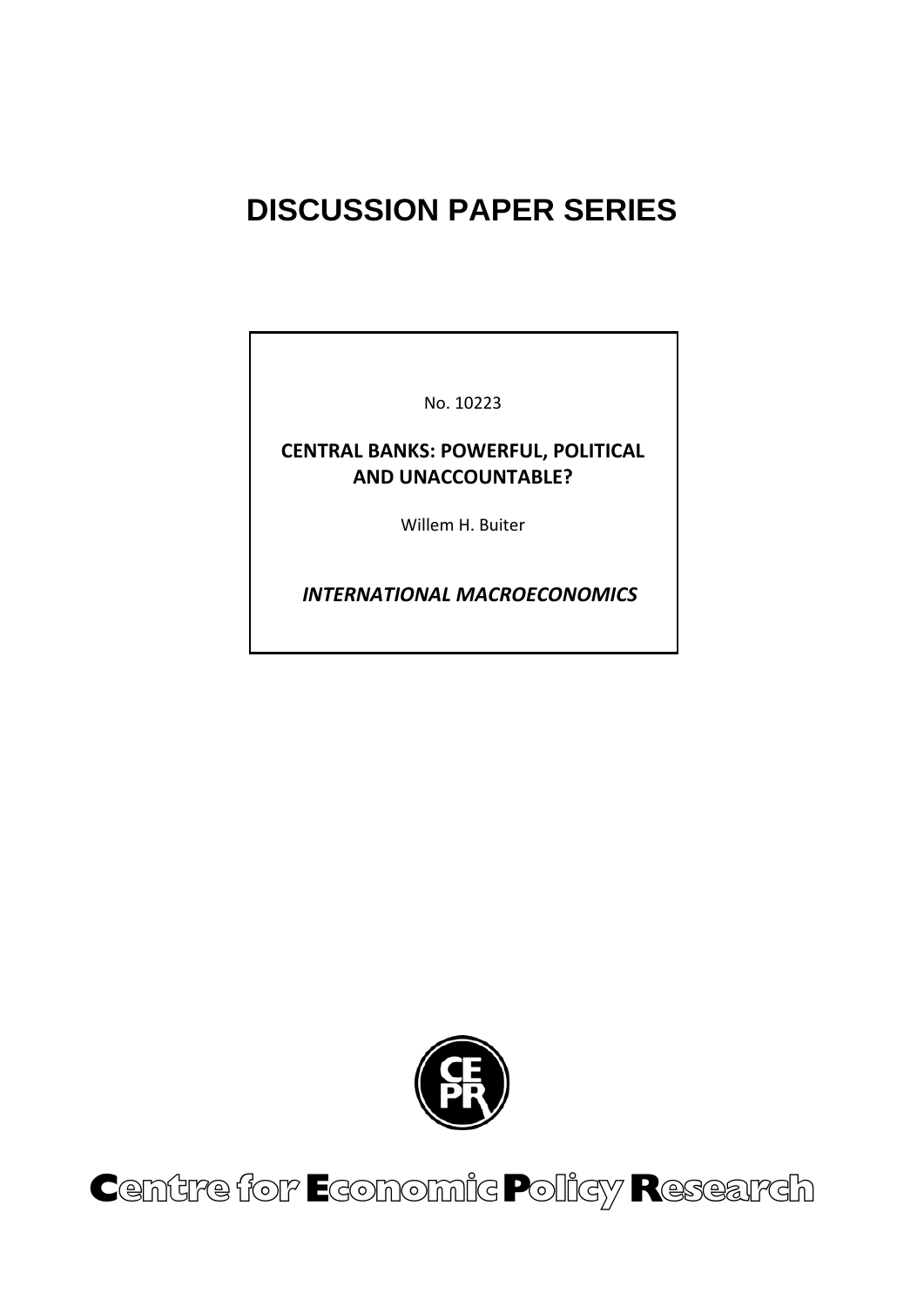## **CENTRAL BANKS: POWERFUL, POLITICAL AND UNACCOUNTABLE?**

*Willem H. Buiter*

Discussion Paper No. 10223 October 2014 Submitted 17 October 2014

Centre for Economic Policy Research 77 Bastwick Street, London EC1V 3PZ, UK Tel: (44 20) 7183 8801 www.cepr.org

This Discussion Paper is issued under the auspices of the Centre's research programme in **INTERNATIONAL MACROECONOMICS**. Any opinions expressed here are those of the author(s) and not those of the Centre for Economic Policy Research. Research disseminated by CEPR may include views on policy, but the Centre itself takes no institutional policy positions.

The Centre for Economic Policy Research was established in 1983 as an educational charity, to promote independent analysis and public discussion of open economies and the relations among them. It is pluralist and non-partisan, bringing economic research to bear on the analysis of medium‐ and long‐run policy questions.

These Discussion Papers often represent preliminary or incomplete work, circulated to encourage discussion and comment. Citation and use of such a paper should take account of its provisional character.

Copyright: Willem H. Buiter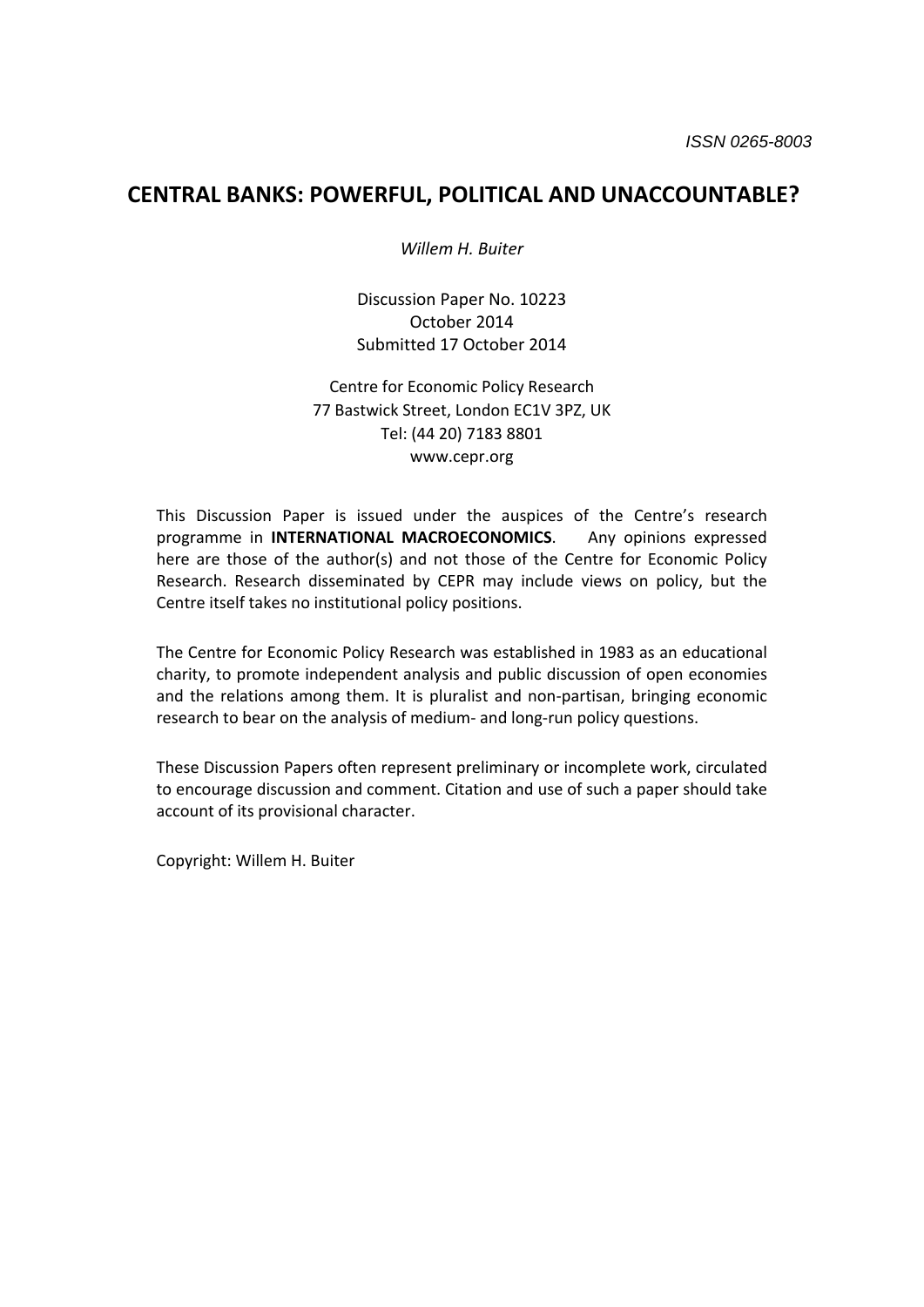# **CENTRAL BANKS: POWERFUL, POLITICAL AND UNACCOUNTABLE?†**

## **Abstract**

Central banks' economic and political importance has grown in advanced economies since the start of the Great Financial Crisis in 2007. An unwillingness or inability of governments to use countercyclical fiscal policy has made monetary policy the only stabilization tool in town. However, much of the enhanced significance of central banks is due to their lender‐ of-last-resort and market-maker-of-last-resort roles, providing liquidity to financially distressed and illiquid financial institutions and sovereigns. Supervisory and regulatory functions – often deeply political, have been heaped on central banks. Central bankers also increasingly throw their weight around in the public discussion of and even the design and implementation of fiscal policy and structural reforms - areas which are way beyond their mandates and competence.

In this lecture I argue that the preservation of the central bank's legitimacy requires that a clear line be drawn between the central bank's provision of liquidity and the Treasury's solvency support for systemically important financial institutions. All activities of the central bank that expose it to material credit risk should be guaranteed by the Treasury. In addition, central banks must become more accountable by increasing the transparency of their lender‐of‐last‐resort and marketmaker‐of‐last resort activities. Central banks ought not to engage in quasi-fiscal activities. Finally, central banks should stick to their knitting and central bankers should not become participants in public debates and deeply political arguments about matters beyond their mandate and competence, including fiscal policy and structural reform.

JEL Classification: E02, E42, E52, E58, E61, E62, E63, G18, G28 and H63 Keywords: accountability, independence,, legitimacy, monetary policy, quasi‐fiscal, regulation, seigniorage, and supervision

Willem H. Buiter willem.buiter@citi.com *Citigroup*

-

<sup>†</sup> This is the background paper for the British Academy Keynes lecture I gave on September 18, 2014. I would like to thank Anne Sibert for extensive and stimulating discussions on the subject matter of the lecture. Ebrahim Rahbari made very useful comments on an earlier version. The views and opinions expressed are mine alone. They cannot be taken to represent the views and opinions of Citigroup, or of any other organisation I am affiliated with.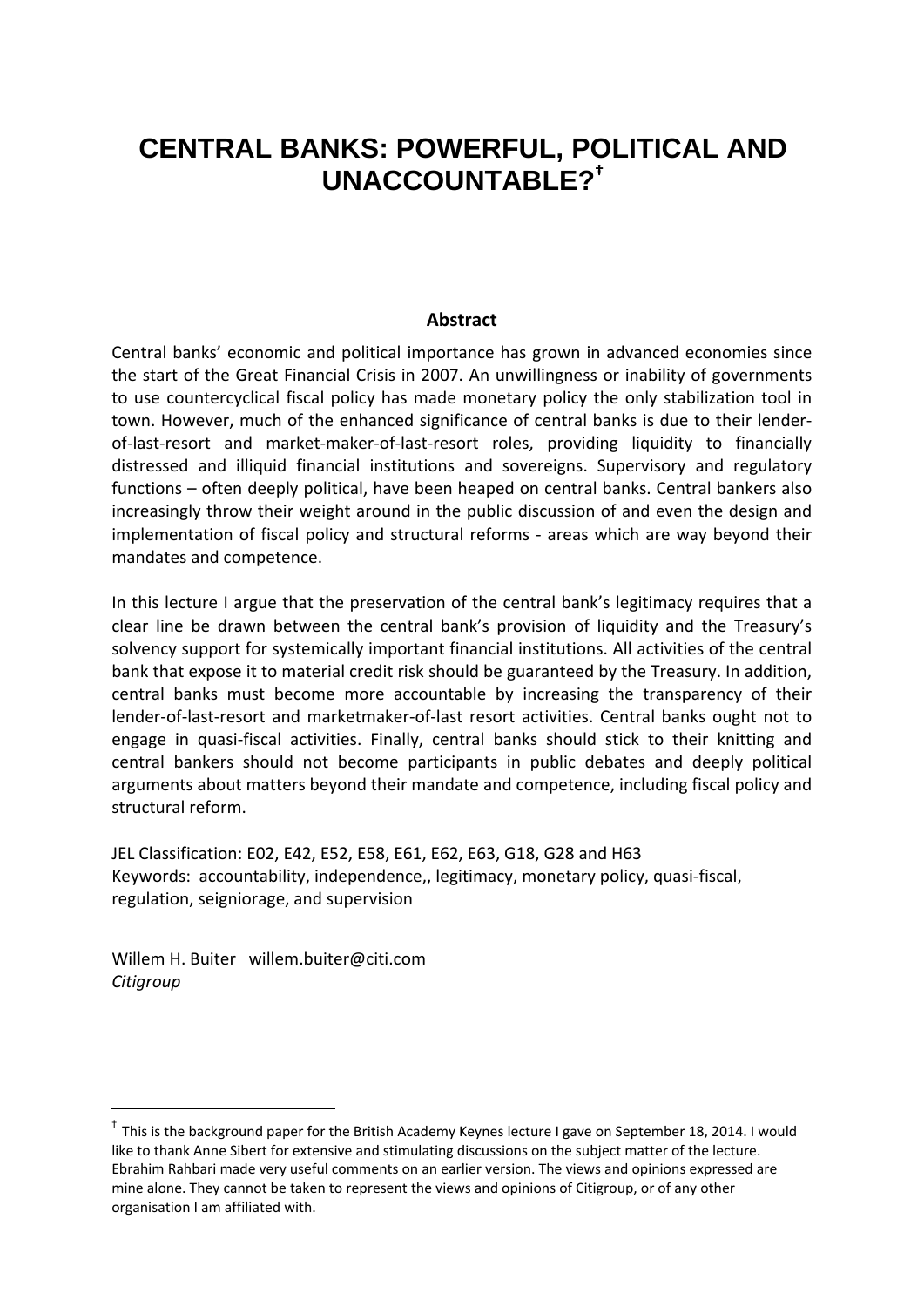# **1. Introduction**

Central banks' economic and political importance has grown in advanced economies since the start of the Great Financial Crisis (GFC) in 2007. An unwillingness or inability of governments to use countercyclical fiscal policy has made monetary policy the only stabilization tool in town. However, much of the enhanced significance of central banks is due to their lender-of-last-resort and market-maker-of-last-resort roles, providing liquidity to financially distressed and illiquid financial institutions and sovereigns. Supervisory and regulatory functions – often deeply political, have been heaped on central banks. Central bankers also increasingly throw their weight around in the public discussion and even the design of fiscal policy and structural reforms - areas which are way beyond their mandates and competence. In this lecture I argue that the preservation of the central bank's legitimacy requires that a clear line be drawn between the central bank's provision of liquidity and the Treasury's solvency support for systemically important financial institutions. All activities of the central bank that expose it to material credit risk should be guaranteed by the Treasury. In addition, central banks must become more accountable by increasing the transparency of their lender-of-last-resort and market-maker-of-last resort activities. Central banks ought not to engage in quasi-fiscal activities. Finally, central banks should stick to their knitting.

Central banks' fiscal and quasi-fiscal roles have grown dramatically during the GFC as their balance sheets have swollen and their seigniorage revenues have increased. The reversal of the pre-GFC tendency to take financial regulatory and supervisory tasks away from central banks has further enhanced the responsibilities and powers of central banks, most dramatically in the United Kingdom, but also in the euro area. The delegation to central banks of an expanding list of quintessentially political interventions and responsibilities and the expansion of their arsenals of policy instruments with important redistributive impacts has not been matched by an increase in central bank accountability, either formal or substantive. In a representative democracy this matters because without accountability there can be no legitimacy and without legitimacy institutions eventually fail. Even those who believe that the 'output' legitimacy conferred by good performance is more important than 'input' or 'process' legitimacy should worry that the accumulation of heterogeneous responsibilities has proceeded to the point that it outstrips the capacity of a single institution to discharge them effectively.

It appears that central banks did not actively seek their additional roles and responsibilities; rather they were thrust upon them. However, a growing number of central bank officials are as keen to defend the independence of their institution against all comers, including governments and parliaments, as they are uninhibited in lecturing the political classes on fiscal policy and structural reform. Some central bank interventions have even been made conditional on the implementation of specific fiscal policies and structural reforms. Central banks should stick to monetary policy and desist from activities, including participating in public discourse, outside their mandates.

The increased power and, at times, arrogance of unelected and unaccountable technocrats is largely due to established political institutions and processes failing to handle the GFC effectively. Elected officials played a prominent role in creating the political, legislative, regulatory and supervisory failures that allowed the GFC to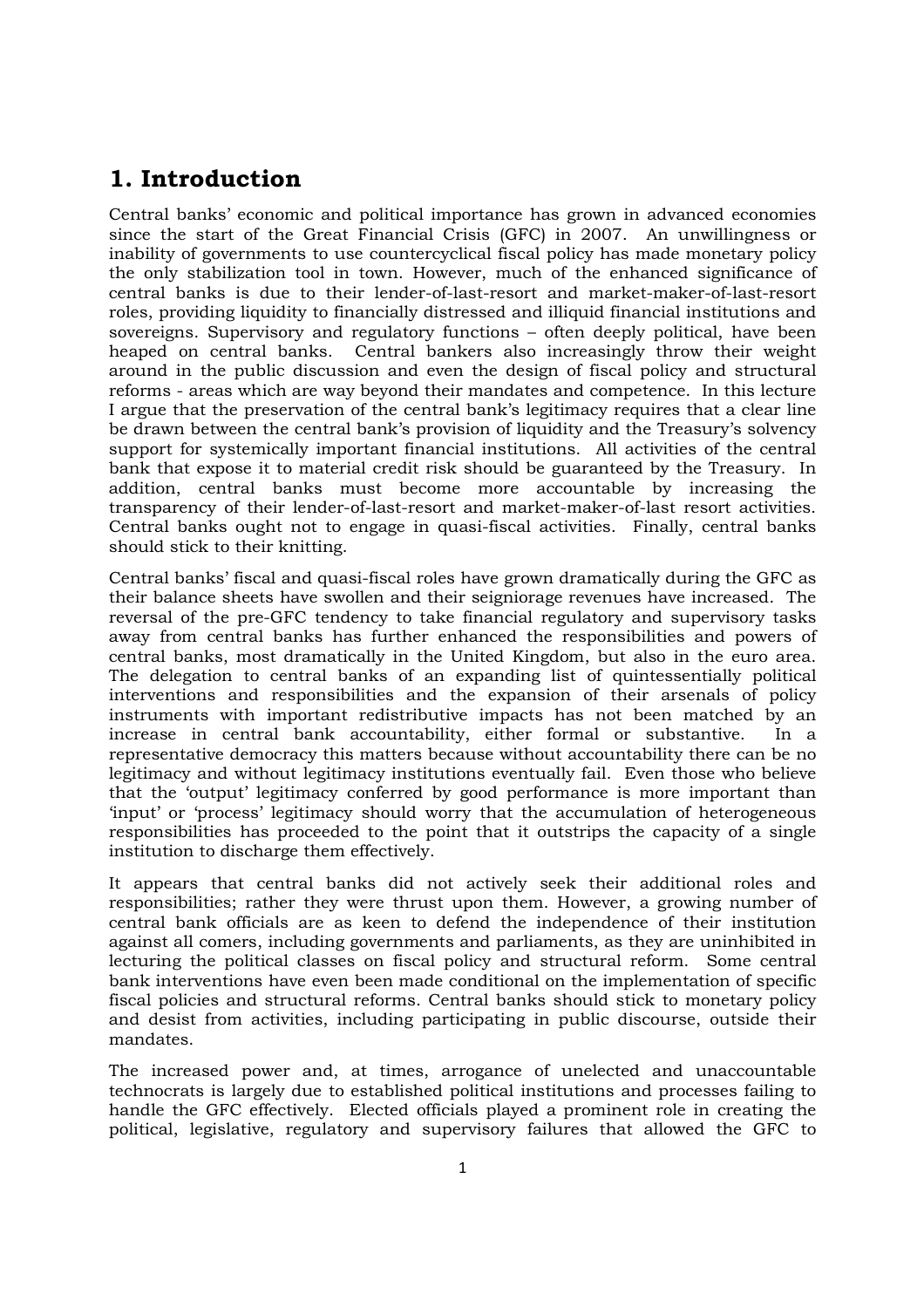happen. They also failed to formulate an effective response from the legitimate institutions once it had erupted. Few elected politicians have been willing to take responsibility for the creation and accountable oversight of institutions, and for the promulgation and enforcement of laws and rules to prevent/reduce the likelihood and severity of future financial crises or mitigate the effects.

A significant reduction in the scope and scale of central bank responsibilities is necessary to prevent a crisis of legitimacy that could leave the advanced economies even less prepared for the next financial crisis than they were for this one. Ideally, the central bank should stick to monetary policy, defined here as *narrow monetary policy*, that is choosing a (rule for) the policy interest rate, the size of the monetary base or the value of an exchange rate and managing the size and composition of its balance sheet in the absence of lender-of-last-resort- and market-maker-of-last-resort interventions. The only, further role of the central bank would be its *legitimate financial stability role* in providing funding and market liquidity to systemically important institutions and markets as lender of last resort and market maker of last resort. It might even make sense, as suggested by Buiter (2008e) and Sibert (2012), to split the narrow monetary policy role from the legitimate financial stability role, by entrusting the narrow monetary policy role to a body (the Monetary Policy Committee (MPC), say) that is independent of and located outside the central bank.

The central bank should take the least possible amount of credit risk. Conducting effective lender-of-last-resort or market-maker-of last-resort operations may entail taking on material credit risk through outright purchases of risky securities or by lending to counterparties that are at risk of insolvency against collateral issued by entities that are also at risk of insolvency. But, when this is the case, the central bank should only take on unavoidable credit risk with a full sovereign guarantee, as is the case for with the Bank of England's Special Liquidity Scheme (now closed) and Asset Purchase Facility.2 The Fed's Term Asset-Backed Securities Loan Facility, was an example of how a central bank ought not to take on credit risk, as only 10% of the \$200 bn facility benefited from a US Treasury guarantee.

There is no obvious reason why the central bank should manage wholesale payment, clearing and settlement systems. Any institution with a credit line from the central bank, guaranteed by the Treasury, could do this equally effectively. Institutions other than the central bank should supervise and regulate financial institutions and markets, provide deposit insurance and resolve systemically important financial institutions. The central bank should not manage or supervise macroprudential instruments or arrangements. As with other fiscal matters, the inevitable fiscal roles of any central bank in managing its assets and liabilities and having a monopoly over the issuance of domestic currency legal tender must be subject to careful legislative oversight.

Central bankers should not participate in or attempt to influence fiscal policy or structural reforms, let alone attempt to oust elected politicians. There is a fine line between trying to influence fiscal policy and structural reforms and making sure that those legitimately in charge of these policies and reforms understand how the central

<u>.</u>

<sup>&</sup>lt;sup>2</sup> In the context of the ECB, whose fiscal counterparty in the euro area consists of 18 (from 2015 on 19) national Treasuries, any credit risk taken on by the ECB/Eurosystem should be jointly and severally guaranteed by all euro area national sovereigns.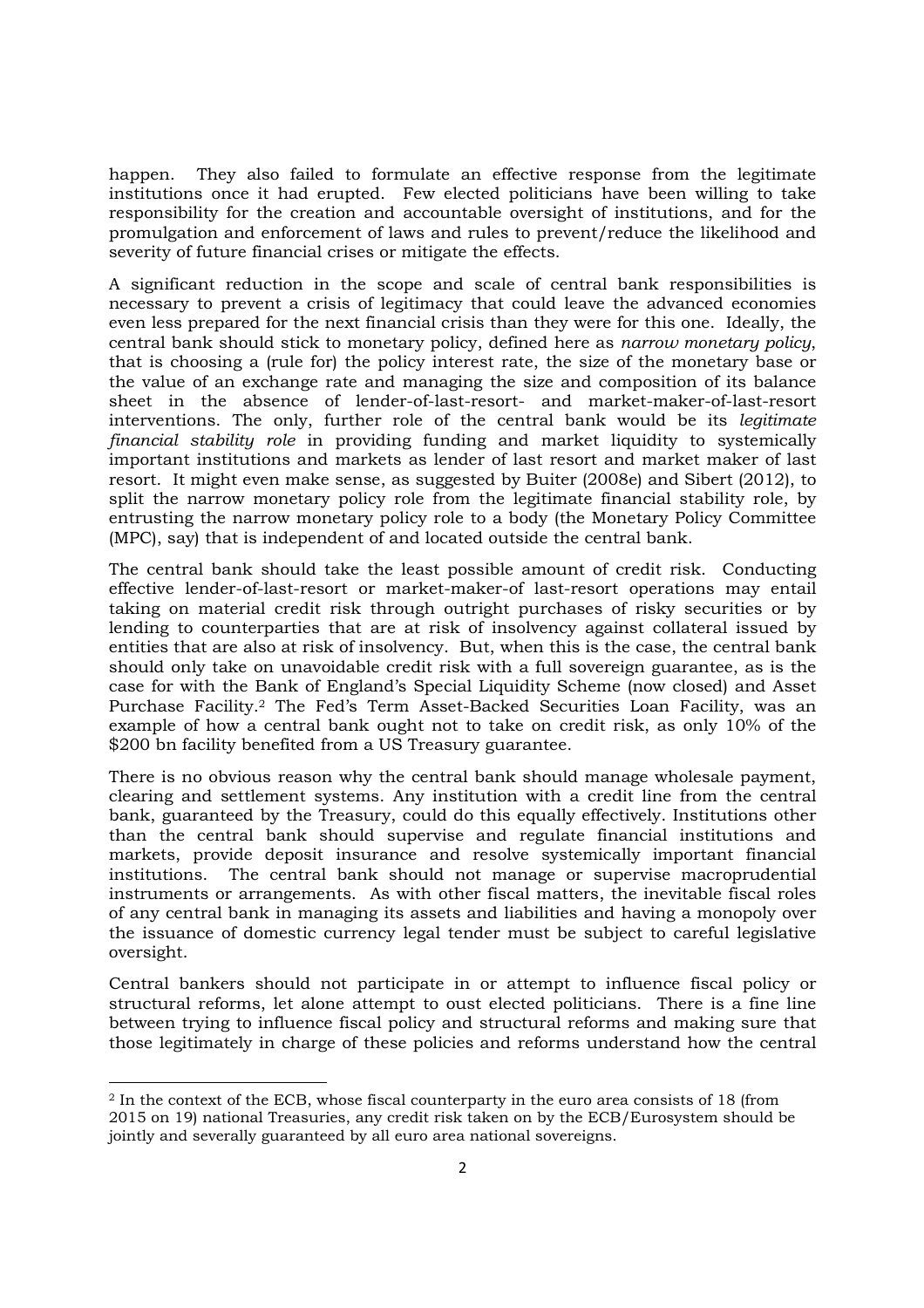bank, in pursuit of its mandate, would react to different fiscal policies or structural reforms. In recent years it is apparent that central banks, perhaps because they believed it was necessary to prevent calamity, have overstepped this line. The unwillingness or inability of other political and economic institutions to assume responsibility and to act effectively in the face of potential or actual financial disaster must be corrected if central banks are to revert to be being solely monetary policy makers.

There is a case for elected (or otherwise politically legitimate) officials to specify a monetary policy goal, such as an inflation target, and then allowing central banks independence in choosing their narrow monetary policy to attain this goal. However in performing other roles – including their legitimate financial stability role – central banks must be subject to substantial substantive accountability. It can be problematic, however, to allow the same officials independence in one area while requiring them to be accountable in others. Unfortunately, if central banks continue to act independently in areas where they should not, they may end up losing their independence in the area where it may be desirable for them to have it: in making monetary policy, narrowly defined.

# **2. The growing scope and scale of central bank activities, powers and responsibilities**

The range of activities undertaken by central bank has expanded since the GFC. This section exams the stabilization policy, lender-of-last-resort and market-maker-of-lastresort activities, supervisory and regulatory powers, fiscal and quasi-fiscal roles, and the increasingly invasive and pervasive interventions in areas of policy making that are well beyond the expertise, comparative advantage and mandate of the central bank.

# **2.1 Stabilisation policy**

In many advanced economies, monetary policy has become the only available macroeconomic stabilization instrument. Fiscal policy is not used for a number of reasons. German official anti-Keynesianism prevents the largest euro area member state with the largest amount of fiscal space from employing fiscal policy to stimulate demand. Political gridlock in the United States makes discretionary fiscal stabilization policy impossible, although it does not so far interfere materially with the operation of the automatic fiscal stabilizers. Fiscal stimulus would probably be most effective in the EA periphery (Ireland, Spain, Portugal, Italy, Greece and Cyprus), but these countries either have only limited market access or would be likely to encounter market resistance if a debt-funded discretionary fiscal stimulus were to wake euro area sovereign debt markets from the stupor they fell into on July 26, 2012, when Mario Draghi uttered the magical words: *"Within our mandate, the ECB is ready to do whatever it takes to preserve the euro. And believe me, it will be enough."* (Draghi (2012a)). Moreover, some of these unfortunate countries also face external political constraints imposed by supranational entities such the European Commission, the Troika (the European Commission, the European Central Bank (ECB) and the International Monetary Fund (IMF)).

Given a mandate that has been chosen by a process that is seen as legitimate, narrow monetary policy is sufficiently apolitical to be entrusted to expert unelected technocrats. In practice such operational independence includes (limited) goal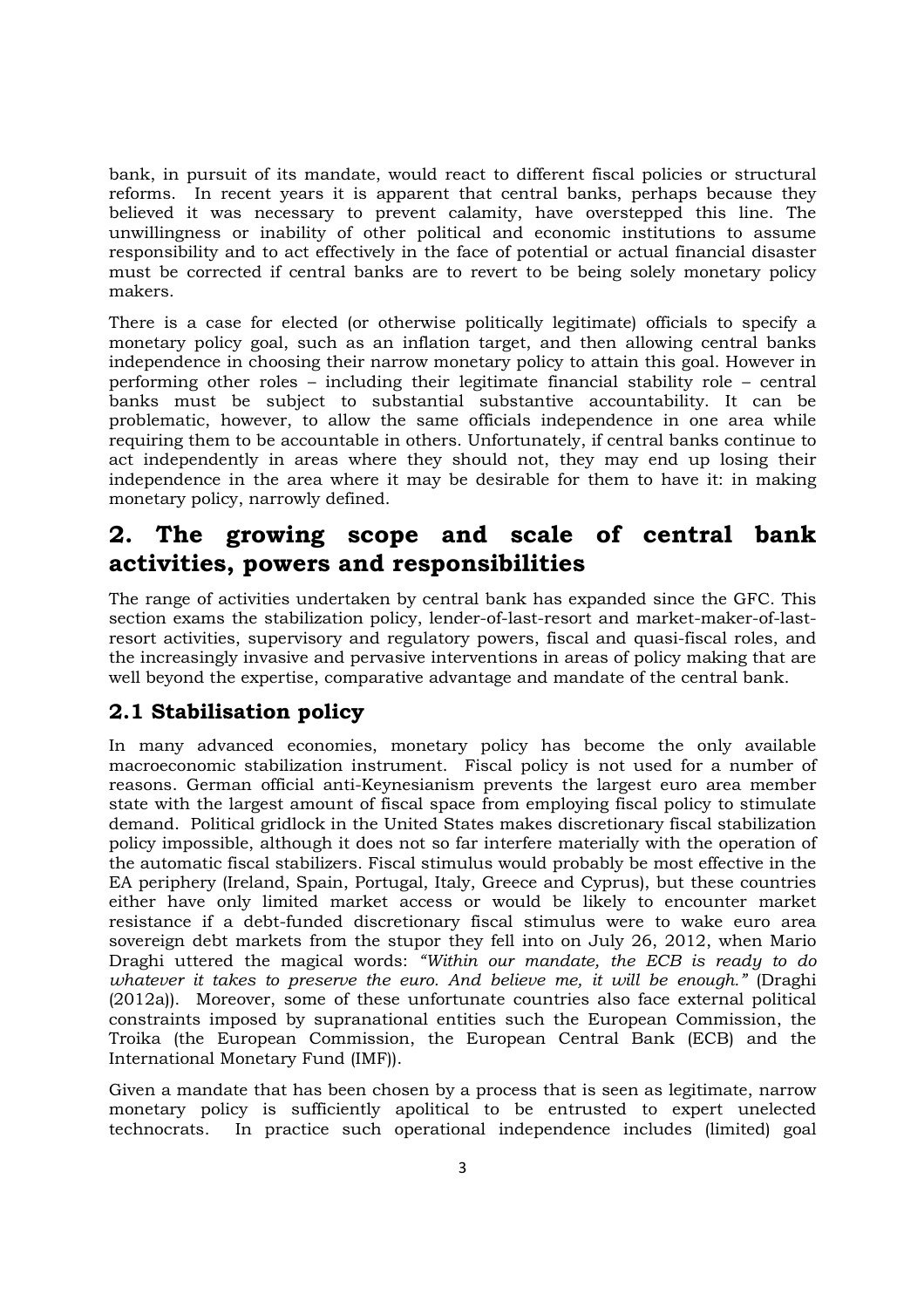independence when the objective or objectives of monetary policy are qualitative rather than quantitative/numerical. This is the case for the ECB, the Bank of Japan, and the Fed. The former two central banks are to attain price stability and the Fed is to pursue stable prices, maximum employment and moderate long-term interest rates. Given their qualitative mandates, these (limited) goal-independent three central banks then choose their own numerical targets. In contrast, the goal-dependent Bank of England is to pursue price stability and the Chancellor of the Exchequer assigns it a specific numerical inflation target.

Although some governments, such as the United Kingdom's, provide numerical inflation targets, no government makes any attempt to lay down verifiable quantitative targets for real economic objectives such as the unemployment rate or economic growth. The central banks too tend to avoid measurable, verifiable targets for the unemployment rate or for GDP growth. The short-lived attempts at 'forward guidance' through quantitative thresholds/knock-outs or triggers for the unemployment rate by the Fed and the Bank of England were abandoned when the real economy forward guidance thresholds were crossed but the conditions for raising the official policy rate were nevertheless deemed not to be satisfied by the FOMC and the MPC. (See Buiter (2013)). Forward guidance was replaced with 'fuzzy guidance' expressed in terms of unobservable and non-measurable concepts such as 'economic slack'.3 Thus, when it comes to real objectives, central banks are given de-facto quantitative goal independence by default.

During the GFC and the mostly sub-par subsequent recovery, the FOMC has followed a sensible monetary policy, although it may be slow in raising its target Federal Funds rate, both in regard to its employment and inflation mandates and in regard to financial stability. UK monetary policy too has been adequate, although there was a rather surprising tolerance towards the persistent and predictable overshooting of its two percent inflation target from December 2009 till November 2013. Prior to the appointment of Governor Haruhiko Kuroda in March 2013 the Bank of Japan was far too restrictive. After a good start on its escape from deflation, the BoJ underestimated the downward effect of the April 2014 sales tax on demand and is behind the curve once more. The ECB may have saved the euro in July 2012 when Mario Draghi said 'whatever it takes', but its policies have been persistently too restrictive since the crisis began. This may in part be due to its 'consensus' model of decision making, where policy is changed only if a majority of the Governing Council wants a policy change and the dissenting minority is not too unhappy with  $\mathbf{i}$  – especially if the dissenting minority includes the German members of the Governing Council. Another contributing factor is Article 123 TFEU which, in the interpretation common in Germany and the rest of the Teutonic fringe, means that the ECB/Eurosystem cannot directly purchase euro area sovereign debt and is also constrained in its ability (or at least inhibited as regards its willingness) to buy euro area sovereign debt in the secondary markets.

Since their official policy rates were near or at the zero lower bound, the communication strategies of the Fed, the ECB and the Bank of England have been ineffective and confusing. Forward guidance about changes in the size and composition of the balance sheet, about the timing of the first official policy rate

<u>.</u>

<sup>&</sup>lt;sup>3</sup> See Bank of England, Forward Guidance, 7 August 2007, http://www.bankofengland.co.uk/monetarypolicy/Pages/forwardguidance.aspx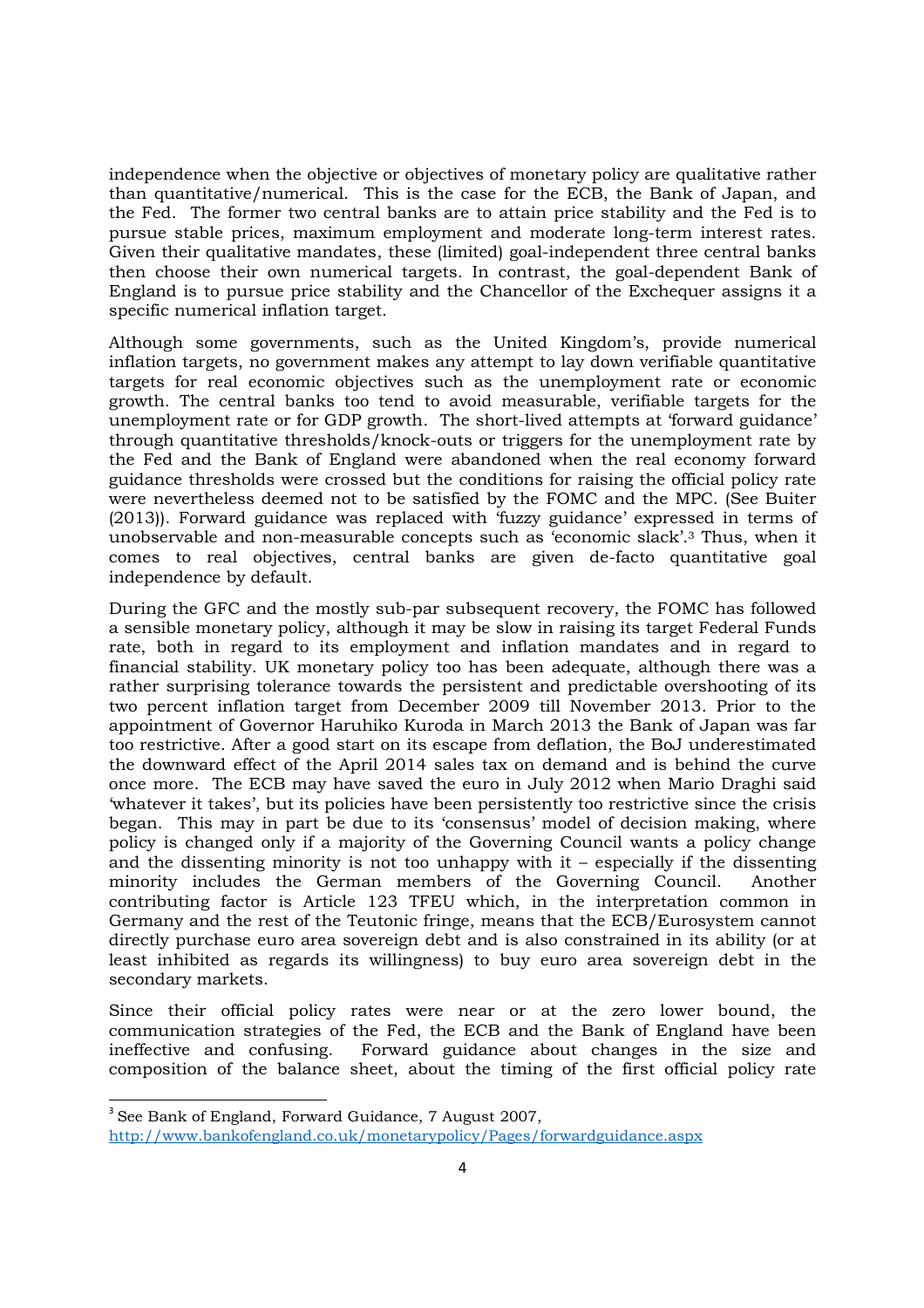increase, about, in the case of the Fed and the Bank of England, the observable thresholds whose crossing would be necessary and perhaps sufficient to trigger the first rate increase, about the speed of subsequent increases or about the central bank's view of the likely level of the neutral policy rate has been incoherent, contradictory and at times inconsistent. In part this is the unavoidable by-product of "communication by committee" (see Buiter (2013a) and Buiter et. al. (2014)).

# **2.2 Financial stability**

## **2.2a The Twin Delusions**

<u>.</u>

The Twin Delusions of modern central banking are, first, that monetary policy is best made by an operationally independent central bank and, second, that the objective of monetary policy is either price stability or price stability along with some real economic activity target such as unemployment. The pursuit of price stability is generally operationalized as targeting a low rate of inflation for some price index over a medium term of, say, two or three years. A minority favours targeting a path for the price *level* that grows at a moderate rate, or a targeting the growth rate of or a path for nominal GDP. The price index whose stability is sought is generally some broad index of consumer prices, such as the CPI, the HICP or the personal consumption expenditure deflator. Two percent annual inflation became the norm for many advanced economy central banks. Some central banks adopted a form of *flexible* inflation targeting, which traded off deviations of inflation from target against deviations of output from potential output or deviations of the actual from the natural rate of unemployment. The Fed's so-called 'dual mandate' of maximum employment and stable prices is an example of flexible inflation targeting. 4 The ECB and the Bank of England have a lexicographic or hierarchical mandate. Price stability comes first and subject to that, or without prejudice to that, these central banks can support growth and full employment.

The Great Moderation, the period from the mid-1980s till the onset of the Great Financial Crisis in mid-2007, was characterized by robust and stable real growth in the global economy and low and stable inflation. For the second time in my life as an economist, I heard central bankers, other economic policy makers and academic economists declare victory over the business cycle: the dawning of an era of economic stability.5 Lucas (2003) professed that the "central problem of depression-prevention [has] been solved, for all practical purposes" and Gordon Brown proclaimed "no return to boom and bust" (Summers (2008)). When the GFC hit there was too much

<sup>4</sup> The Fed's monetary policy mandate is really a triple one. Section 2A of the Federal Reserve Act calls for the growth of monetary and credit aggregates to promote 'the goals of maximum employment, stable prices, and moderate long-term interest rates.' Somehow, the third wheel on the bicycle, moderate long-term interest rates gets lost in the official statements of the monetary policy objectives of the Fed. In a way that is a pity, because it is the dimension in which the Fed has been most successful since the onset of the GFC.

<sup>5</sup> In Council of Economic Advisors (2000), Section 3 of Chapter 2 has the heading: 'The End of the Business Cycle?'. The academic economists that made up this Clinton CEA (Martin N. Baily, Robert Z. Lawrence and Kathryn L. Shaw) did not quite declare the US business cycle dead (' Of course, it is premature to declare the business cycle dead' (Council of Economic Advisers (2000) page 79). The reader is, however, left with the firm impression that if the business cycle is not dead, it is at least seriously incapacitated. See also Burns (1960) and Romer (1999).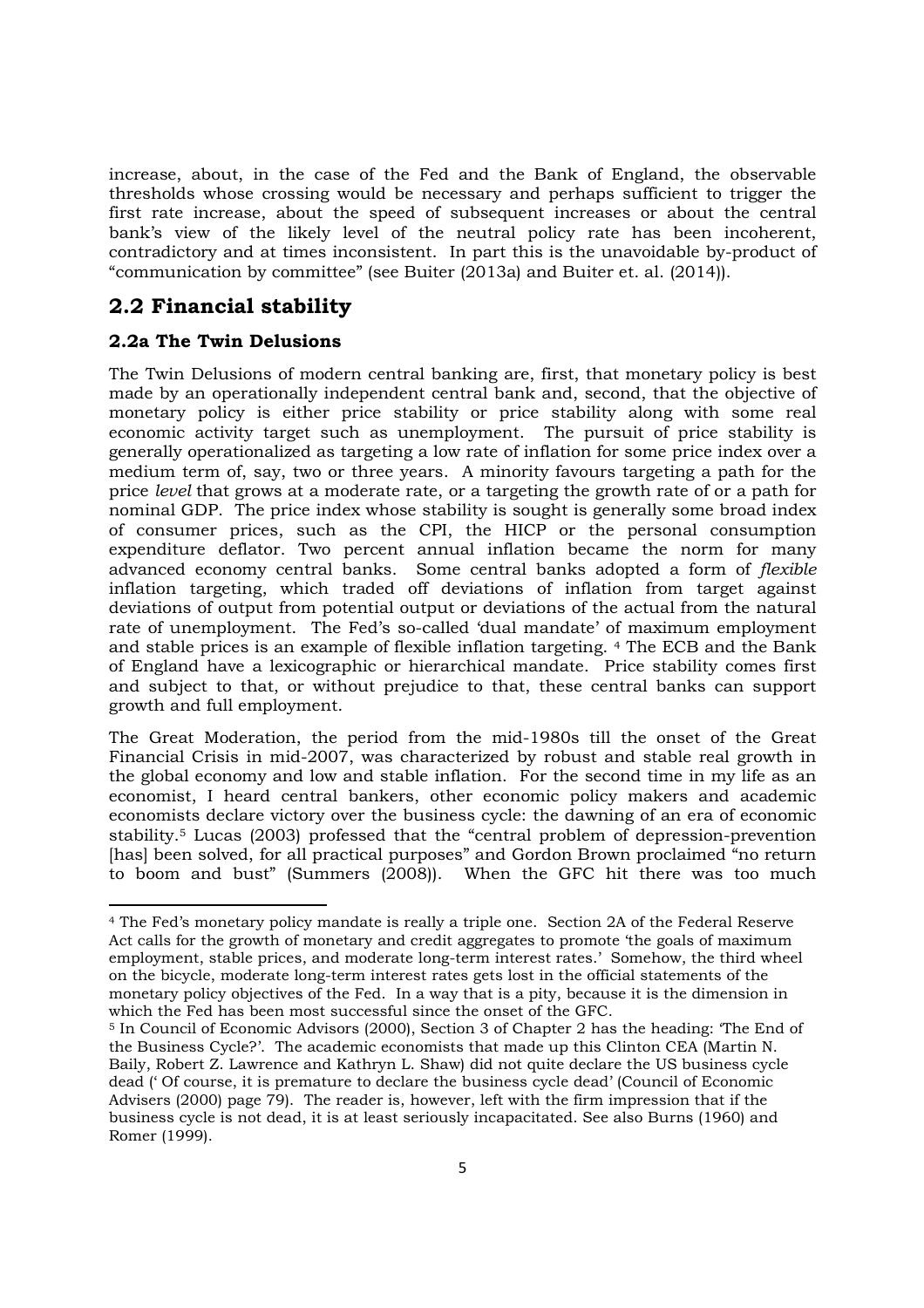familiarity with Dynamic Stochastic General Equilibrium modeling in central banks (see e.g. Buiter (2009) and MathWorks (2014)) and in the economics profession at large, and too little familiarity with the work and insights of Hyman Minsky (1986, 1992).

In the world of advanced economy central banking, this hubris manifested itself as the Twin Delusions of central banking: economic stability was best served by an operationally independent central bank that targeted price stability or a dual mandate with price stability as one of the desiderata. The analytical foundations for operational independence of the central bank are effectively non-existent. The most common justification for independence is that it overcomes a commitment problem (or timeinconsistency problem) that results in an inflation bias when monetary policy is run by the Treasury. Kydland and Prescott (1977) and Barro and Gordon (1983) assume that the natural unemployment rate is higher than the socially optimal unemployment rate, that the flexible inflation targeting central bank wants to maximize society's welfare and that the central bank cannot credibly commit itself to a monetary policy rule that will govern its future policy actions. They demonstrate that the result is an inflation bias: equilibrium inflation under the time-consistent (that is, no commitment) monetary policy will be higher than the optimal inflation but the unemployment rate will be at the natural rate. Their logic is impeccable.

Unfortunately, this has nothing to do with central bank independence. Unless we *assume* that making the central bank independent will somehow allow it to credibly commit itself to a monetary policy rule, then an independent central bank will produce the same inflation bias as a non-independent central bank. This was pointed out by McCallum (1995, 1997). Only if, as suggested by Rogoff (1985), we take away the root cause of the inflation bias by appointing central bankers who do not care about unemployment and are solely interested in producing the socially optimal inflation rate will the inflation bias be eliminated and the optimal inflation rate be achieved (see also Besley (2005)). But operationally independent central banks with an objective function that trades penalizes deviations of inflation from its optimum value and deviations of unemployment from its optimum value will produce an inflation bias if the optimum unemployment rate is below the natural rate. Independence and an inability to commit are fully compatible. What is the invisible commitment technology that somehow prevents an independent central bank from reneging on its commitments? Operational independence of a person or committee means that no other person, committee or institution can force it to do things it does not wish to do or not to do things it wishes to do and that would be feasible but for the outside interference. It does not mean that the independent entity is capable of commitment. The belief that an operationally independent central bank overcomes the commitment problem and thus eliminates the inflation bias inherent in time-consistent monetary policy is based on proof by repeated assertion, a popular mode of proof in the social sciences but not quite on a par with proof by induction or deduction. That said, I have considerable sympathy for the view expressed by Blinder (1999), that one problem that never reared its head during his time on the Federal Reserve Board was the problem of credible commitment.

Operational independence of the central bank can also make sense of the design and conduct of monetary policy, narrowly defined, can be viewed as a technical business that can be performed only by highly trained technical experts, rather like performing a root canal job on an abscessed tooth. If conducted properly and professionally, it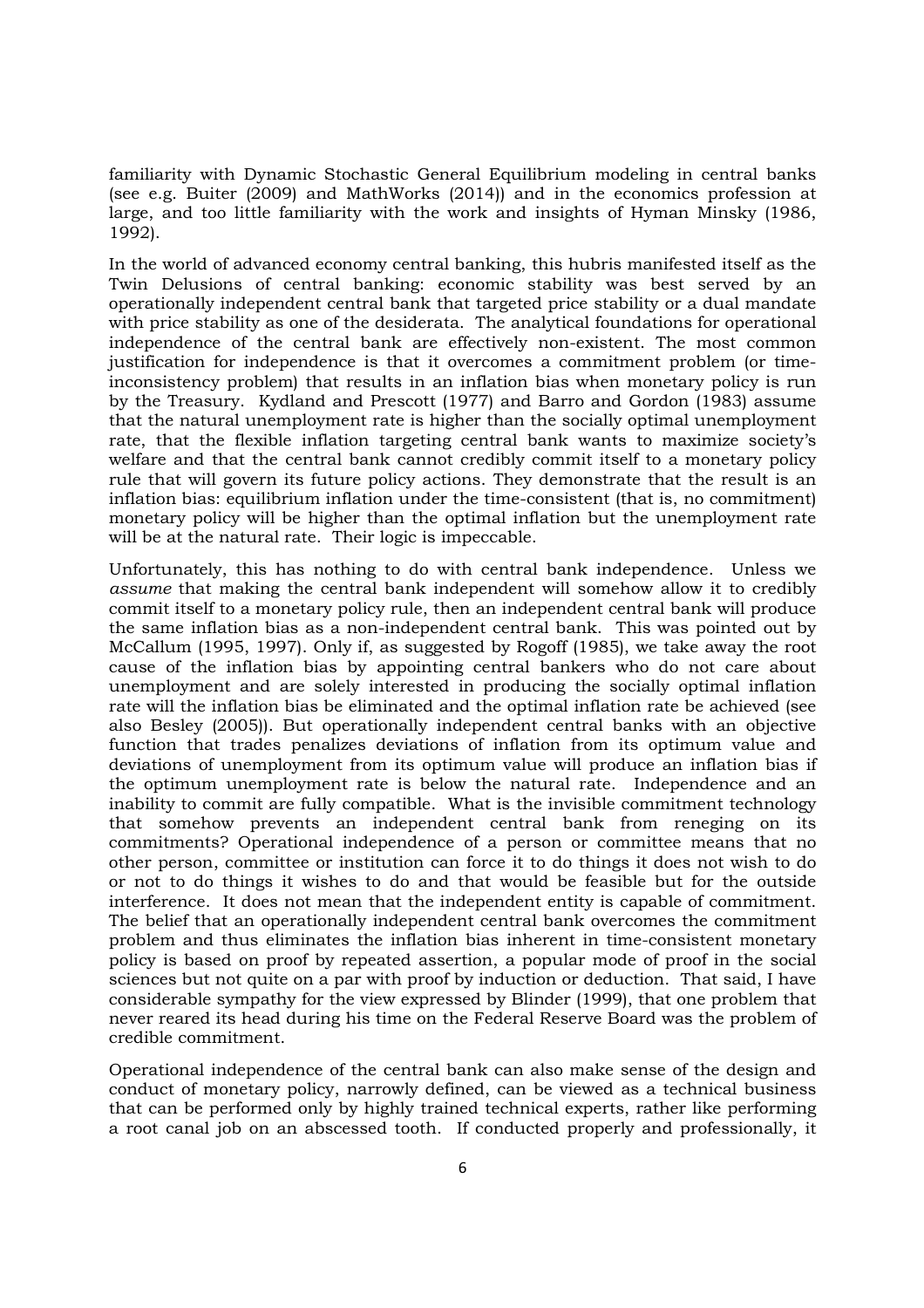does not involve overtly political matters of redistribution and reassignment of property rights. Those without the right training as well as the right sense of civic duty, especially elected politicians, can be blinded by myopia, motivated by political ambition and distracted by emotions, and as a result pursue monetary policies that are likely to be excessively expansionary and therefore inflationary. In the end everyone loses. Better therefore to take monetary policy out of the hands of the ambition-driven and emotion-ridden politicians and entrust it to the disinterested trustees of economic stability and guardians of financial virtue – the leaders of the operationally independent central bank.

Later in this Lecture I will address the issue of the political economy of central bank independence in some depth. What I want to emphasize here is that maintaining financial stability all but disappeared as a central bank responsibility in some key countries during these years. In the United Kingdom this was formalized when Gordon Brown stripped the Bank of England of all its regulatory and supervisory responsibilities and powers in 1997. When I joined the first MPC as an external member in June 1997, financial stability was the last thing on my mind. When I left, three years later, the only fleeting consideration of financial stability matters had come during the Russian financial crisis of August 1998 and its aftermath when we briefly monitored corporate credit risk spreads to track possible spillovers/contagion from the Russian turmoil into the Sterling markets. For me, monetary policy involved one instrument, the Bank Rate, and one primary objective, price stability (operationalized as a specific inflation target) and subject to that the promotion of growth and employment. Simple really.

The ECB was created in 1999 with just one tiny, throwaway reference to financial stability in the European Treaties and Protocols. It was to be an operationally independent central bank focused on price stability. It had no regulatory or supervisory powers and no micro-prudential or macro-prudential instruments. Article 25.2 of the Protocol (No 4) on the Statute of the ESCB and the ECB permitted the Council to assign the ECB "tasks concerning policies relating to the prudential supervision of credit institutions and other financial institutions with the exception of insurance undertakings".6 The Fed never lost its regulatory or supervisory role, which it shared with a bewildering array of other institutions. Just at the federal level there are the Federal Deposit Insurance Corporation (FDIC), the Office of the Comptroller of the Currency (OCC), the Office of Thrift Supervision (OTS) and the National Credit Union Administration (NCUA), the Securities and Exchange Commission (SEC), the Commodity Futures Trading Commission (CFTC), the Federal

.<br>-

<sup>6</sup> In the Protocol (No 4) On the Statute of the European System of Central Banks and of te European Central Bank (part of the Consolidated version of the Treaty on the Functioning of the European Union), Chapter V, Prudential Supervision, Article 25, Prudential Supervison, reads:

<sup>25.1.</sup> The ECB may offer advice to and be consulted by the Council, the Commission and the competent authorities of the Member States on the scope and implementation of Union legislation relating to the prudential supervision of credit institutions and to the stability of the financial system.

<sup>25.2.</sup> In accordance with any regulation of the Council under Article 127(6) of the Treaty on the Functioning of the European Union, the ECB may perform specific tasks concerning policies relating to the prudential supervision of credit institutions and other financial institutions with the exception of insurance undertakings.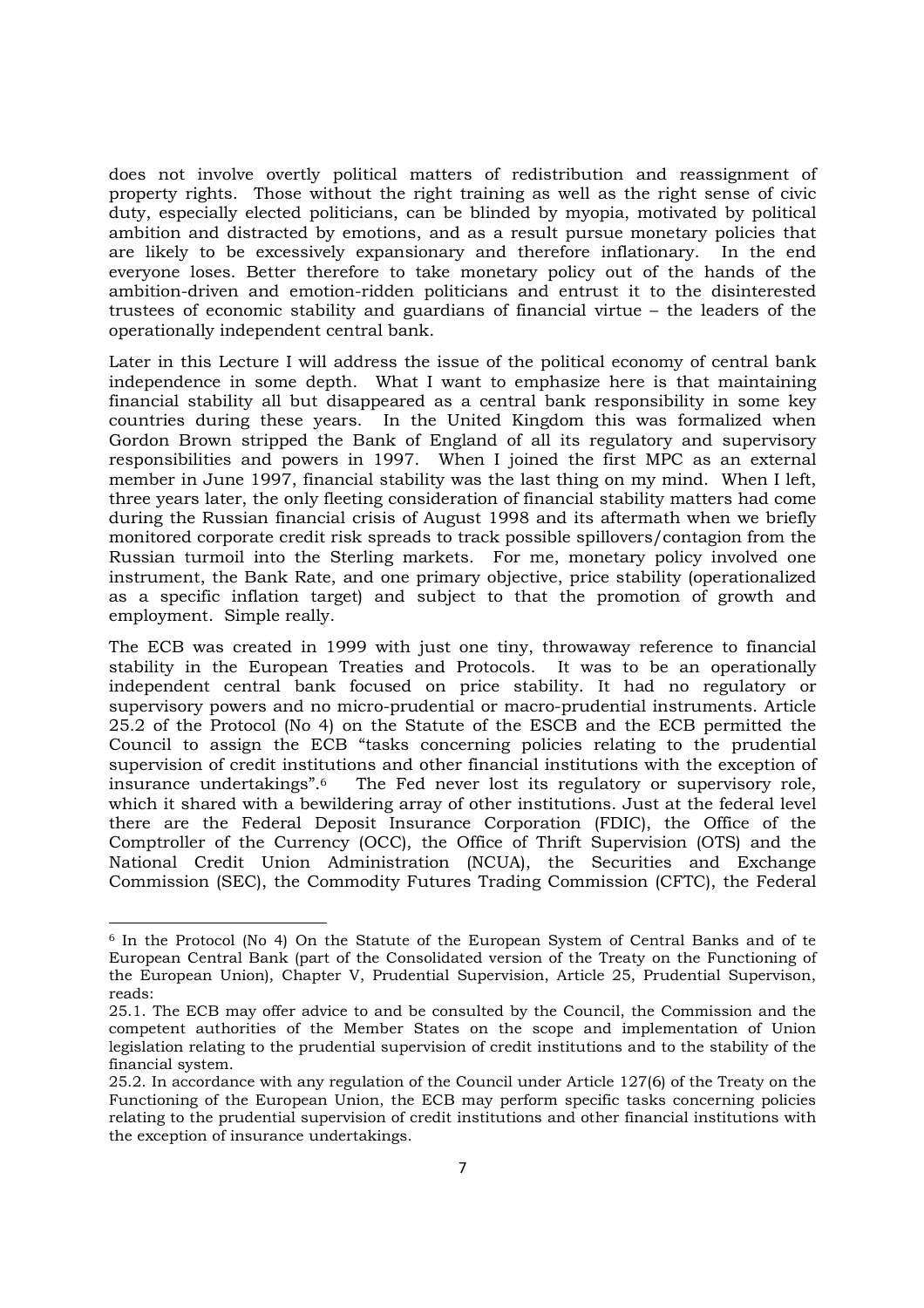Housing Finance Agency, among others and, since 2010, also the Financial Stability Oversight Council (FSOC).7 The Fed had (and has), however, no macro-prudential instruments at its disposal other than margin requirements for stocks, something that has been set at the same level for these past 40 years. It is sometimes argued that the Fed's army of bank inspectors can be given countercyclical macroprudential instructions, but evidence on the use and effectiveness of this instrument is hard to come by. In addition, the Fed and the Bank of England – and to a lesser extent the ECB – were blinded by the light of the Efficient Markets Hypothesis. Under Greenspan and under Bernanke until mid-2007, self-regulation was often assumed and indeed asserted to be the best form of regulation. Few understood that self-regulation is to regulation as self-importance is to importance and self-righteousness to righteousness. Only the Bank of Japan had financial stability as an objective on a par with (or even ahead of) price stability.<sup>8</sup>

## **2.2b Bagehot's Revenge**

Central banks and Treasuries (or Ministries of Finance) are the two ultimate guarantors of financial stability and, with the benefit of hindsight, it is incomprehensible that the financial stability role of the central bank was so comprehensively forgotten. Although guaranteeing financial stability was not their oldest role, which was funding the war efforts of the sovereign, it was emphasized by Bagehot (1873). Although he was not the first to use the phrase 'lender of last resort' in its modern sense, he did provide the first characterization of the job of the lender of last resort during a financial panic: lend freely, at a penalty rate of interest against good collateral.910 Bagehot's lender of last resort was hamstrung somewhat by the gold standard, which required convertibility on demand of legal tender fiat money into gold. A modern central bank in a fiat money economy in which the vast majority of public and private contracts are denominated in domestic currency and can be settled in domestic currency, has a unique ability to provide open-ended domestic currency funding liquidity to banks and other systemically important counterparties. In an economy where much financial intermediation bypasses banks and instead takes place through arms-length transactions in financial markets, the provision of funding liquidity by the central bank is not enough to forestall or mitigate financial crises. The central bank must act as market maker of last resort as well, providing domestic currency market liquidity for markets trading systemically important financial instruments.

The financial stability role of the central bank should at least be on a par with its macroeconomic role of providing price stability and possibly promoting some aspect(s) of real economic performance. I have some sympathy for the argument that, if one takes a long enough view, macroeconomic stability requires financial stability, because the inevitable consequences of financial instability are economic crisis,

<u>.</u>

<sup>7</sup> The FSOC is a mainly consultative body, chaired by the Secretary of the Treasury that brings together federal and state regulators of financial and credit institutions and an insurance expert appointed by the President.

<sup>8</sup> The Bank of Japan Act mentions financial stability as a purpose of the Bank of Japan in Article 1(2). Price stability appears as a purpose in Article 2. Bank of Japan (1997).

<sup>&</sup>lt;sup>9</sup> It was probably Sir Frances Baring (1797).

<sup>10</sup> Presumably this means "against collateral that would be good during normal times, or if held to maturity".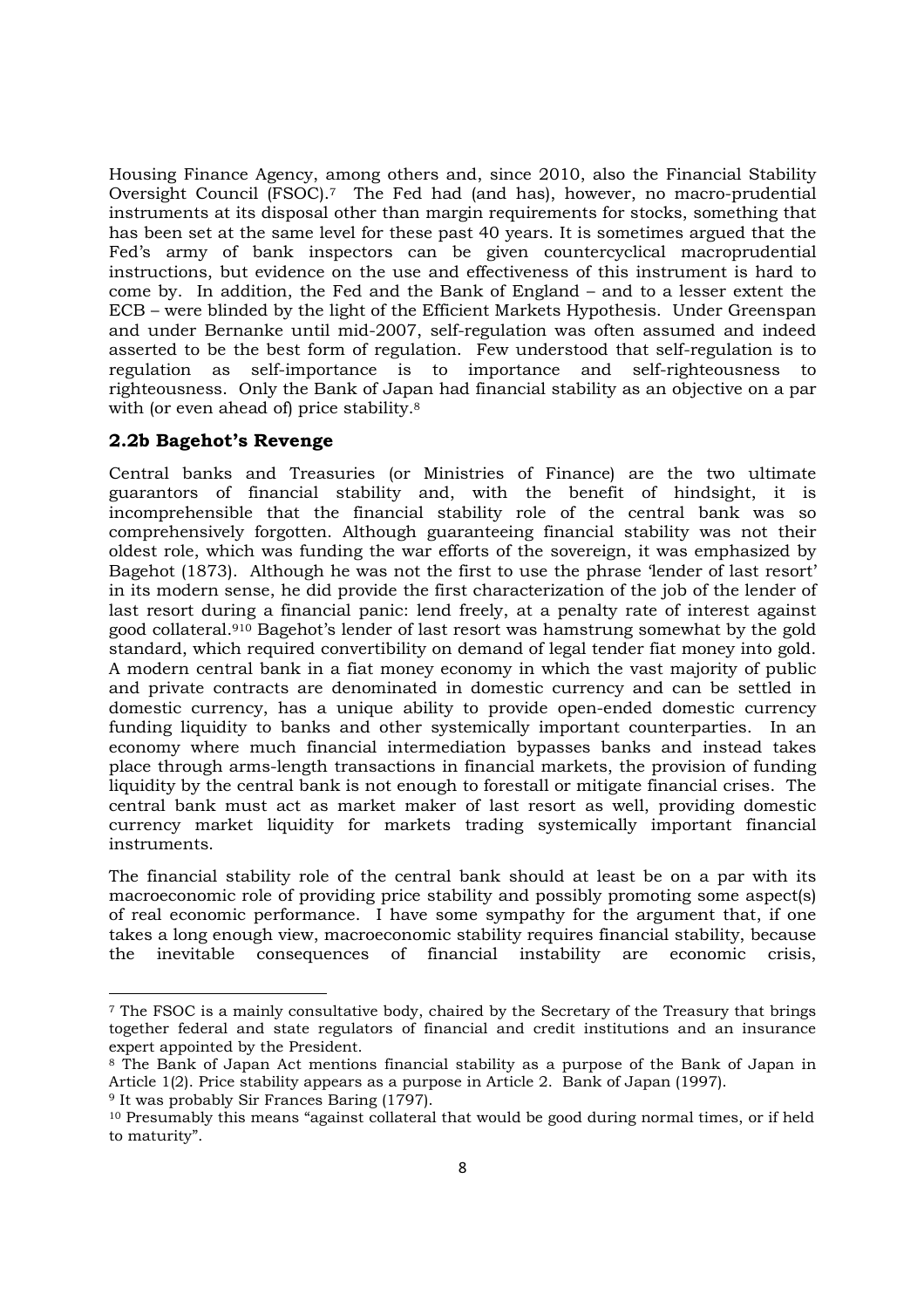unemployment, excess capacity, volatile inflation and the risk of deflation. With most central banks not looking further ahead than two or three years in their analyses of macroeconomic prospects, they tend to lose sight of financial cycles, which usually have much longer duration than the typical business cycle (see Borio (2012)). Emphasizing the financial cycle in its own right therefore makes practical sense. I would go further than that and argue that if there is a conflict between acting to halt incipient financial froth and excess and supporting the dual mandate over a two to three year horizon, financial stability should be given priority. Whether the pursuit of financial stability requires just the use of macro-prudential tools or in addition calls for leaning against the wind in asset market and credit markets, raising the official policy rate to dampen incipient financial excess when the dual mandate at a two to three year horizon does not call for such rate increases, is an exercise I leave to the reader (see Stein (2012, 2013, 2014) for an eloquent argument in support of the use of the policy rate in pursuit of financial stability as well as the dual mandate).

There should be a clear distinction between the liquidity-providing role of the central bank and the solvency support that should only be provided by the Treasury. Therefore, it is essential that any credit risk that the central bank takes on when it acts as market maker of last resort or lender of last resort be covered by a full sovereign guarantee. Ideally, the non-sovereign-guaranteed assets of the central bank should only be Treasury debt and loans secured against Treasury debt. Such a 'Treasuries only' approach to the assets of the central bank that are not sovereign guaranteed, establishes a clear division of responsibility between the Treasury and the central bank. The central bank provides the funding liquidity and market liquidity; the Treasury fills solvency gaps. With a sovereign guarantee, the central bank is able to purchase the necessary assets outright and lend against whatever collateral may be offered by systemically important but at-risk counterparties. Because few Treasuries write blank cheques, there would likely have to be an agreement between the Treasury and the central bank on the kind of risky securities the central bank could purchase outright, on the counterparties it can deal with and on the collateral it can accept. Positive or negative lists that would evolve over time could fulfill that role.

After years of lending to borderline insolvent banks that frequently offered as collateral debt issued by borderline insolvent euro area periphery sovereigns, the ECB has stated that when it initiates its purchases of asset-backed securities (ABS) later this year it will only buy the higher-risk 'mezzanine' tranches if they are covered by a sovereign guarantee. In principle it is right to make such a demand. Indeed, I would argue that the guarantee should be a joint and several one by all euro area sovereigns. However, if some or all of the euro area sovereigns are unwilling to provide such guarantees or if the guarantee is not worth much because of the precarious fiscal position of the sovereign providing the guarantee, the ECB is faced with an unpleasant dilemma. Either it goes ahead and purchases the risky ABS without a sovereign guarantee or with a sovereign guarantee that is not worth much, thus engaging in fundamentally inappropriate quasi-fiscal activities, or it does not purchase the high risk ABS and increases the risk that the Eurozone will fall in a deflationary trap or even into secular stagnation (see Summers (2014) and Buiter et. al. (2014)).

#### **2.2c Central banks and liquidity**

Financial assets are liquid if they can be bought and sold quickly, the transactions cost and the bid-ask spread are small and the price is not significantly below that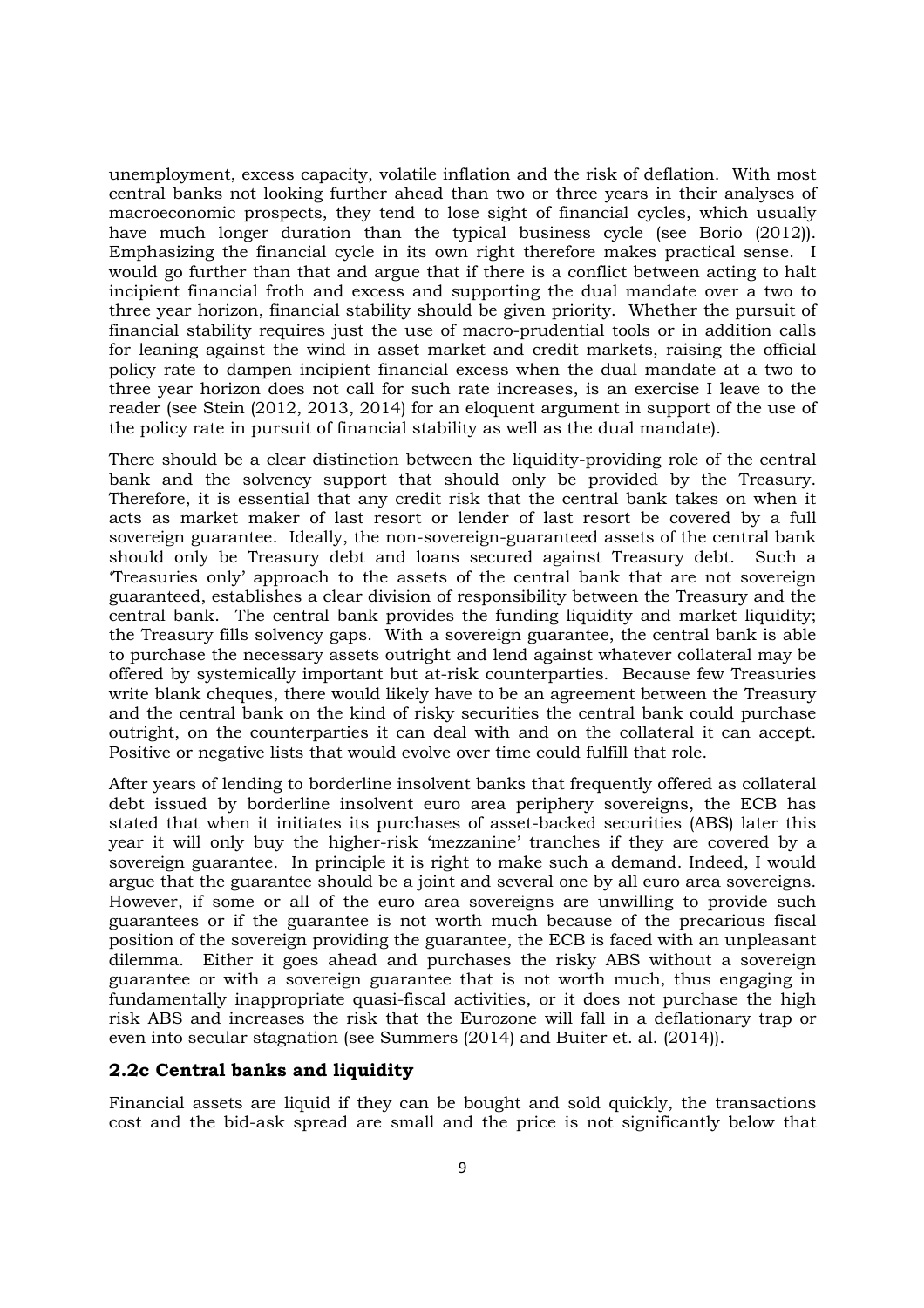justified by the fundamentals. Liquidity depends upon the subjective beliefs of market participants; any store of value will be liquid if there is trust, confidence and optimism. If enough people believe an asset is liquid then it will be, even bitcoin. Conversely, when there is mistrust, lack of confidence, fear and pessimism, any store of value can become illiquid.

Commercial banks are characterized by a mismatch between liabilities and assets as regards maturity or duration and liquidity. The same is true for governments, whose main asset, the ability to tax, is not highly liquid. In the absence of central bank intervention, bank runs – both the old-style depositor type and the new-style wholesale creditor type – and sovereign debt runs are always possible, even when banks and sovereigns are fundamentally solvent. As the unique provider of potentially unlimited domestic currency funding and market liquidity, the central bank must stand ready to act as lender of last resort and market maker of last resort for banks and sovereigns.

Unfortunately, central banks are unable to stop a bank run or a run on the sovereign if the debts of the bank or the sovereign are denominated in foreign currency. Iceland provides a spectacular example of this for the case of banks (see Buiter and Sibert (2008)). And, even a central bank's base money liabilities can become illiquid if faith in the domestic currency is lost. In open economies, direct currency substitution between a rapidly depreciating domestic currency and foreign currency is a not uncommon phenomenon in emerging markets and developing countries where the authorities have lost control of the public finances and force the central bank into aggressive deficit and debt monetization. Hyperinflations are another means of making base money illiquid.

## **2.2d Central banks and solvency**

As we shall see below, modern central banks are highly profitable businesses that can command vast resources, even if they are constrained by inflation targets. This makes them an obvious source of cheap funding for weak banks (or other financial firms) that need to fill a solvency gap. The Treasury too will tend to prefer what is effectively an off-budget and off-balance-sheet quasi-fiscal financing mode through the central bank to an on-budget and on-balance-sheet open fiscal intervention.

In principle, the division of labor between the central bank, the shareholders and unsecured creditors of a bank and the Treasury is clear. The central bank provides funding liquidity and market liquidity to help banks that are solvent but illiquid. Shareholders and unsecured creditors take haircuts when a bank is insolvent. The Treasury steps in if and only if the bank is systemically important and the imposition of the maximum possible haircuts on shareholders and unsecured creditors is not enough to restore it to solvency. At that point either the Treasury comes up with the capital necessary to restore the bank to solvency or secured creditors and special, protected categories of unsecured creditors such as deposit holders, possibly even insured ones, take a haircut.

In practice, the tax payer is frequently subordinated to both senior and junior unsecured creditors. Central banks have provided large back-door injections of capital into capital-deficient banks by using a variety of clever mechanisms to underprice their loans. Paying over the odds for assets banks are trying to get rid of is another common way in which central banks effect a quasi-fiscal subsidy. This is partly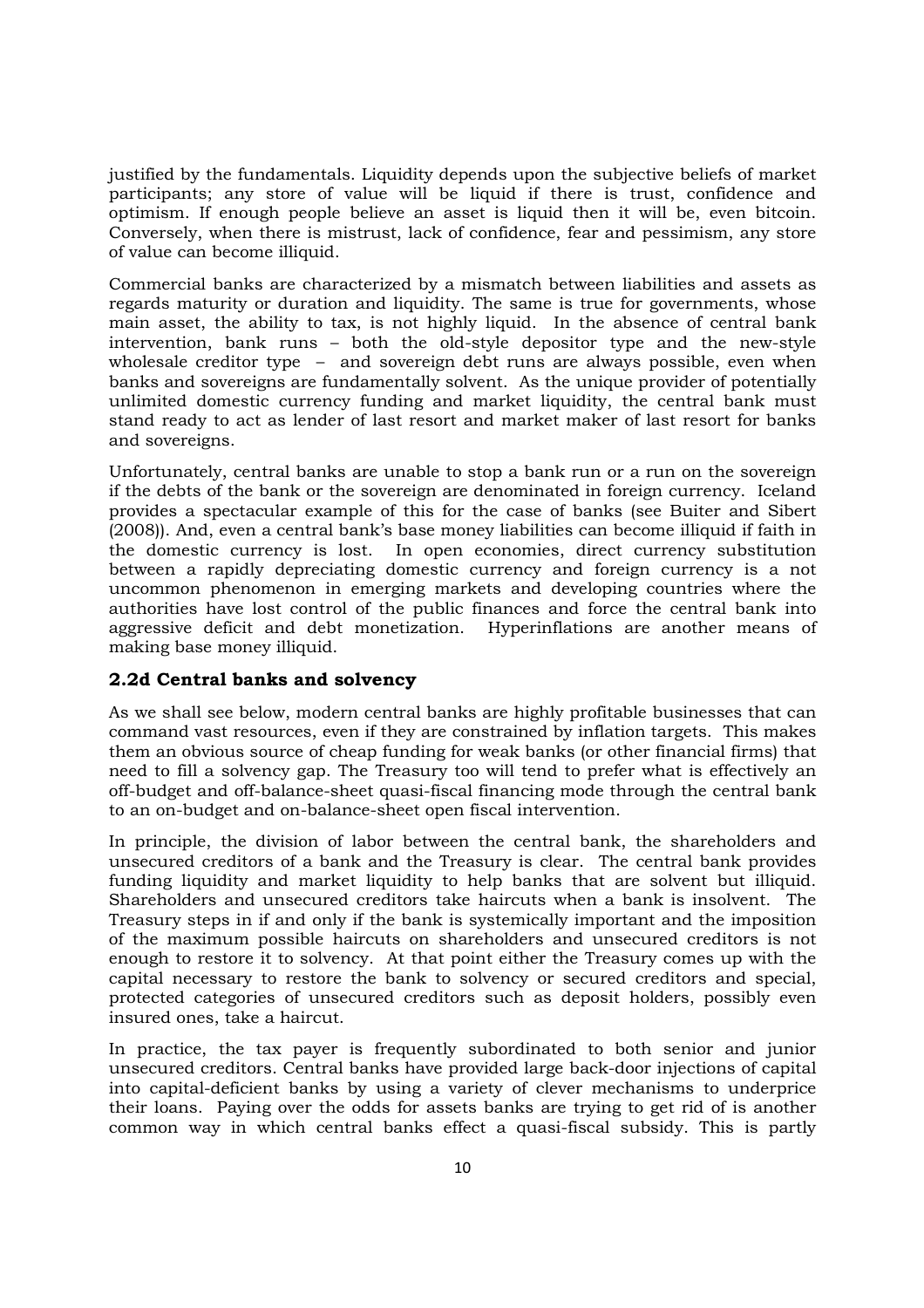because of the practical problem of distinguishing institutions that are illiquid but fundamentally solvent from institutions that are both illiquid and fundamentally insolvent. Often, however, it has been a reflection of a widespread belief that some large banks are too important, too systemically connected or too politically connected to fail. This is slowly changing. Mechanisms to permit an orderly resolution of systemically important financial institutions (SIFIs) are being cobbled together in the US, where there was considerable experience resolving smaller and less complex banks through the FDIC, and in the EU, through the reinterpretation of state aid rules by the European Commission, the Bank Recovery and Resolution Directive and the Single Resolution Mechanism with its Single Resolution Fund and Single Resolution Board. If these efforts are successful we will be closer to a world in which any financial support for banks from the tax payers is provided through legitimate, open and transparent procedures, with control and responsibility residing with accountable, elected officials.

## **2.3 Enhanced financial stability, supervisory and regulatory responsibilities of central banks**

One point virtually all disinterested observers will agree on is that, when it comes to the GFC, no central bank saw it coming until well after it had started. Our leading central bankers did not anticipate it; they did not act pre-emptively to prevent or mitigate it; they did not have a clue. This cognitive vacuum was shared by virtually all observers and analysts outside the central banks as well, including those who have been widely credited with seeing the GFC coming. In every case I know of, the allegedly successful prophets were either professional doomsayers or they had been predicting a crisis every year for years on end – sometimes for well over a decade. They failed to gauge not just the timing but also the magnitude and scope of the crisis that was about to engulf the North Atlantic region, and they did not provide any coherent argument supporting their predictions of doom. Diagnosing a boom or even a bubble in the US housing market or predicting looming problems in the securitization of subprime mortgages is deserving of credit but it does not make the diagnostician the canary in the GFC coalmine.<sup>11</sup>

During the crisis years of late 2007 through 2009 the performance of central banks as lenders of last resort and market makers of last resort was mixed (see e.g. Buiter (2008c)). However, on average it was better than their crisis-preventing and anticipating performance.

Since the crisis started, every leading central bank has seen its regulatory and supervisory responsibilities enhanced. The Fed has been given supervisory powers over non-bank SIFIs and is a prominent member of the Financial Stability Oversight Committee. The ECB dominates the European Systemic Risk Board. This is despite the failure of both banks to anticipate the crisis and despite their failure to use the regulatory and supervisory powers that they already possessed to prevent or mitigate the crisis.

The most impressive enhancement of the central bank responsibilities and powers has occurred in the United Kingdom. Having concluded that the tripartite arrangement

<u>.</u>

<sup>&</sup>lt;sup>11</sup>For a contrary opinion – that there were many who predicted the GFC with a reasonable degree of accuracy, see Bezemer (2009a,b) and Katz (2014).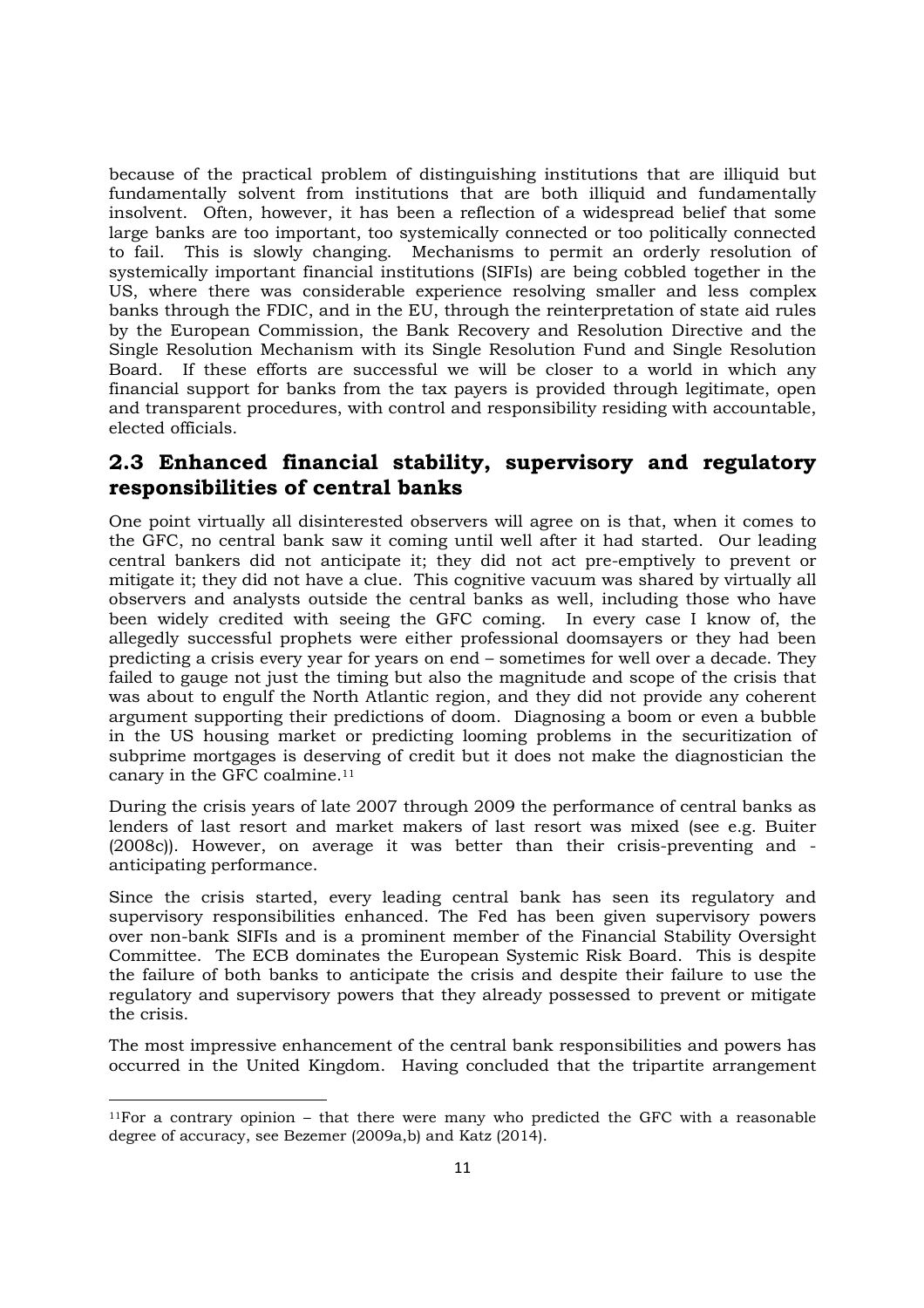between the Treasury, the Bank of England and the Financial Services Authority (FSA) of 1997 (amended in March 2006), did not function properly, most of the responsibilities of the FSA have been transferred to the Bank of England.12 In addition, quite a few macro-prudential instruments that in other countries are often controlled by the Treasury, including the maximum loan-to-value ratio or loan-toincome ratios for residential mortgages, are now under the control of the Bank of England or about to be transferred to it. The central bank now includes and dominates the macro-prudential regulator (the Financial Policy Committee) and the micro-prudential regulator/supervisor (the Prudential Regulation Authority (PRA) and the Prudential Regulation Authority Board). It plays a central role in bank resolution a process for which the role of the custodian of the fiscal deep pockets – the Treasury – is specified with far too little precision. In addition, through the PRA it is also responsible for the oversight of and rules relating to the Financial Services Compensation Scheme, the UK deposit insurance scheme. This institutional responsibility overload is a clear example of the 'central planning fallacy': this is the common belief that, when a decentralized regime is not working properly, the solution is to centralize authority. It is also worrying that the new 'bi-partite' Bank of England and Treasury arrangement to address financial stability in the UK fails to recognize the central role of the Treasury in bank resolution and in maintaining financial stability. This role is essential whenever systemically important institutions are threatened with insolvency and this problem cannot be addressed adequately through the bail-in of equity owners and unsecured creditors. Only the deep fiscal pockets of the Treasury are legitimate sources of funding for a bail-out by the tax payer.

## **2.4 The fiscal and quasi-fiscal roles of the central bank**

No matter how independent a central bank is and despite formal ownership structures which are often bizarre, the Treasury is the beneficial owner of its country's central banks and it is entitled to receive its stream of profits, less reserves or provisions. In the United Kingdom the Treasury has owned the stock of the Bank of England (technically a joint stock company) since 1946. The ECB is owned beneficially by the central banks of the member states of the euro area and these national central banks are in turn owned beneficially by their national Treasuries.<sup>13</sup>

.<br>-

 $12$ <sup>12</sup> This excludes 'conduct' or consumer protection responsibilities which have been assigned to the Financial Conduct Authority.

 $13$ <sup>13</sup> The Federal Reserve System is indeed a federal institution consisting of a central,

governmental agency, the Board of Governors and 12 regional Federal Reserve Banks. The 12 regional Federal Reserve Banks - the operating arms of the Federal Reserve system, are owned by their member banks. Reserve Bank stock may not be sold, traded, or pledged as security for a loan and dividends are fixed at 6 percent per year, which makes this 'stock' look rather like a fixed rate perpetuity. The Board of Governors and the Federal Reserve System as a whole aren't 'owned' by anyone. The Federal Reserve System describes itself as an independent entity within government (see Federal Reserve System (2005)). Since the US Treasury gets the profits of the Federal Reserve System, it would minimize confusion if the private 'ownership' of the Federal Reserve Banks were abolished and the entire system (Board and Regional Reserve Banks) were explicitly owned by the US Treasury. The Banca D'Italia is owned by banks, insurance companies and social security institutions (see Banca D'Italia (2013)). Although these shareholders are not supposed to influence the policies of the Banca D'Italia, this pseudo-private ownership structure is by no means innocuous. By revaluing its equity from a notional amount of euro 156,000 to euro 7.5 bn, the Banca D'Italia made a large quasi-fiscal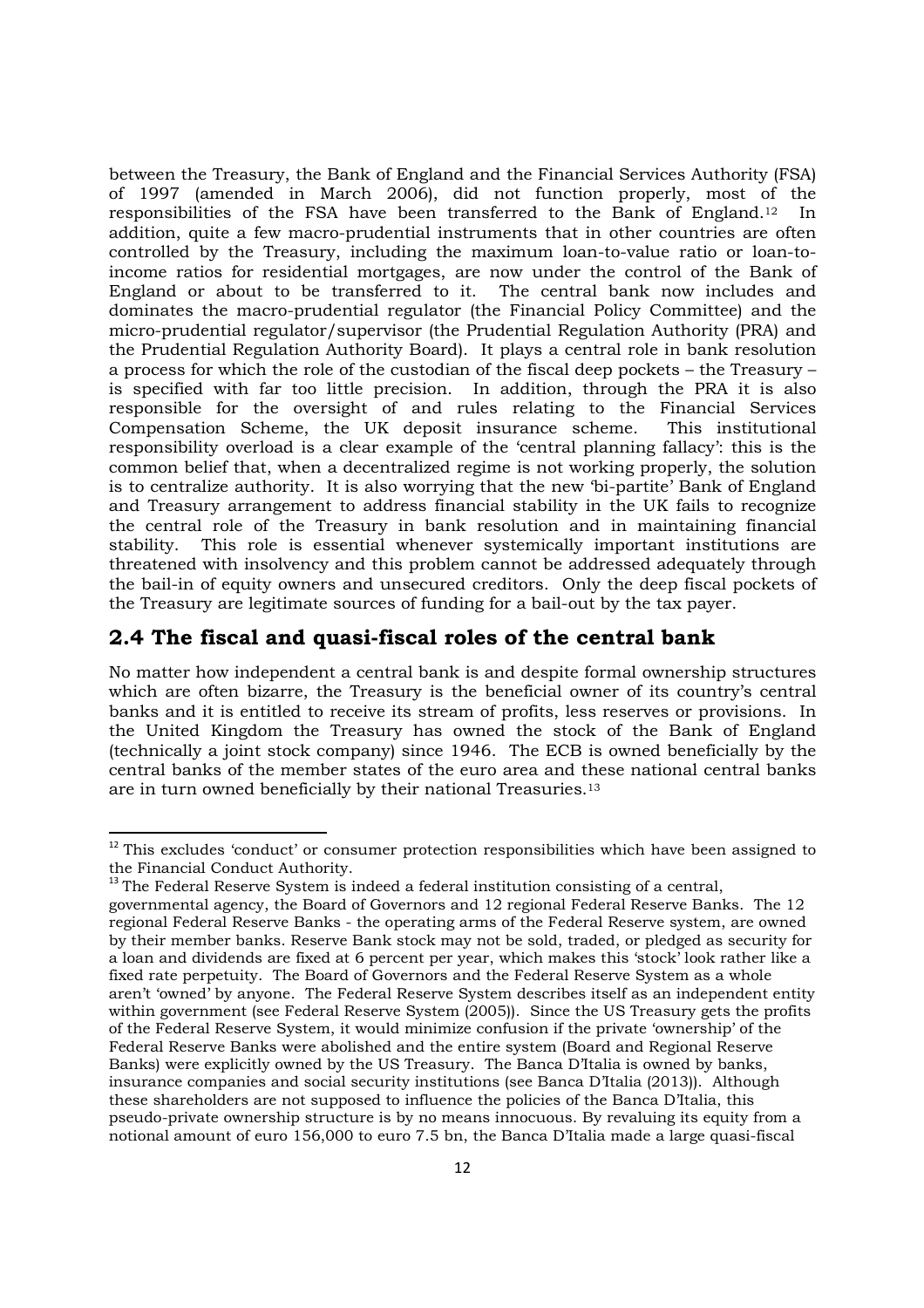The present discounted value of the future profits of central banks in the advanced economies is large. I present some estimates below. In addition to distributing its profits to the Treasury, central banks can provide a wide range of hidden subsidies or impose hidden taxes on the financial counterparties they deal with. Reserve requirements on commercial bank deposits, for instance, unless they are remunerated at a rate that is the same as the best alternative risk-adjusted rate of return the banks could earn on these reserves, are an implicit tax. The terms on which the central bank lends to eligible counterparties, including the interest rate charged, the maturity of the loans, the collateral that is accepted, the haircuts on the market value or fair value of the collateral and the margin requirements over the life of the loan, can involve implicit subsidies, as can the terms on which the central bank purchases securities outright from banks and other counterparties. The two three-year Longerterm Refinancing Operations (LTROs) of the ECB in December 2011 and February 2012 provide an example of this.

The two three-year LTROs were made at an interest rate linked to the official policy rate, the refi rate. This rate was 1.00 percent when the LTROs were initiated, but has since come down to 0.05 percent in September 2014. Over the three years of the LTRO, the banks' borrowing cost (should they hold the LTROs to maturity) could therefore average as little as 40 basis points. In addition, collateral requirements for the loans were weakened dramatically compared to previous practice. There can be little doubt that these LTROs involved a significant subsidy from the ECB to the borrowing banks, in my view at least 3.00 percent per year. With just over 1 trillion worth of LTROs undertaken, the annual subsidy would be 30 billion euros. Over three years the present discounted value of the subsidy would be almost 86 billion euros, using a four percent discount rate for the calculations. Of course, there have been partial pre-payments of these LTROs, so the actual subsidy calculation is smaller. The new Targeted LTROs are provided, if the conditionality is met, for four years at a fixed rate of interest of ten basis points over the refi rate, which will likely mean 15 bps. Again hefty implicit subsidies are involved, especially when these loans are taken out by borderline insolvent banks offering low quality collateral, as will undoubtedly occur.

Unfortunately, no central bank publishes estimates of the flow of implicit subsidies it provides to private and public counterparties, let alone of their present discounted value. The subsidies are buried in the yields on assets and liabilities that are paid or charged, for which a subsidy-free benchmark is often not available. Indeed, central banks do not publish and refuse to reveal the actual yields on many of their assets and liabilities and refuse to say who the counterparties were in their financial transactions, even after commercial sensitivity is no longer as issue, because sufficient time has passed since the transactions took place. Many appear to view

.<br>-

capital transfer to its shareholders in 2014 – boosting their capital from 2015 on. The Bank of Japan is capitalised at 100 million yen and about 45 percent of the stock is held privately (see Bank of Japan (2014)). The stock trades in the over the counter market – quite possibly the most astonishing ownership structure I have come across.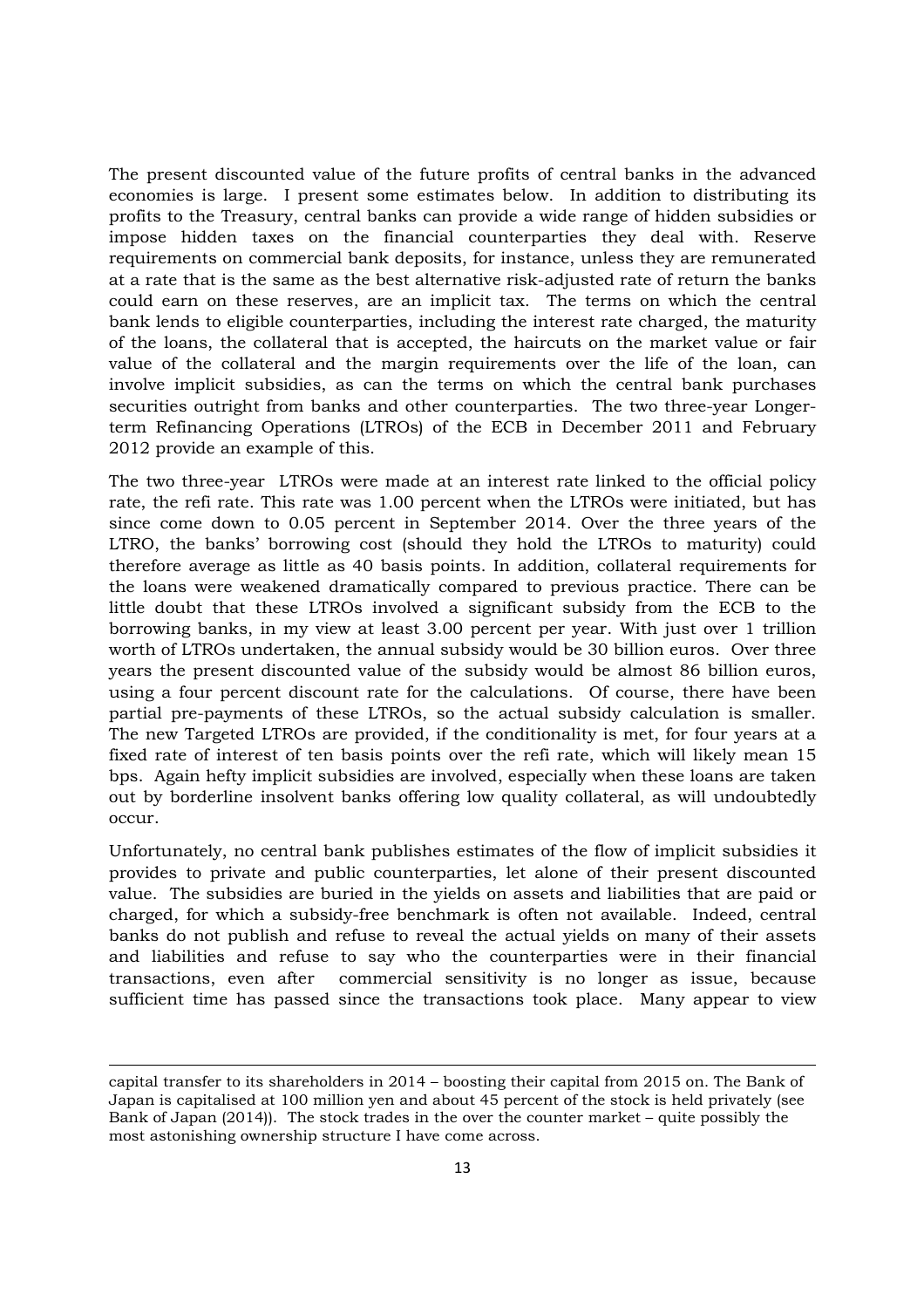accountability and transparency, even *ex post*, as the enemy of effectiveness and even of financial stability.<sup>14</sup>

These payments of implicit subsidies or imposition of implicit taxes represents the quasi-fiscal role of the central bank. It can reduce or increase the profits the central bank remits to its beneficial owner, the Treasury, or it can redistribute income and wealth between different counterparties.

A first view of how the fiscal and quasi-fiscal roles of the central bank have increased since the start of the GFC is gauged by looking at the size of the central banks' balance sheets – what I shall refer to as its conventional balance sheet of financial (and some real) assets and liabilities. The balance sheet data in Figures 1 and 2 are not complete, even if we restrict ourselves to the consideration of conventional financial and real assets and liabilities, because central banks keep some assets and liabilities off-balance sheet. Swap lines, for instance, like the currency swap lines created by the Fed and the other leading central banks in the dark days of 2008 and after, are (contingent) off-balance sheet assets and liabilities. In a perfect word they would be priced using option pricing or contingent claim pricing tools and techniques, but we are a long way from that.



**Figure 1. Total assets of the leading central banks as a share of GDP** 

Note: GDP is measured as a four-quarter moving sum. Source: Haver Analytics.

<u>.</u>

<sup>&</sup>lt;sup>14</sup> The ECB and the BoE still refuse to provide any information on counterparties and the terms of transactions with individual counterparties. The Fed tried to prevent disclosure of the names of its counterparties to whom it provided emergency loans, and the terms of these emergency loans, made between 2007 and 2010. Fear of counterparty stigmatization is a frequently given excuse. The Fed was finally (in March 2011) forced to provide the information under the Freedom of Information Act, following a lawsuit by Bloomberg.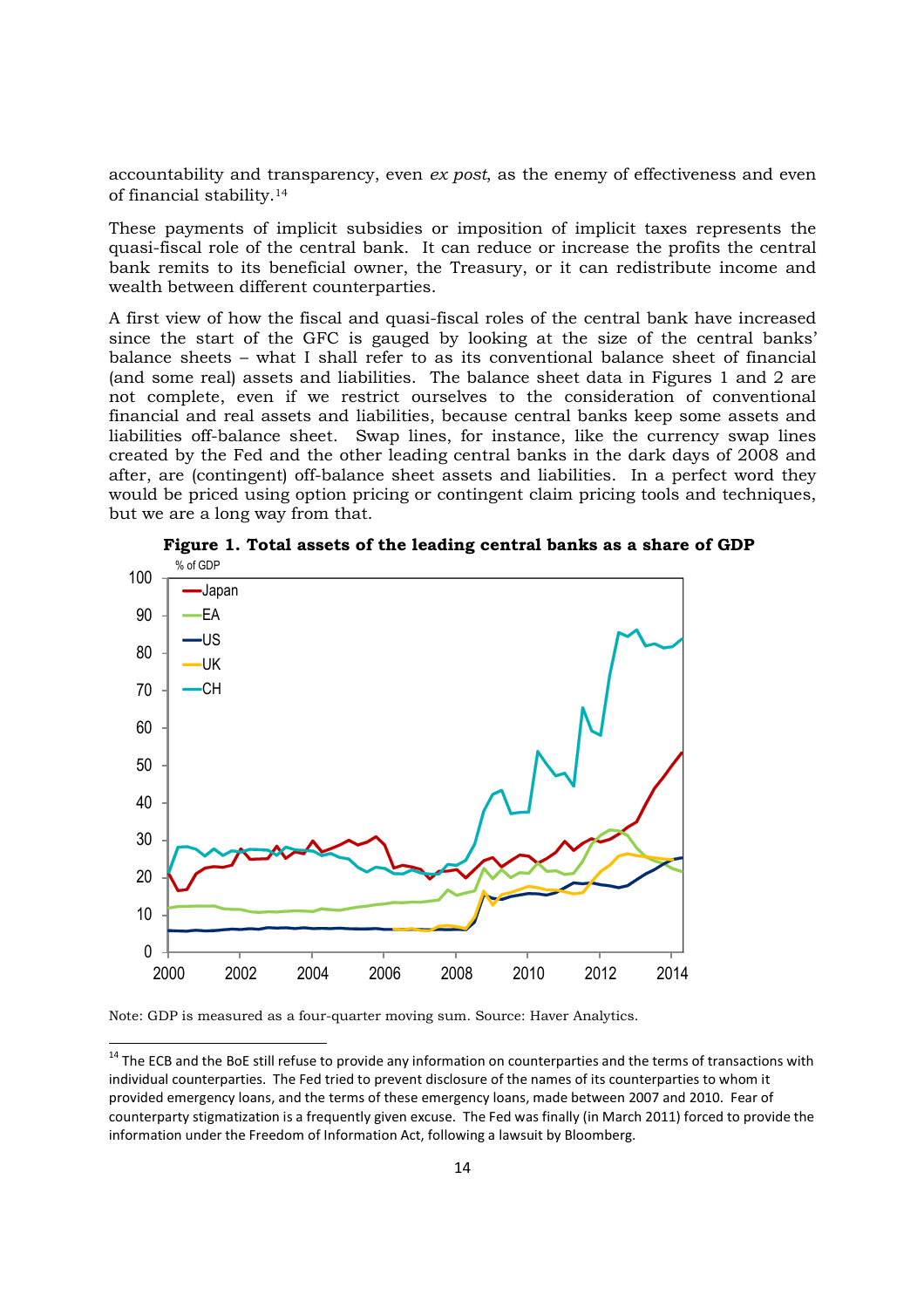As seen in Figure 1, the balance sheets of the leading central banks have exploded in size since the start of the GFC. The assets of the Fed and the Bank of England have roughly quadrupled as shares of annual GDP from around six percent to 24 percent. The slight decline in the Bank of England's assets as a share of GDP since the fourth quarter of 2012 is the result of economic growth rather than a shrinking of assets. The ECB almost tripled the assets of the Eurosystem between the onset of the crisis and June 2012. However, no sooner had Mario Draghi spoken the magical words 'whatever it takes' on 26 July 2012, or the assets of the Eurosystem began to contract, thus far by just over  $\epsilon$  1 trillion since their peak of  $\epsilon$ 3,094 bn on July 27, 2012.15 The ECB's rather disingenuous explanation for its extraordinarily pro-cyclical monetary policy is that it merely accommodated banks' desire to pre-pay their November 2011 and February 2012 LTRO loans. But, the ECB chose to be passive; it chose to permit this 'endogenous' decline in the size of its balance sheet. Either through renewed, more attractive LTROs, such as the Targeted LTROs that it is belatedly about to initiate, or through outright purchases of private and public securities such as euro area sovereign debt and possibly even US and Japanese government debt, it could have made the size of its balance sheet anything that it wanted it to be. To put it even more simply: when you fix the price (as the ECB did) the quantity becomes endogenous. If you want to set the quantity, the price will be endogenous.

The growth of the balance sheet of the Bank of Japan has been steady since the beginning of the GFC and has been explosive since Kuroda became Governor in the first quarter of 2013. By the second quarter of 2014 it had reached 53 percent of GDP and I expect it to rise a lot further before Japan completes its escape from deflation. How large can central bank balance sheets grow? In theory there is no limit on the size of the central bank's balance sheet relative to GDP. Any (finite) level can be sustained without this representing an inevitable inflationary threat. As of the second quarter of 2012, the Swiss National Bank leads the pack with assets equal to 84 percent of annual GDP.

When markets are disorderly and systemically important financial entities are at risk of being forced into insolvency because of lack of funding liquidity and/or market liquidity, even if they are fundamentally solvent if only the markets believed they were most likely solvent, the composition of the central bank's balance sheet matters as much as it size. During the height of the crisis the Fed, the Bank of England and the ECB lent freely to banks that often had lost market access and that could only offer collateral the markets were not willing to accept without unreasonable haircuts. All three institutions also made outright purchases of asset-backed securities and other instruments that could not be traded at survivable prices in unsupported private markets. The scale of this qualitative easing, credit easing or enhanced credit support – where the central bank increases its exposure to illiquid securities and accepts a higher degree of credit risk in its collateral and in the counterparties it is willing to deal with – can be inferred from Figures 2a through 2d.

.<br>-

<sup>15</sup> See e.g. ECB http://www.ecb.europa.eu/press/pr/wfs/2014/html/fs141014.en.html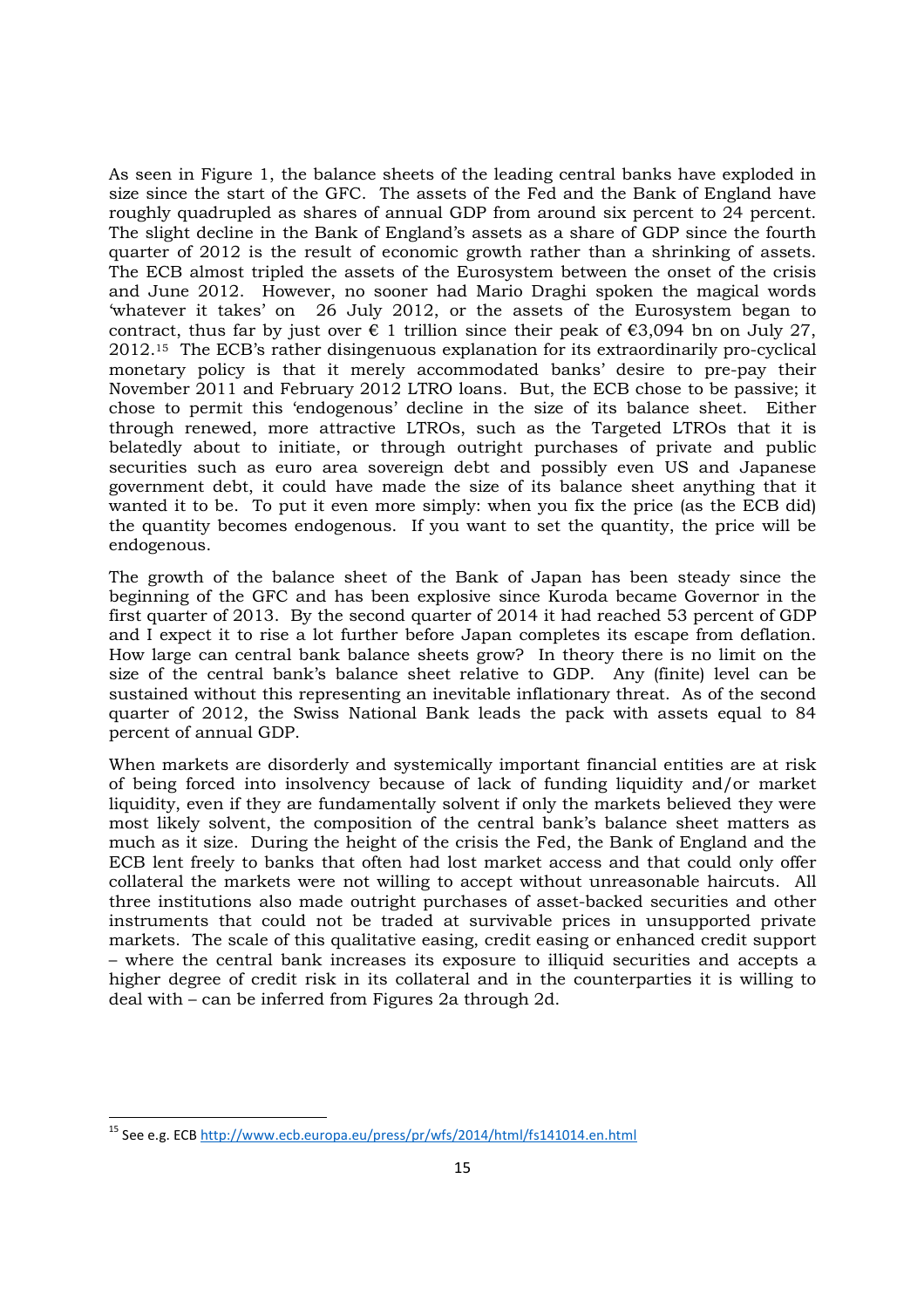

## **Figure 2a. Assets and liabilities of the Federal Reserve**

Assets:

Liabilities:



Source: Federal Reserve Board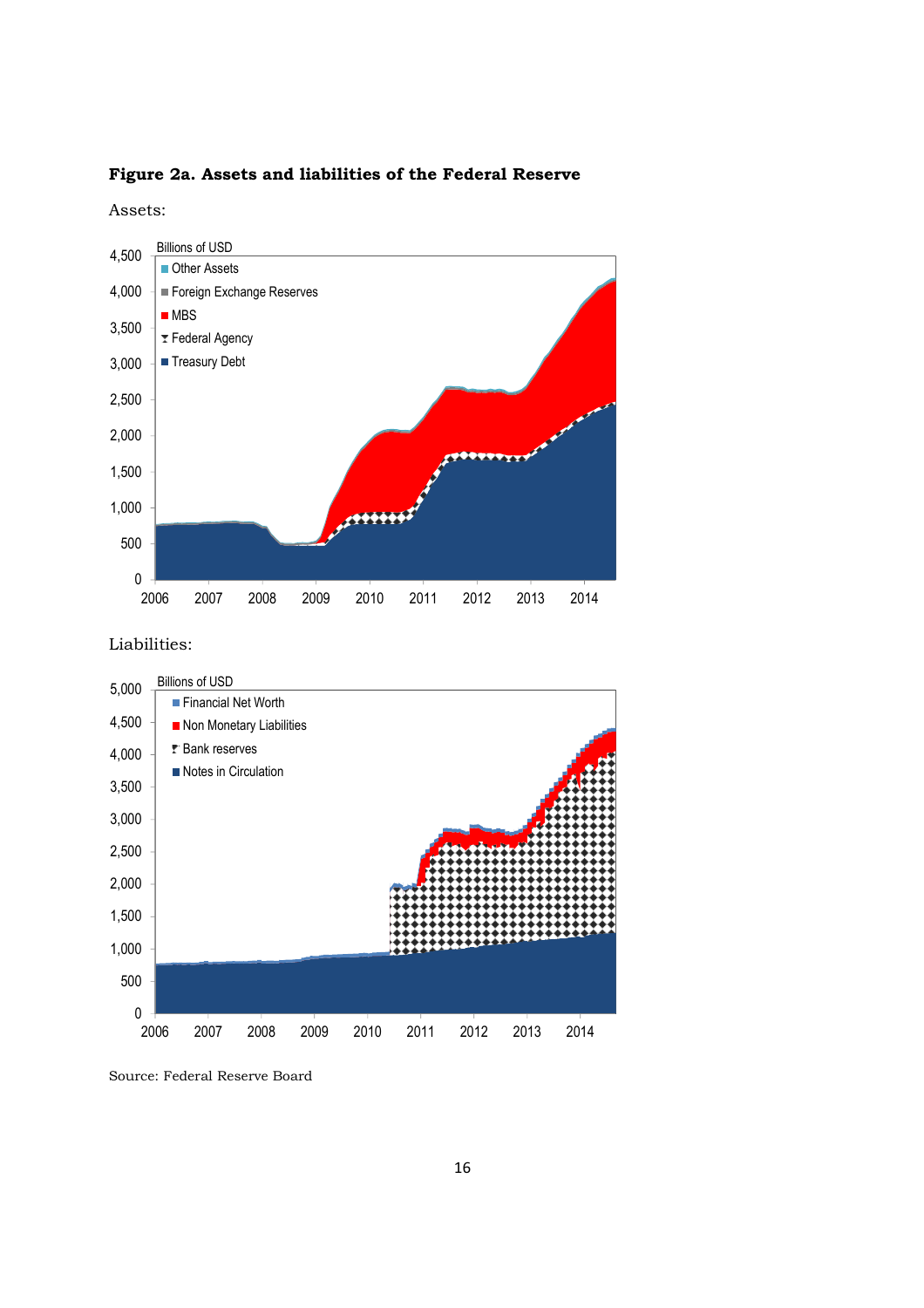

Assets



Liabilities



Source: Bank of England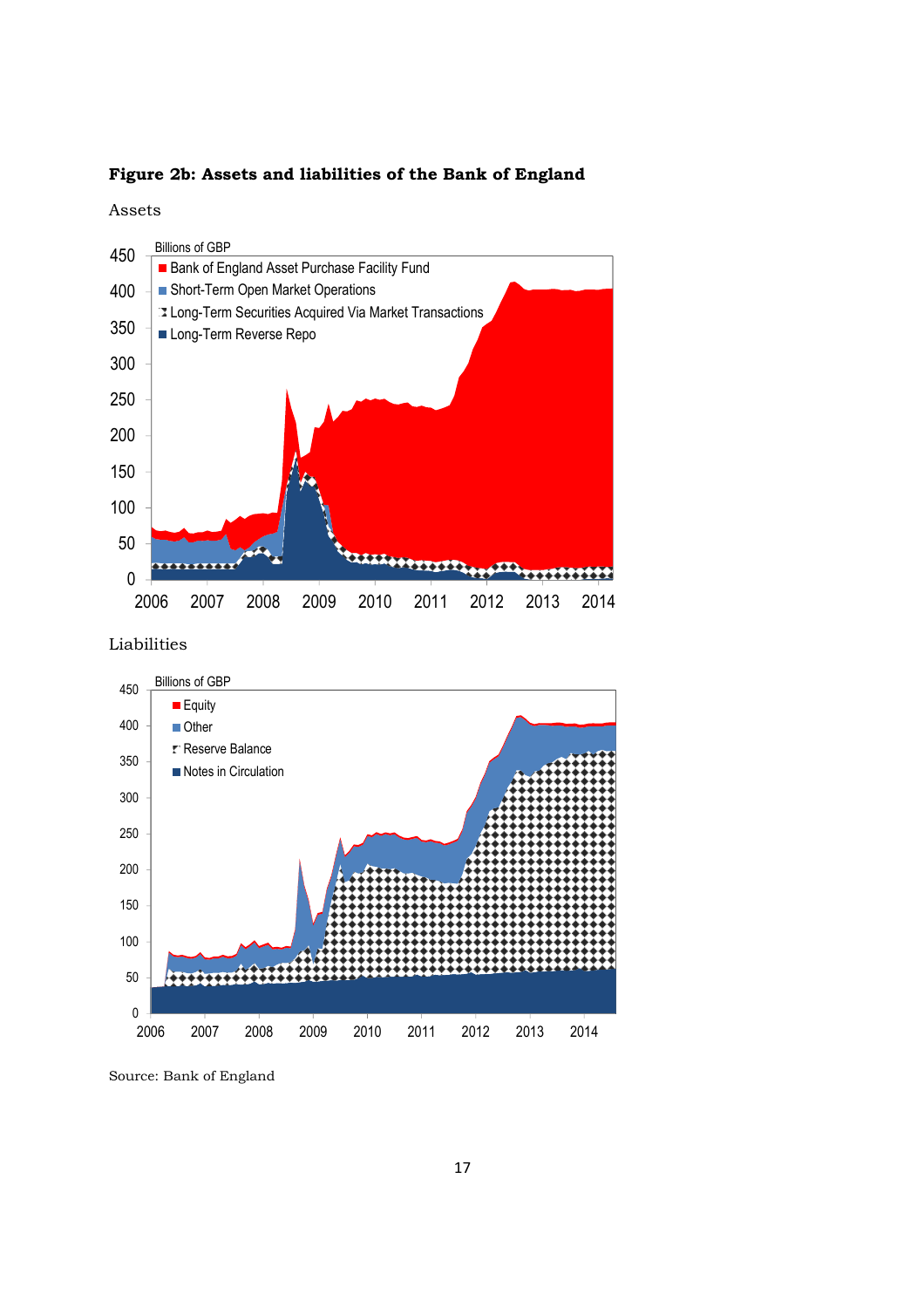**Figure 2c: Assets and liabilities of the Eurosystem**

Assets



Source: European Central Bank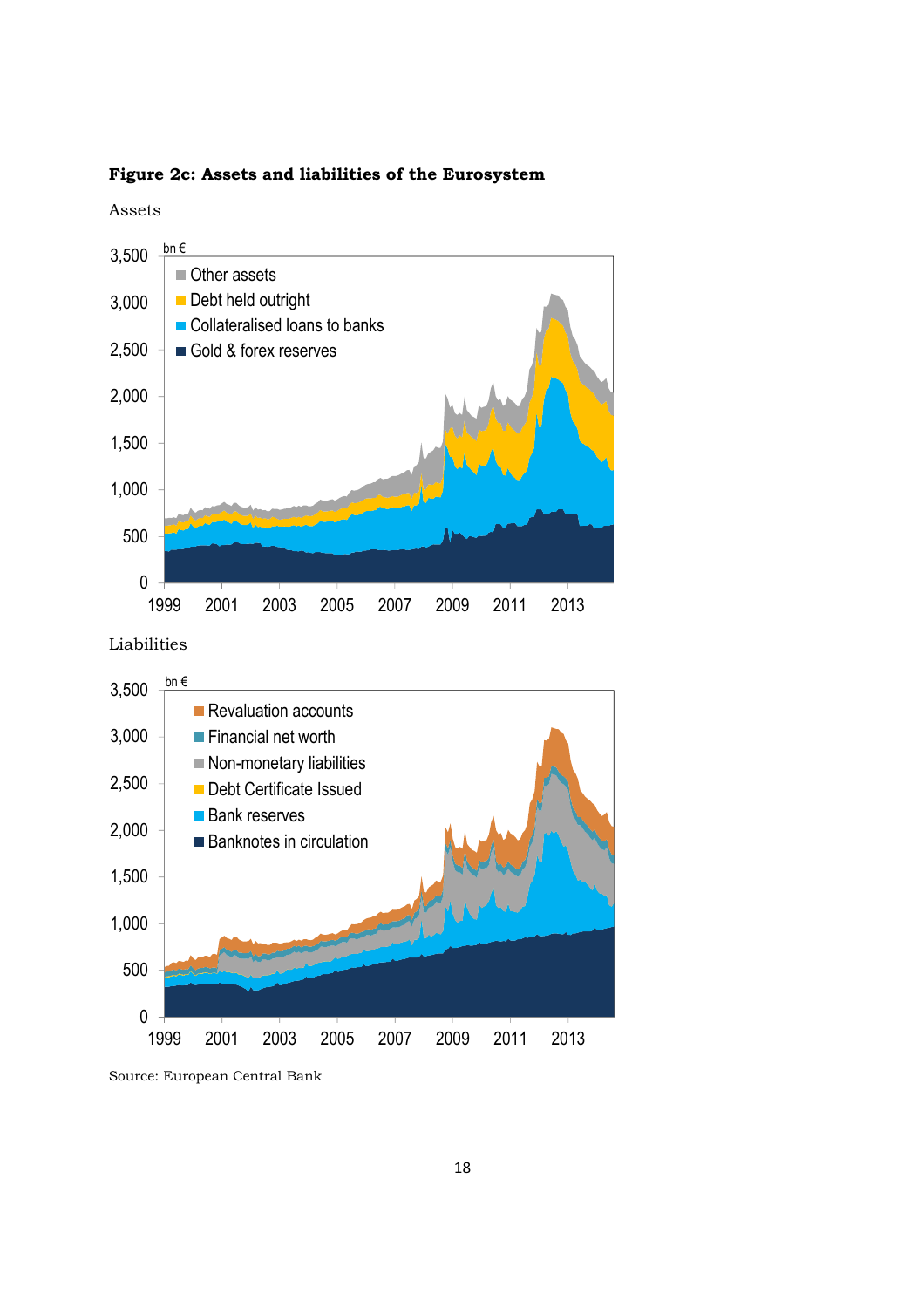

Assets



Liabilities



Source: Bank of Japan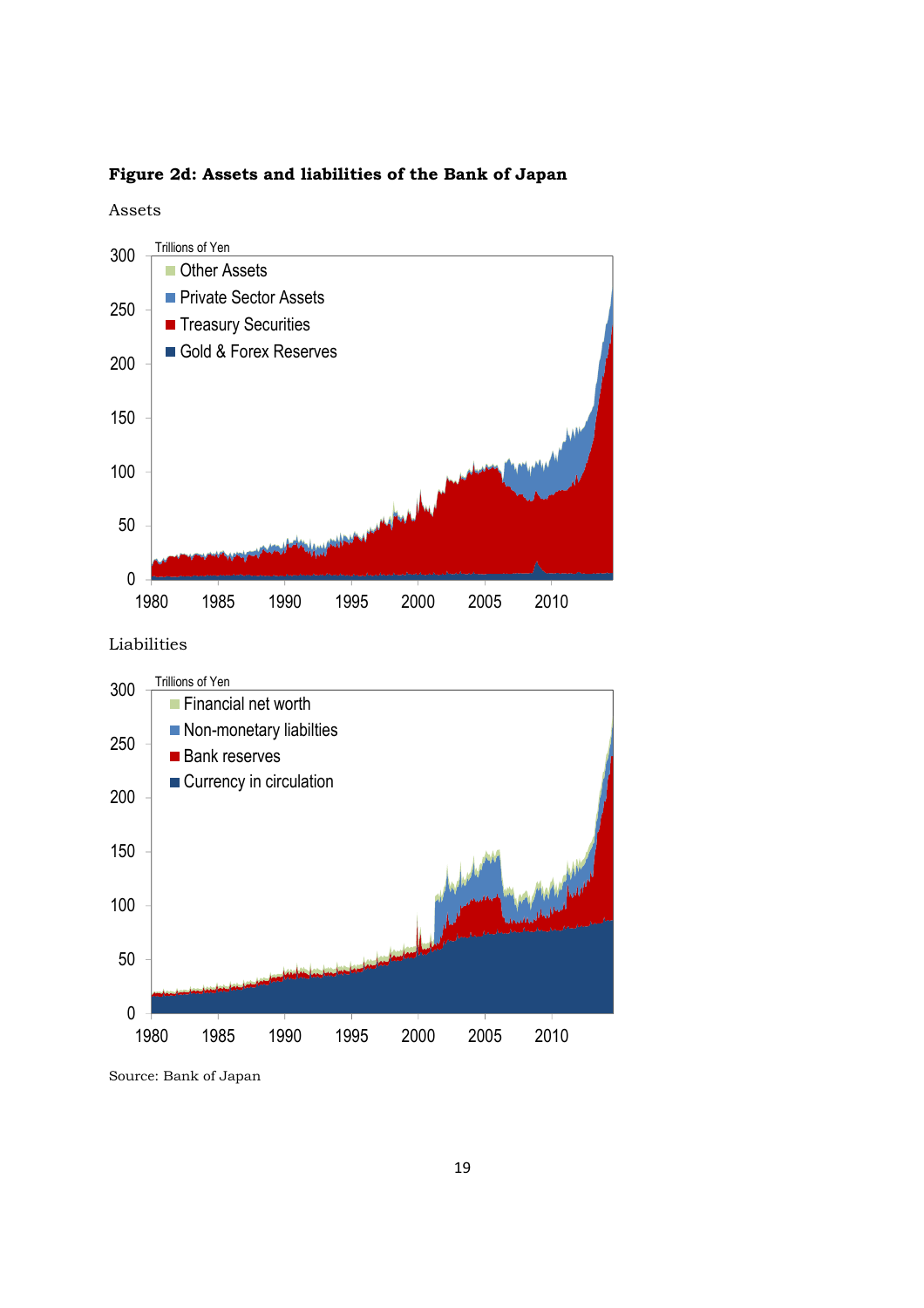## **2.4a From conventional balance sheet to comprehensive balance sheet – the intertemporal budget constraints of the central bank and the Treasury.**

To see how deep the central bank's pockets are the conventional balance sheet is rather uninformative. Shown in Figure 3, the assets in this stylized balance sheet are gold and foreign exchange reserves, Treasury debt held by the central bank and central bank claims on the private sector, both securities and collateralized loans. The liabilities are the base money stock (the sum of currency in circulation and commercial bank reserves held with the central bank) and non-monetary liabilities (such as term deposits and central bank bills and bonds). Conventional central bank net worth  $W^{cb}$  equals the value of the assets minus the value of the liabilities.

| Figure 3: Stylised central bank conventional balance sheet |                                                                                                             |                    |                  |  |  |
|------------------------------------------------------------|-------------------------------------------------------------------------------------------------------------|--------------------|------------------|--|--|
| <b>Assets</b>                                              |                                                                                                             | <b>Liabilities</b> |                  |  |  |
| $\boldsymbol{R}$                                           | Gold<br>foreign<br>and<br>exchange holdings                                                                 | Base money         | $\boldsymbol{M}$ |  |  |
| $R^{cb}$                                                   | Treasury debt held by Non-monetary liabilities<br>central bank                                              |                    | $\overline{N}$   |  |  |
|                                                            | Private sector debt and Central<br>loans to private sector   conventional net worth<br>held by central bank | bank               | $W^{cb}$         |  |  |

In Figure 4, I show the rather sparse stylized conventional balance sheet of the Treasury – the beneficial owner of the central bank. We can think of the Treasury in this context as the general government sector – the consolidated central/federal, state/provincial and local government sectors.

| Figure 4:<br><b>Stylised Treasury conventional balance sheet</b> |                                                                       |                                                                                                                |                   |  |  |  |
|------------------------------------------------------------------|-----------------------------------------------------------------------|----------------------------------------------------------------------------------------------------------------|-------------------|--|--|--|
| <b>Assets</b>                                                    |                                                                       | <b>Liabilities</b>                                                                                             |                   |  |  |  |
| K                                                                | equity in public entral bank<br>financial assets<br>owned by Treasury | Value of real assets, Treasury debt held by<br>enterprises and other $\sqrt{T}$ reasury debt held by<br>public | $R^{cb}$<br>$R^p$ |  |  |  |
|                                                                  |                                                                       | Treasury conventional<br>net worth                                                                             | W                 |  |  |  |

The excess of the value of Treasury conventional assets over conventional liabilities is conventional Treasury net worth, *W*.

The conventional balance sheet omits the most interesting assets and liabilities of the central bank and the Treasury. Figure 5 shows the comprehensive balance sheet of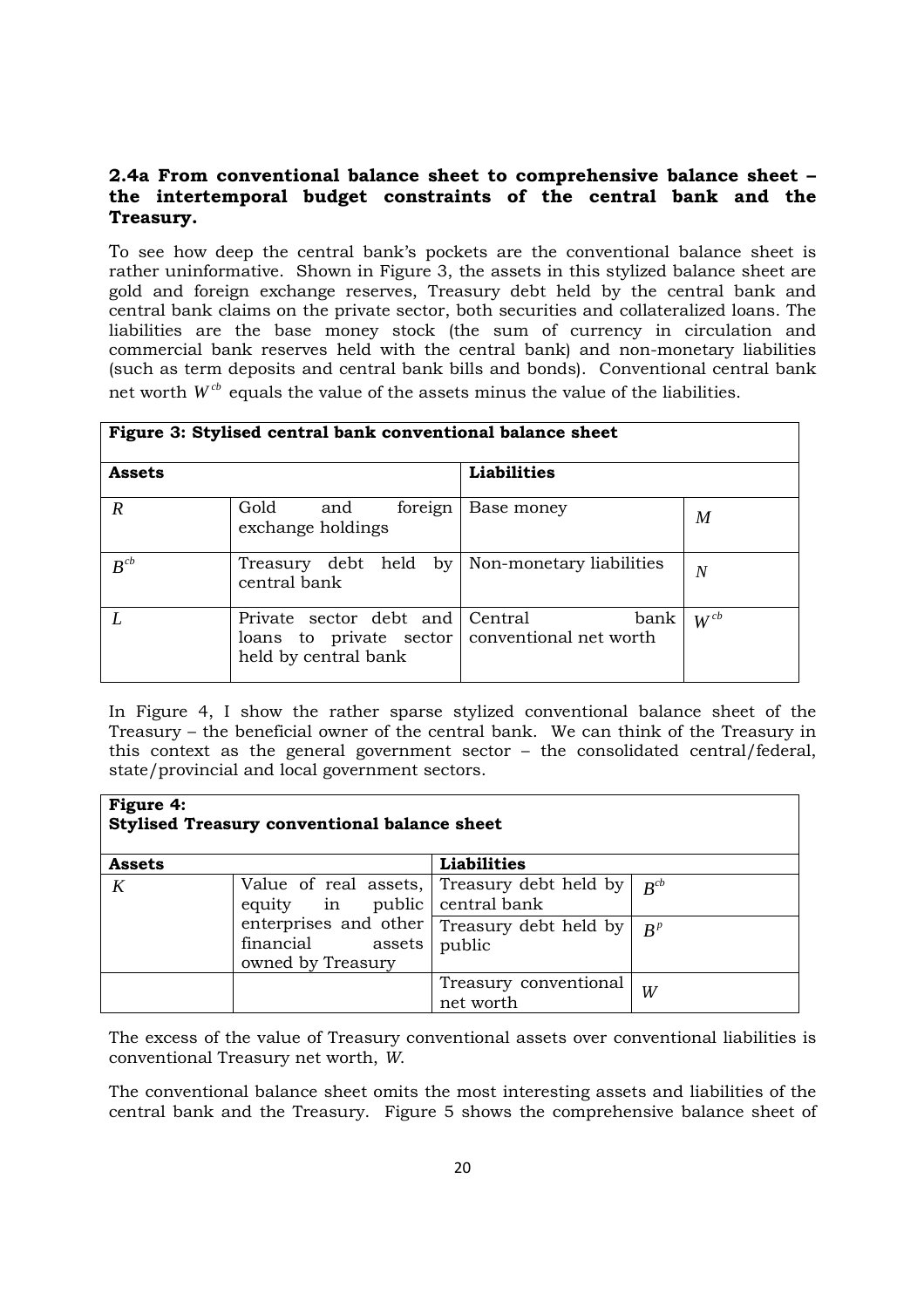| the central bank. Economists will recognize it as the intertemporal budget constraint |  |  |  |
|---------------------------------------------------------------------------------------|--|--|--|
| of the central bank.                                                                  |  |  |  |

| Figure 5:        |                                                                                       |                                                                                                     |                  |
|------------------|---------------------------------------------------------------------------------------|-----------------------------------------------------------------------------------------------------|------------------|
|                  | Stylised central bank comprehensive balance sheet                                     |                                                                                                     |                  |
| <b>Assets</b>    |                                                                                       | <b>Liabilities</b>                                                                                  |                  |
| $\boldsymbol{R}$ | Gold<br>foreign<br>and<br>holdings<br>exchange<br>other<br>and<br>investments         | Base money                                                                                          | $\boldsymbol{M}$ |
| $B^{cb}$         | Treasury debt                                                                         | Non-monetary<br>liabilities                                                                         | $\overline{N}$   |
| L                | Private<br>debt<br>sector<br>the<br>and<br>loans<br>to<br>private sector              | of<br><b>PDV</b><br>current<br>primary<br>expenditure<br>by central bank                            | $V({G^{cb}})$    |
| $V({I,})$        | PDV of interest saved  <br>central<br>bank<br>by<br>through issuance of<br>base money | PDV of payments made<br>by central bank<br>to<br>Treasury                                           | $V({T^{cb}})$    |
| $V(M_{\infty})$  | PDV of terminal base<br>money stock                                                   | <b>PDV</b><br>of<br>transfer<br>payments by Central<br>Bank to private sector<br>(helicopter money) | $V({H})$         |
|                  |                                                                                       | PDV of implicit<br>net<br>subsidies<br>paid<br>by<br>central bank                                   | $V({S^{cb}})$    |
|                  |                                                                                       | Central<br>bank<br>comprehensive<br>net<br>worth                                                    | $\hat{W}^{cb}$   |

The comprehensive balance sheet of the central bank includes two intangible assets and several intangible liabilities not included in its conventional financial balance sheet. Consider Figure 5 and contrast it with Figure 3. The additional asset of the central bank is the present discounted value (PDV) of the sequence of current and future interest saved by having borrowed through the issuance of base money rather than through the issuance of non-monetary debt instruments  $V({I_{2}})$  and the present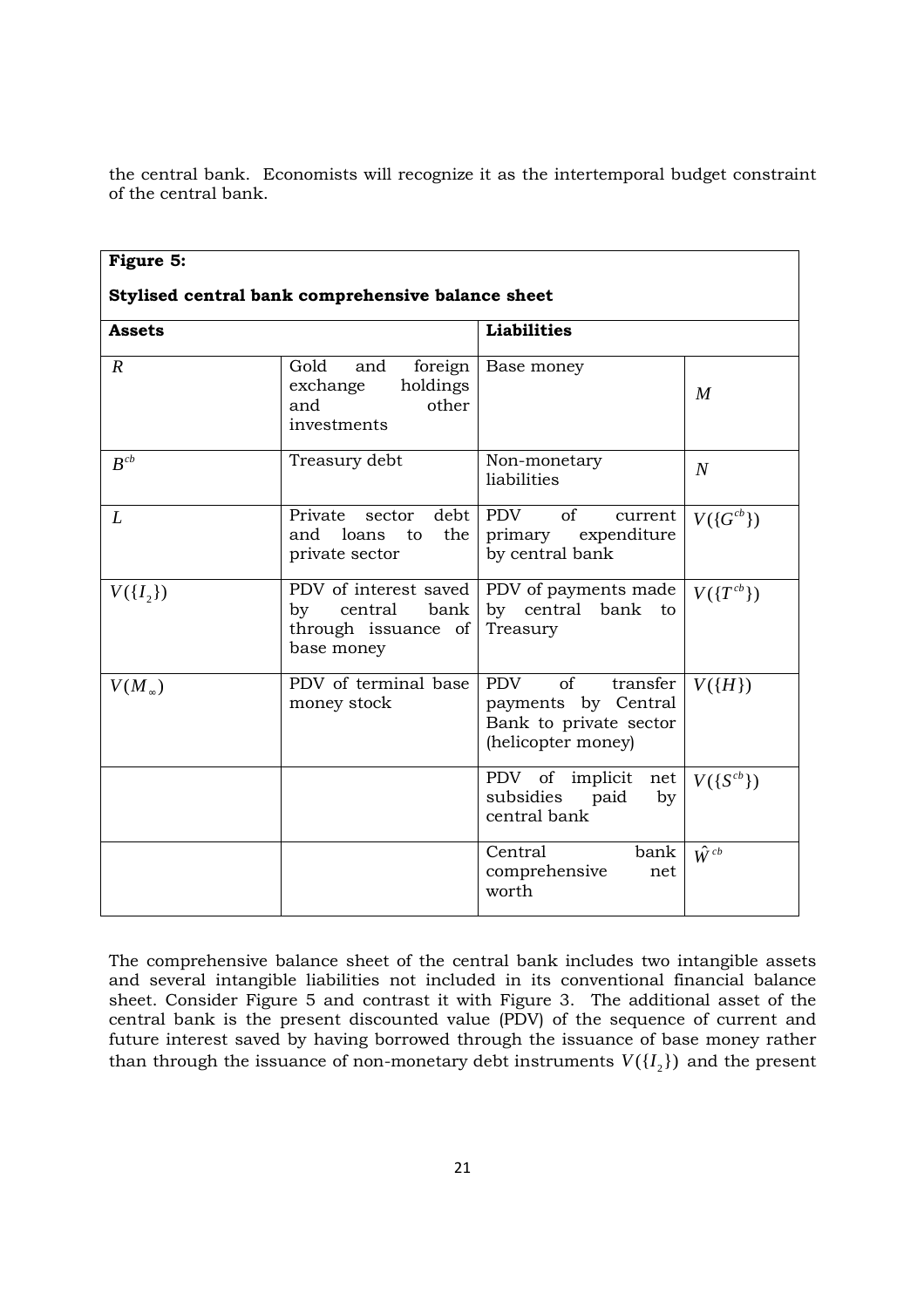discounted value of the terminal money stock  $V(M_{\infty})$ .<sup>16</sup> The additional liabilities of the central bank are (1) the present discounted value of the payments made by the Central Bank to the Treasury,  $V({T^{cb}})$ , which we shall also encounter as an asset of the Treasury in Figure 7, (2) the present discounted value of the helicopter money drops made by the Central Bank,  $V({H})$  (zero in most real-world economies) and (3) the present discounted value of the implicit, quasi-fiscal subsidies paid by the Central Bank on its financial assets,  $V({S^{cb}})$ .

What makes a central bank so interesting is that one of its liabilities, base money, has three unique characteristics that make the monopoly of its issuance so valuable. The first is that, because base money, or at any rate central bank currency, is legal tender, it is uniquely attractive as a liquid store of value (and to some extent also as a means of payment). It will therefore be willingly held by private agents at an interest rate that is lower than the interest rate on otherwise similar financial instruments. Currency pays a zero interest rate. Central bank excess reserves tend to earn a rate of interest below the interest rate paid by credit-worthy commercial banks that borrow from the central bank against high-quality collateral. The present discounted value of the interest savings the central bank makes by borrowing through the issuance of base money rather than through the issuance of non-monetary interest-bearing instrument,  $V(I<sub>1</sub>)$ , can be a significant number. Because the Treasury is the beneficial owner of the central bank, the present discounted value of this flow of current and future seigniorage income is 'tax payers' money' or rather, money belonging ultimately to the tax payers and to the beneficiaries of public spending.

The second unique property of base money is that it is irredeemable. The holder of a £20 pound note should not be comforted by the inscription "I promise to pay the bearer on demand the sum of twenty pounds". At most he will be able to exchange an old, worn-out £20 note for a crisp new one, or even for two £10 notes. But there is no claim by the holder of a Sterling currency note on the issuer for anything other than one or more currency notes adding up the same Sterling face value. Thus currency is an asset to the holder but not a liability to the issuer. This is why the PDV of the terminal stock of base money is an asset of the central bank, and, in a fully articulated general equilibrium model, constitutes net wealth to the economy as a whole: an 'outside' asset for which there is no matching liability, like the gifts from nature and physical capital.

The third unique property of modern central bank money – base money – is that it is fiat money, that is objects, tokens or bits without intrinsic value - either paper money or ledger entries in an account with the central bank (electronic entries these days). The marginal cost of increasing the stock of base money is therefore effectively zero – unlike Bitcoin, which, like gold, is expensive to 'mine'.<sup>17</sup>

Figure 6 presents the Treasury's comprehensive balance sheet, which also features the intangible assets and liabilities that are omitted from its published financial or conventional balance sheets. The comprehensive balance sheet of the Treasury (or

<u>.</u>

 $16$  I use curly brackets to indicate sequence from now till infinity. The absence of curly brackets and the presence of a subscript indicates a single element of the sequence in a particular period.

 $17$  Unlike gold, Bitcoin does not have any intrinsic value.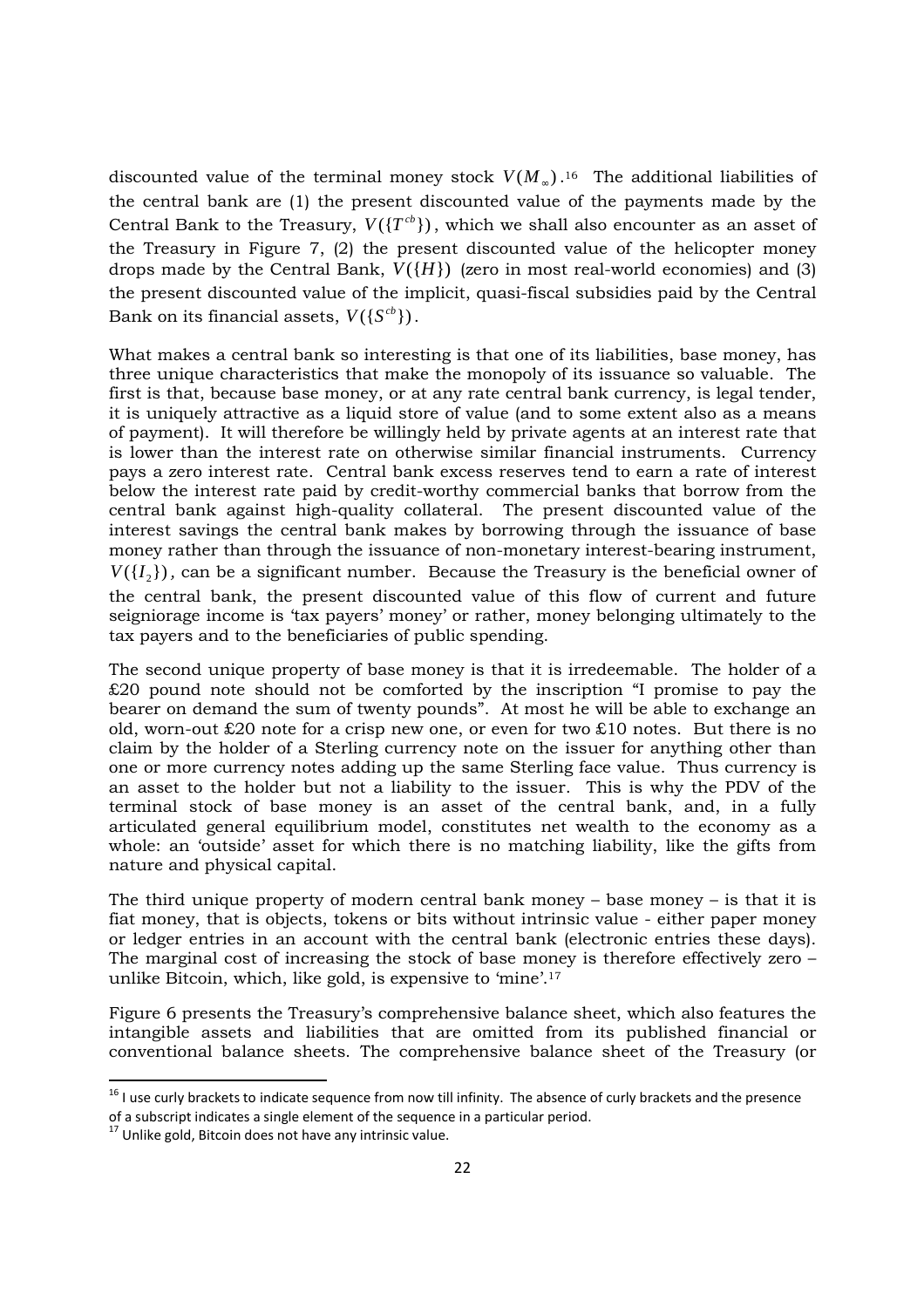general government) *is* its intertemporal budget constraint. The most important intangible asset in Figure 7 is the present discounted value of taxes net of transfers, levies net of subsidies and social security contributions net of benefits and other cash entitlements paid by the private sector  $V({T}^p)$ ). I also single out for future reference one particular stream of general government revenues: the PDV of central bank payments to the Treasury,  $V({T^{cb}})$ . The present value of exhaustive primary (noninterest) current Treasury spending,  $V({G})$ , appears on the liability side.

| Figure 6:<br><b>Stylised Treasury comprehensive balance sheet</b> |                                                                                                                         |                                                                                          |                |
|-------------------------------------------------------------------|-------------------------------------------------------------------------------------------------------------------------|------------------------------------------------------------------------------------------|----------------|
| <b>Assets</b>                                                     |                                                                                                                         | <b>Liabilities</b>                                                                       |                |
| K                                                                 | $\circ$ f<br>Value<br>real<br>assets, equity in<br>public enterprises Treasury debt<br>other<br>and<br>financial assets | Marketable<br>and<br>non-marketable                                                      | $B^p + B^{cb}$ |
| $V({T^p})$                                                        | PDV of<br>security<br>contributions net<br>of transfers and<br>cash benefits and<br>entitlements                        | taxes, PDV of Treasury<br>levies and social primary exhaustive<br>current<br>expenditure | $V({G})$       |
| $V({T^{cb}})$                                                     | PDV of payments<br>made by central<br>bank to Treasury                                                                  | Comprehensive<br>Treasury net worth                                                      | Ŵ              |

As noted earlier, the main asset of the Treasury is highly illiquid: the PDV of future taxes, levies and social security contributions net of transfer payments, denoted  $V({T}^p)$ . It may be possible to securitise some future tax flows and thus turn the PDV of such taxes into tradable instruments, but this has only been attempted on a limited scale and the resulting financial instruments have not been widely traded in liquid markets.

Among the revenue sources of the Treasury are the bulk of the profits of the Central Bank,  $V({T^{cb}})$ . The actual stream of payments made by the Central Bank to the Treasury in any given period need bear little relationship to economic profits earned in that period. The value of  $T^{cb}$  in one or more periods and even of  $V({T^{cb}})$  could be negative if the Treasury makes transfers to the Central Bank, say to recapitalize it.

The economic logic of the intertemporal budget constraints and the solvency constraints that lie behind the intertemporal budget constraints implies that the Treasury is solvent if and only if its comprehensive net worth is non-negative,  $\hat{W} \ge 0$ . Likewise, the Central Bank is solvent if and only if its comprehensive net worth is non-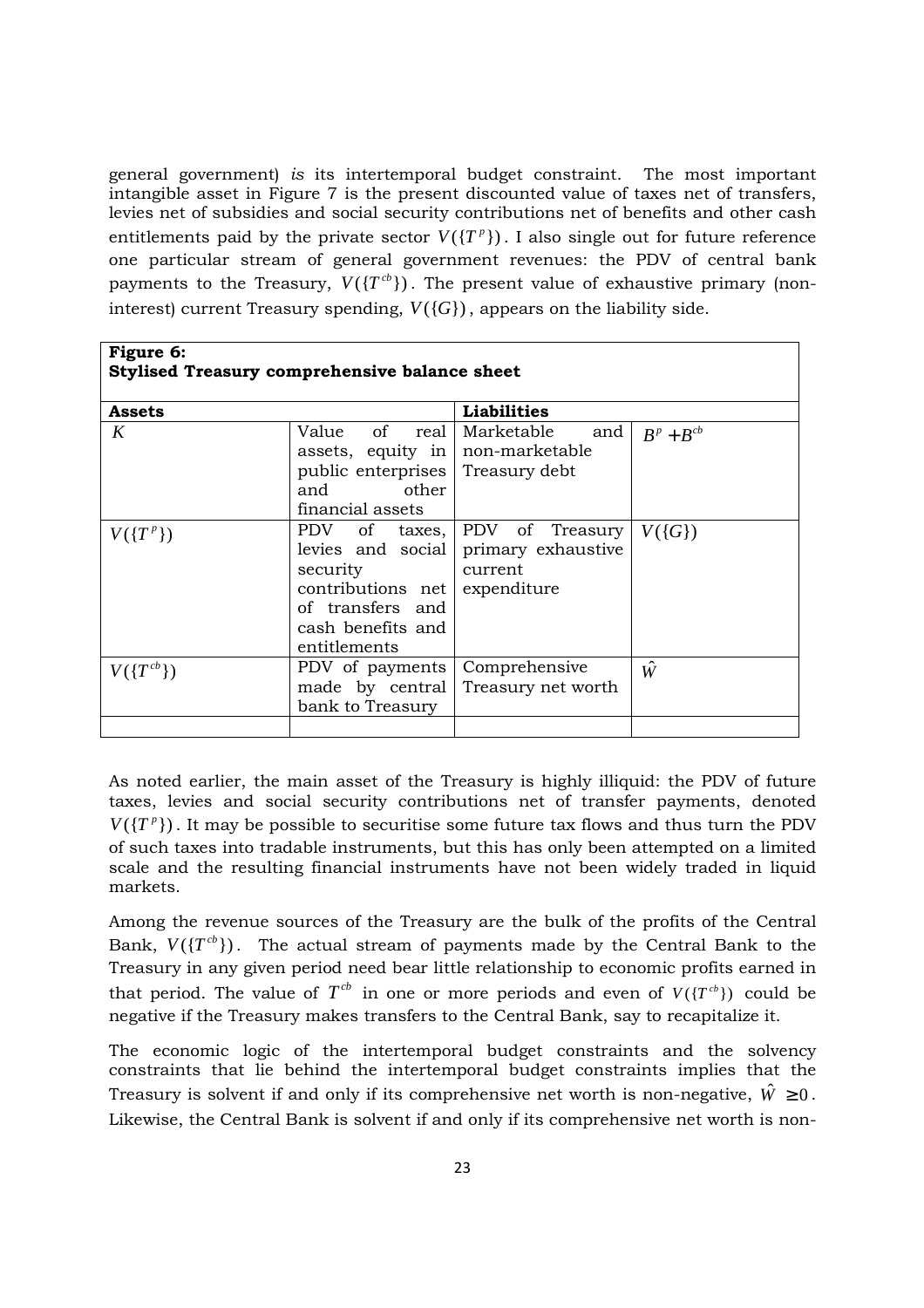negative,  $\hat{W}^{cb} \geq 0$  . These solvency conditions are, of course, quite consistent with the conventionally defined financial net worth of the Treasury, *W* , and/or the conventionally defined financial net worth of the Central Bank,  $W^{cb}$ , being negative.

In the case of the Central Bank, for instance, even if its conventional financial net worth (regulatory net worth or regulatory capital) were negative, comprehensive net worth could be positive if the present discounted value of future interest saved because of the Central Bank's monopoly of the issuance of domestic base money plus the present discounted value of the terminal stock of base money exceeds the present discounted value of its future running costs,  $V({G^{cb}})$ , its future payments to the Treasury,  $V({T^{cb}})$ , its future helicopter money drops,  $V({H})$  and its future quasi fiscal subsidies on its lending and other assets,  $V({S^{cb}})$ .

Finally, Figure 7 presents the conventional balance sheet of the State – the consolidated Treasury and Central Bank, and Figure 8 the comprehensive balance sheet of the consolidated Treasury and Central Bank. The conventional financial net worth of the consolidated Treasury and Central Bank is denoted  $\tilde{W}$ .<sup>18</sup> And the comprehensive net worth of the consolidated Treasury and Central Bank is denoted  $\tilde{W}$ . The state is solvent if and only if its comprehensive net worth is non-negative, that is, i.e.  $\hat{\tilde{W}} \ge 0$ .

| Figure 7      |                                                                                               | Conventional balance sheet of consolidated Treasury and central bank                |                          |
|---------------|-----------------------------------------------------------------------------------------------|-------------------------------------------------------------------------------------|--------------------------|
| <b>Assets</b> |                                                                                               | <b>Liabilities</b>                                                                  |                          |
| K             | Market value of real<br>assets, equity in public<br>enterprises and other<br>financial assets | Base money                                                                          | $\boldsymbol{M}$         |
|               |                                                                                               | Non-monetary liabilities<br>of the central bank                                     | N                        |
|               |                                                                                               | Marketable and<br>non-<br>marketable<br>Treasury<br>debt held by public             | $B^p$                    |
|               |                                                                                               | Consolidated Treasury<br>and central bank<br>conventional or financial<br>net worth | $\tilde{W} = W + W^{cb}$ |

 $^{18}$  So  $\tilde{W} \equiv W + W^{cb}$ ,  $\hat{\tilde{W}} \equiv \hat{W} + \hat{W}^{cb}$  etc.

<u>.</u>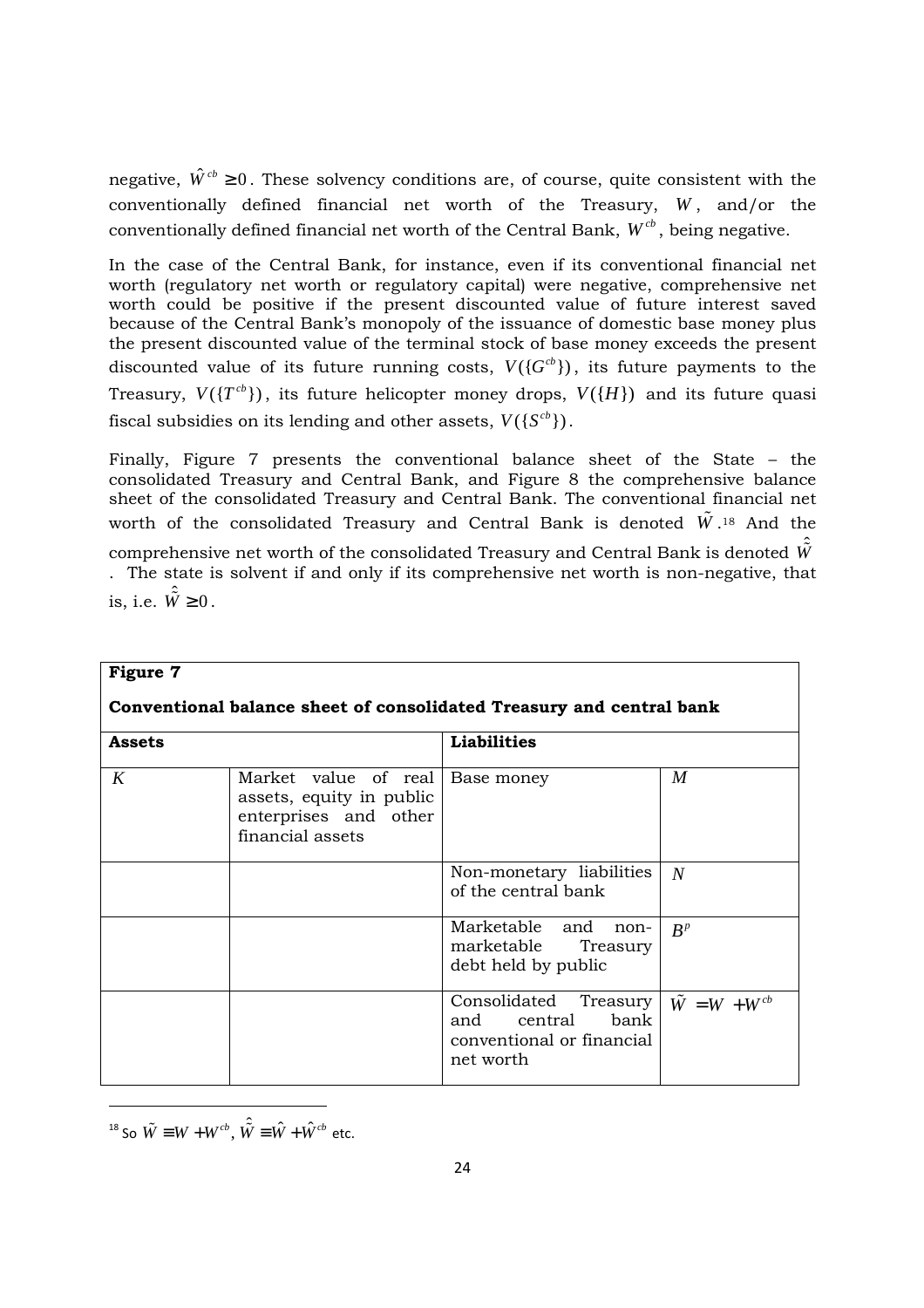| Figure 8: |  |
|-----------|--|
|-----------|--|

| <b>Assets</b>            |                                                                                                                     | <b>Liabilities</b>                                                                                  |                                            |
|--------------------------|---------------------------------------------------------------------------------------------------------------------|-----------------------------------------------------------------------------------------------------|--------------------------------------------|
| K                        | Value of real assets,<br>equity<br>in<br>public<br>enterprises<br>and<br>financial<br>other<br>assets               | Base money                                                                                          | $\boldsymbol{M}$                           |
| $V(\lbrace T^p \rbrace)$ | PDV of taxes, levies<br>and social security<br>contributions                                                        | Non-monetary<br>liabilities of central<br>bank                                                      | N                                          |
| $V({I_2})$               | <b>PDV</b><br>$\circ$ of<br>future<br>interest<br>saved<br>the<br>through<br>issuance<br>$\circ$ f<br>base<br>money | Treasury debt held by<br>the public                                                                 | $B^p$                                      |
| $V(M_{\infty})$          |                                                                                                                     | PDV of State primary<br>exhaustive<br>current<br>expenditure                                        | $V(\{\tilde{G}\})$                         |
|                          |                                                                                                                     | <b>PDV</b><br>of<br>transfer<br>payments by central<br>bank to private sector<br>(helicopter money) | $V({H})$                                   |
|                          |                                                                                                                     | of<br>PDV<br>implicit<br>subsidies<br>paid<br>by<br>central bank                                    | $V({S^{cb}})$                              |
|                          |                                                                                                                     | Comprehensive State<br>net worth                                                                    | $\hat{\tilde{W}} = \hat{W} + \hat{W}^{cb}$ |

Note that the comprehensive net worth of the consolidated Treasury and central bank,

 $\hat{\tilde{W}}$ , can be positive even when either the conventional financial net worth of the Treasury or the conventional financial net worth of the central bank, or both, are negative.

## **2.4b Seven obvious propositions**

The preceding accounting framework can be used, with a bit of additional analysis which I shall skip here, (but see Buiter (2010, 2014) to establish a number of propositions. The only substantive assumptions I need is that the Treasury is the beneficial owner of the central bank and that financial markets are reasonably efficient, or at least orderly.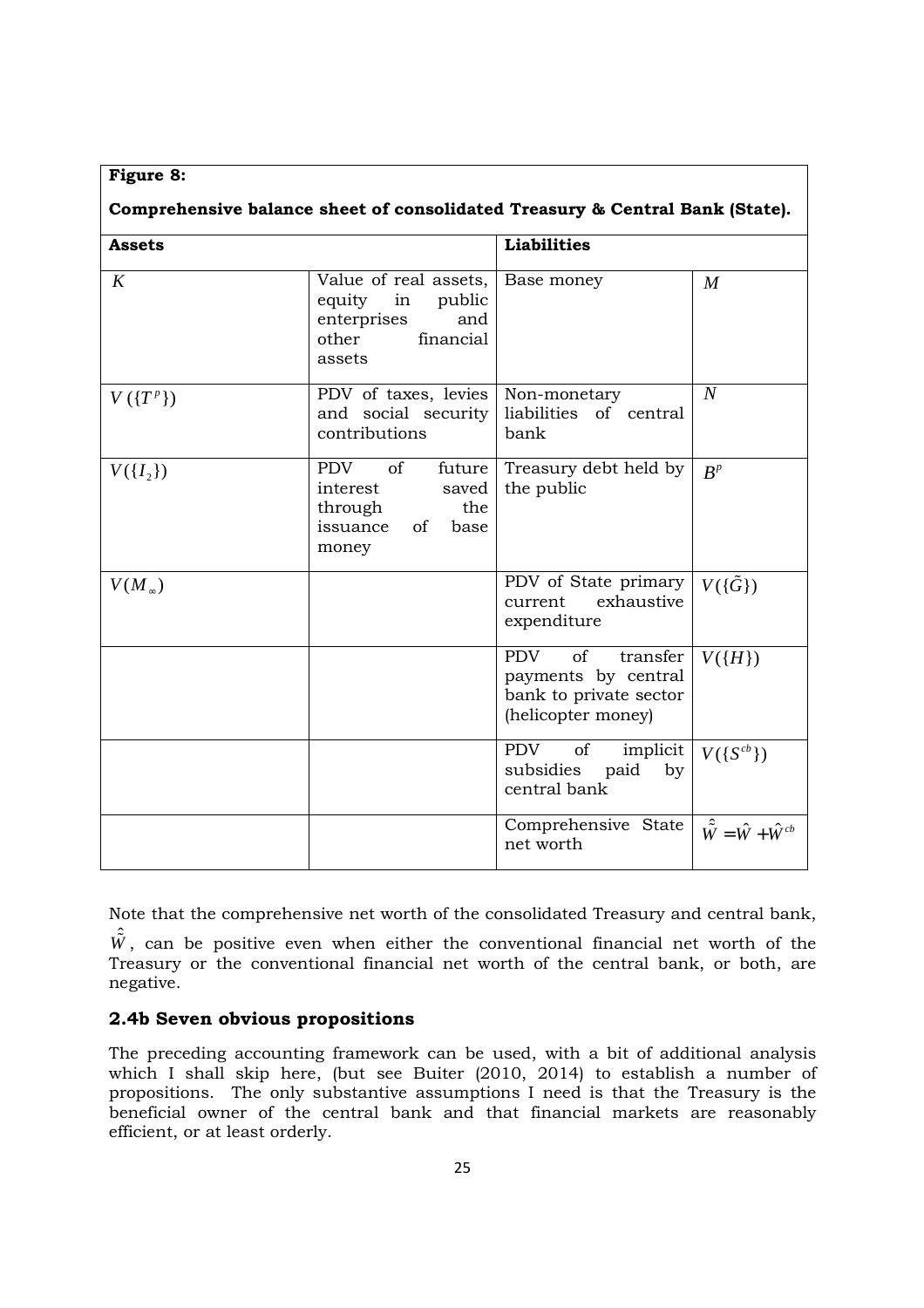**Proposition 1:** A central bank can be solvent with negative conventional equity or net worth.

Provided the PDV of future seigniorage is sufficiently large relative to the PDV of the central bank's operating costs, the PDV of the future payments it makes to the Treasury, the PDV of any future helicopter money drops it bestows on the private sector and the PDV of the quasi-fiscal subsidies it pays out, a central bank can have negative conventional net worth, capital or equity. It may make tradition-steeped accountants, financial market operators, analysts and central bankers uncomfortable to have a (conventional) net worth, equity or capital that is negative, but that is no reason for not making use of this possibility, should it turn out to be desirable for the conduction of monetary policy or the pursuit of financial stability.

The objection that a central bank with negative net worth would immediately have to fill the hole in its balance sheet with base money issuance equal in magnitude to the hole in its balance sheet is incorrect. All that is required is that the PDV of future base money issuance be sufficient to fill the hole. In the short run the central bank could issue non-monetary liabilities, servicing them in the future through more gradual new base money issuance.

**Proposition 2:** Central bank current and future resources are 'tax payers' money', regardless of whether the central bank is dependent, operationally independent or operationally and goal independent.

All that is required for this is the assumption that the Treasury is the beneficial owner of the central bank.

As beneficial owner of the central bank, the Treasury appropriates (anything up to) the comprehensive net worth of the central bank. Thus, to the extent that the current and future citizens/residents of the jurisdiction covered by the Central Bank are – as tax payers and beneficiaries of public spending - the beneficial owners of the Treasury, central bank resources are, through the Treasury's beneficial ownership of the central bank, indirectly beneficially owned by the tax payers and the beneficiaries of public spending.

**Proposition 3:** Consider the purchase of additional Treasury debt by the central bank funded by the permanent/irreversible issuance of additional base money. The cancellation (wiping out/forgiving) of that additional Treasury debt purchased by the central bank is equivalent to the central bank holding that additional Treasury debt forever (rolling it over as it matures). Both actions improve the solvency of the Treasury, the central bank or the consolidated State.

**Proposition 4:** A permanent increase in the monetary based used by the central bank to purchase additional private domestic or foreign assets is equivalent to an equal size permanent increase in the monetary base used by the central bank to purchase Treasury debt.

Because the Treasury is the beneficial owner of the central bank, the Treasury can receive the PDV of the stream of current and future profits from monetary base issuance by the central bank in three ways. First, by the central bank repaying the Treasury the interest the central bank earns on its holdings of Treasury debt; second,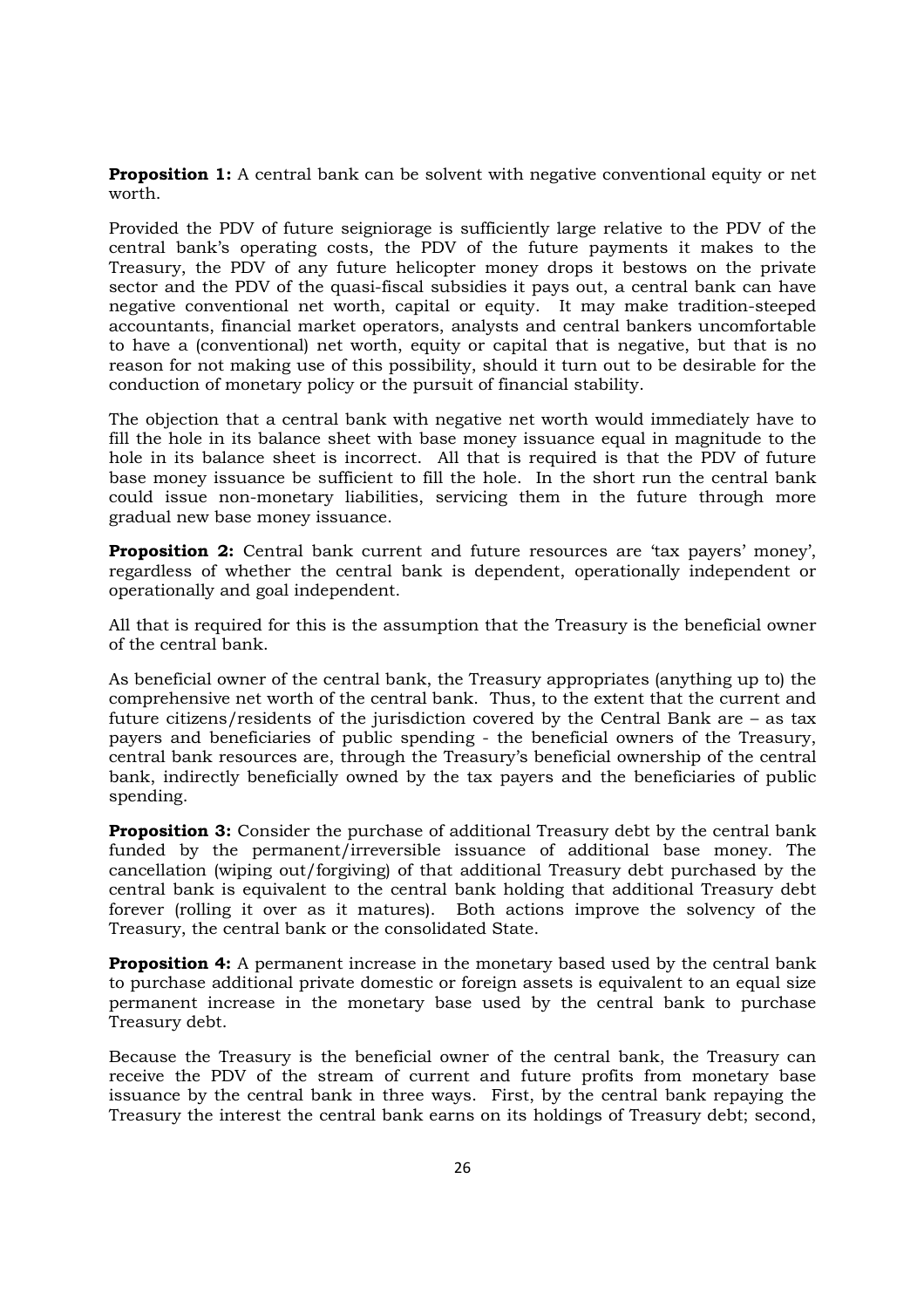by the central bank cancelling the Treasury debt and, third, by the Treasury receiving from the central bank the return on the central bank's investments in private or foreign assets.

So why do some economists recommend Treasury debt forgiveness by the central bank as a unique way of boosting the resources of the Treasury and why are sovereigns often happy to sell their debt to the central bank? One possibility is that these economists and politicians don't understand the logic of the equivalence argument. Another answer is that the logic fails because financial markets are not sufficiently liquid and orderly. Liquidity constraints on the Treasury may make an actual bird in the hand today worth more than the same PDV of future birds in the bush, when the PDV is calculated using the central bank's discount rates, which, because the central bank is not liquidity-constrained (when it comes to domestic currency financing), are lower than those of the Treasury.

Politically, also, getting the free funding up front may be more attractive to a myopic government than having to wait to accrue the same PDV of interest costs saved. Borrowing from the market by the Treasury against the 'security' of the future stream of profits to be transmitted to the Treasury by the central bank may also be less straightforward than Treasury borrowing the same amount from the central bank and having the central bank cancel the debt or hang on to it forever.

**Proposition 5:** Permanent/irreversible OE is equivalent to a deferred helicopter money drop.

By permanent QE I mean an irreversible increase in the monetary base used to purchase either sovereign debt or private or foreign securities. A helicopter money drop is an up-front temporary tax cut or increase in public spending financed through a permanent increase in the monetary base. QE is a permanent increase in the stock of base money brought about through an up-front increase in asset purchases by the central bank.19 The profits generated by this operation (equal to the present discounted value of the interest saved plus the present discounted value of the increase in the terminal monetary base stock) relax the intertemporal budget constraint of the state and thus permit (indeed necessitate) *future* tax cuts, increases in transfer payments or increases in public spending on goods and services. The helicopter money drop is deferred in the sense that the monetized balance sheet expansion by the central bank occurs first and the fiscal stimulus permitted because of the increase in state revenues generated by the monetized balance sheet expansion of the central bank follows later, that is, is deferred.

Whether the increase in the base money stock is brought about through a purchase of Treasury bonds, through a purchase of private securities, with the increase in public spending or the tax cut occurring in later periods (deferred helicopter money drops) or through a contemporaneous tax cut, transfer payment increase or increase in exhaustive spending (helicopter money drops) makes no difference from the

<sup>19</sup> Defining QE as a *permanent* increase in the monetary base through central bank asset purchases and helicopter money drops as a temporary fiscal stimulus funded through a *permanent* increase in base money, is more restrictive than is strictly necessary and I use the *'permanent'* restriction only for expositional simplicity. Even a temporary (reversible) increase in the stock of base money will result in a positive PDV of interest saved.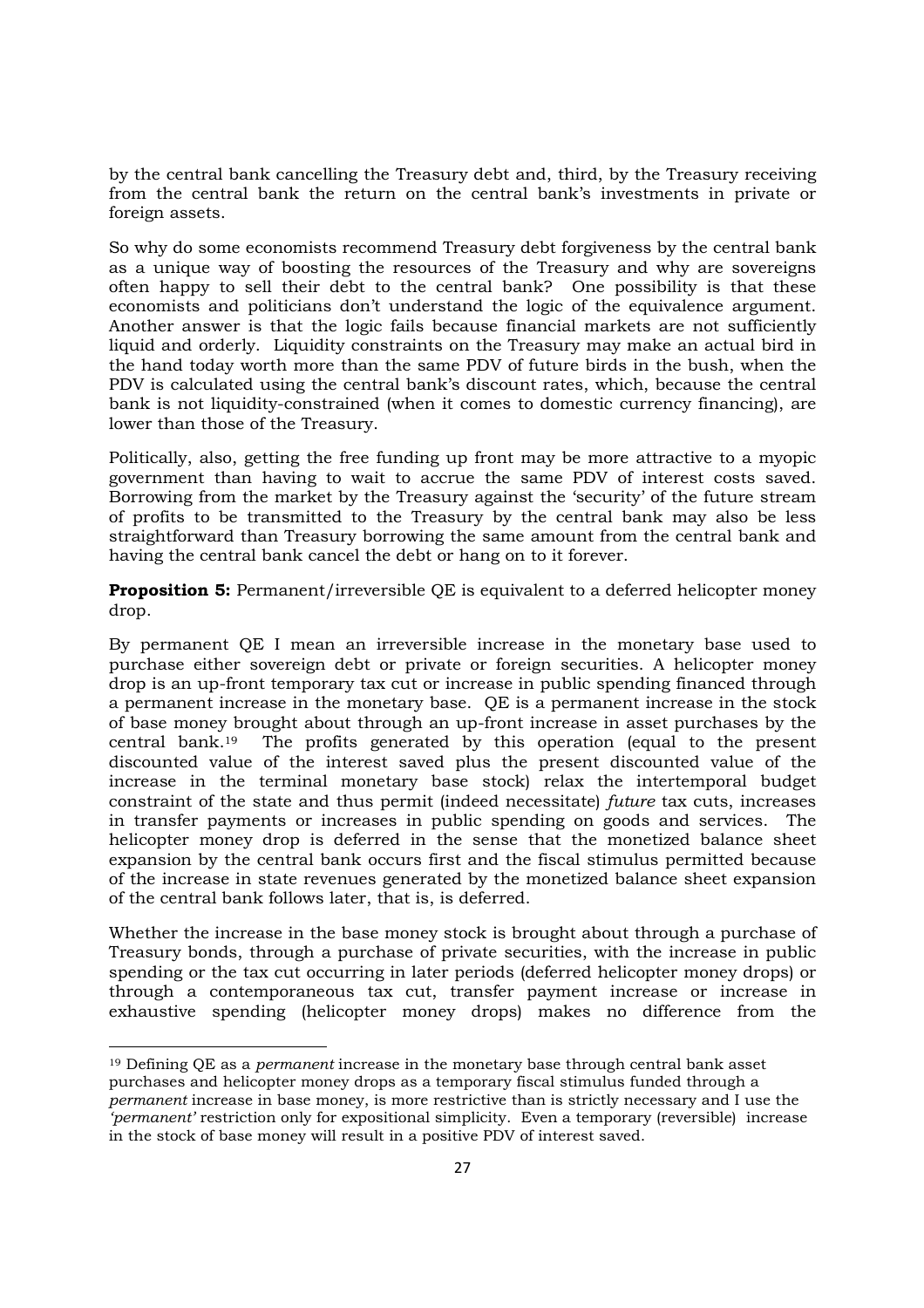perspective of the intertemporal budget constraint of the State. For economic activity, of course, an immediate fiscal stimulus (which boosts demand in normal circumstances) is very different from the anticipation today of a future fiscal stimulus, which will tend to depress demand.

**Proposition 6:** Assume the interest rate on base money is zero. A helicopter money drop today boosts demand even in a permanent liquidity trap, when the nominal interest rate is at the *zero lower bound* (ZLB) forever. It relaxes the intertemporal budget constraint of the state by an amount equal to the permanent increase in the stock of base money

Because of the irredeemability of base money, the State can use the (notionally discounted but effectively undiscounted) increase in the terminal base money stock to fund tax cuts or public spending increases, even in a permanent liquidity trap. If base money is interest-bearing, and the safe nominal interest rate is forever at the *effective lower bound* (ELB) given by the interest rate on base money, the proposition that in a world with a zero interest rate on base money, a permanent increase in the monetary base today (no matter how it is brought about) relaxes the intertemporal budget constraint of the state by an amount equal to the up-front increase in the monetary base and is therefore equivalent to a helicopter money drop generalizes easily. An increase in the base money stock today, no matter how it is brought about, with the base money stock subsequently growing at a proportional rate equal to the 'own' interest rate on base money, relaxes the intertemporal budget constraint of the State by an amount equal in present discounted value to the increase in the base money stock today.

What this means is that, in an economy with fiat base, the fiscal channel of monetary policy always works. This is worth restating as a proposition:

**Proposition 7:** Lack of effective demand is a policy choice or the result of a failure of cooperation and coordination between the central bank and the Treasury, not an unavoidable fate, even for an economy apparently stuck at the ELB. The same holds for 'secular stagnation' caused by persistent lack of demand.

## **2.5 What's your** *NILAC***? The non-inflationary loss absorption capacity of the central bank**

I next want to discuss some guestimates as to the likely magnitude of the PDV of future interest saved through the issuance of base money – the key off-(conventional) balance sheet asset of the central bank. For reasons that need not detain us here, the calculation of the PDV of future seigniorage income of the central bank was conducted not in terms of the future interest saved, the PDV of  $\{I_2\} = \{(i - i^M)M\}$  but in terms of the future issuance of base money, net of any interest paid on base money, that is, in terms of the PDV of  ${I_1}$  = { $\Delta M - i^M M$ }. Here *i* is the safe one-period nominal interest rate on non-monetary financial instruments,  $i^M$  is the one-period own interest rate on base money and  $\Delta M = M - M_{-1}$  is the first difference of the base money stock. Fortunately the two are closely related, and we can readily translate the results for the one into the other using the intertemporal seigniorage identity:  $V({I_2}+V(M_{\infty})-M\equiv V({(i-i^M)M})+V(M_{\infty})-M\equiv V({I_1})\equiv V({\Delta}M-i^M M)$ .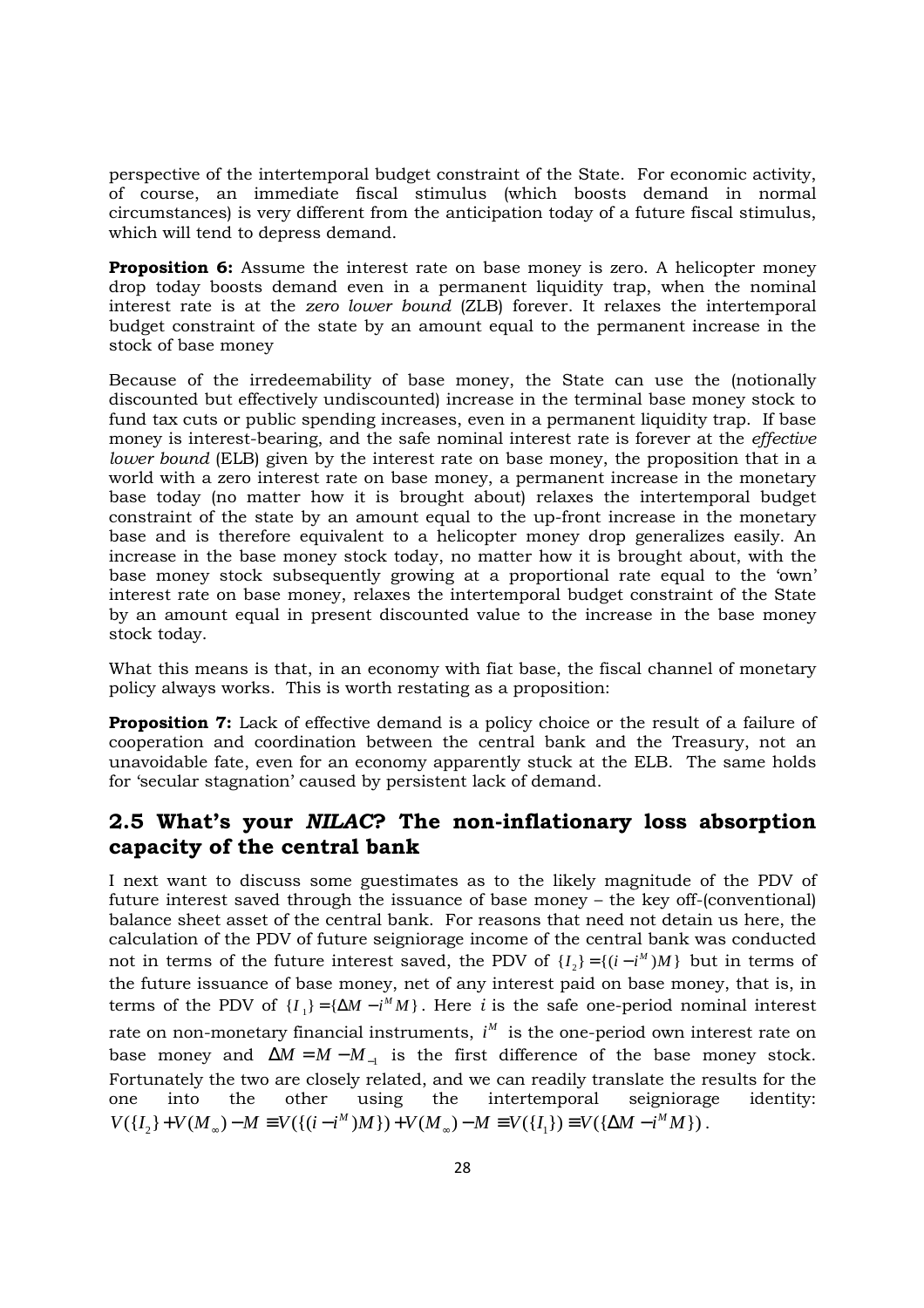As I am not considering a permanent liquidity trap in what follows, I will bypass the case where the growth rate of the stock of base money is always at least as high as the interest rate used to compute the PDVs. I will therefore assume in what follows that the PDV of the terminal base money stock is zero.<sup>20</sup>

The empirical implementation of the calculation of the PDV of current and future seigniorage is a heroic task, which I simplify by making the heroic simplification of stationarity. Specifically, I assume that the proportional growth rate of the monetary base is a constant  $\mu$  and that the short safe nominal interest rate on non-monetary securities is a constant *i* . I also restrict the consideration of the monetary base to the currency component, omitting required and excess reserves issuance as a source of seigniorage. By effectively assuming that commercial bank reserves held with the Central Bank, both required and excess reserves, earn the full risk-free rate, we therefore err on the size of underestimating the size of the PDV of future seigniorage.

It follows that, in this stationary environment, the PDV of current and future currency issuance is given by:

$$
V({I_1}) = \left(\frac{1+i}{i-\mu}\right) \mu M_0
$$

Where  $M_0$  is the initial value of the stock of currency.

A standard Cagan-style demand function for currency take the form

$$
\frac{C}{P} = kY^{\alpha}e^{-\beta i}
$$

$$
k, \alpha, \beta > 0
$$

It follows that, at a constant nominal interest rate, the growth rate of the stock of currency,  $\mu$ , the rate of inflation,  $\pi$  and the growth rate of real GDP,  $\gamma$  are related as follows:

$$
1+\mu = (1+\pi)(1+\gamma)^{\alpha}
$$

The NPV of current and future currency issuance can therefore be written as

$$
V({I_1}) = \left(\frac{1+i}{1+i - (1+\pi)(1+\gamma)^\alpha}\right) ((1+\pi)(1+\gamma)^\alpha - 1) M_0
$$

The Global Economics team at Citi have produced estimates of long-run currency demand functions for the euro, the US dollar, the Pound Sterling and the Japanese Yen, based on the Cagan-style money demand equation. The details of the statistical implementation of the estimation of the currency demand functions for the euro, the US dollar, the Yen and the Pound Sterling can be found in Buiter and Rahbari (2012).

Figure 9 presents the estimates for the value of Eurosystem seigniorage based on these benchmark assumptions as well as a number of alternative assumptions for

.<br>-

<sup>&</sup>lt;sup>20</sup> That is,  $V(M_{\infty}) = 0$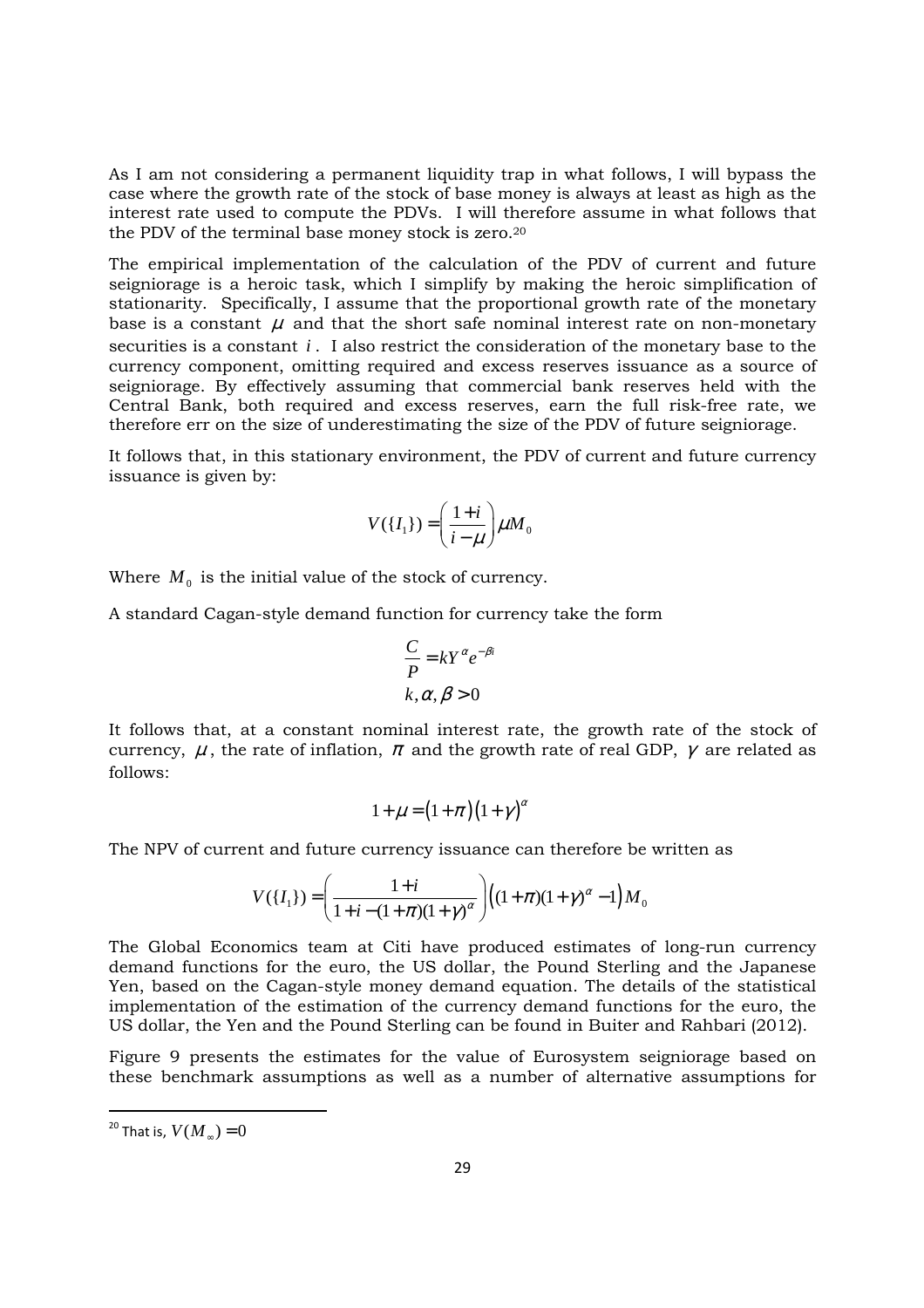growth rates and interest rates. As the table indicates, the resulting value would be just over €2trn at a 1% average real growth rate and with a discount rate of 4%. Raising the average growth rate of real GDP to 1.5% almost doubles the estimate of the value of seigniorage. Note that the relevant growth rate here is the average growth rate in the future, with the horizon being very long (infinite, actually),

#### **Figure 9**

| Present Discounted Value of future seigniorage in the<br>euro area (α= 0.8; β=2.9)                                                                  |                             |                    |  |                                      |         |  |  |
|-----------------------------------------------------------------------------------------------------------------------------------------------------|-----------------------------|--------------------|--|--------------------------------------|---------|--|--|
| EUR(bn)                                                                                                                                             | Interest/ Discount Rate (i) |                    |  |                                      |         |  |  |
| <b>Real Growth</b> 3.5% 4.0% 4.5% 5.0%<br>Rate $(y)$                                                                                                |                             |                    |  |                                      | $5.5\%$ |  |  |
| 0.5%                                                                                                                                                |                             | €1,886 €1,273 €956 |  | €763                                 | €632    |  |  |
| $1.0\%$                                                                                                                                             |                             |                    |  | €3,717 €2,065 €1,421 €1,078 €865     |         |  |  |
| $1.5\%$                                                                                                                                             |                             |                    |  | €13,090 €3,817 €2,216 €1,553 €1,189  |         |  |  |
| $2.0\%$                                                                                                                                             |                             |                    |  | Infinite €10,966 €3,888 €2,345 1,670 |         |  |  |
| Note: a represents the long run income elasticity of the money<br>demand function, and $\beta$ the corresponding interest rate semi-<br>elasticity. |                             |                    |  |                                      |         |  |  |

Source: Citi Investment Research and Analysis

The corresponding estimates and calculation for US dollar, Sterling and Yen currency demand are given in Figures 10, 11 and 12, respectively.

#### **Figure 10**

**Present Discounted Value of future seigniorage in the United States (α= 0.8; β=7.2)** 

| USD(bn)              | Interest/ Discount Rate (i) |         |         |         |         |
|----------------------|-----------------------------|---------|---------|---------|---------|
| Real Growth Rate (g) | 3.5%                        | 4.0%    | 4.5%    | 5.0%    | 5.5%    |
| 0.5%                 | \$1.727                     | \$1.150 | \$849   | \$664   | \$540   |
| 1.0%                 | \$3.186                     | \$1.795 | \$1.226 | \$918   | \$724   |
| 1.5%                 | \$8.669                     | \$3.096 | \$1.839 | \$1.285 | \$974   |
| 2.0%                 | Infinite                    | \$7.077 | \$3.005 | \$1.864 | \$1,329 |

Note: α represents the long run income elasticity of the money demand function, and β the corresponding interest rate semi-elasticity

Source: Citi Investment Research and Analysis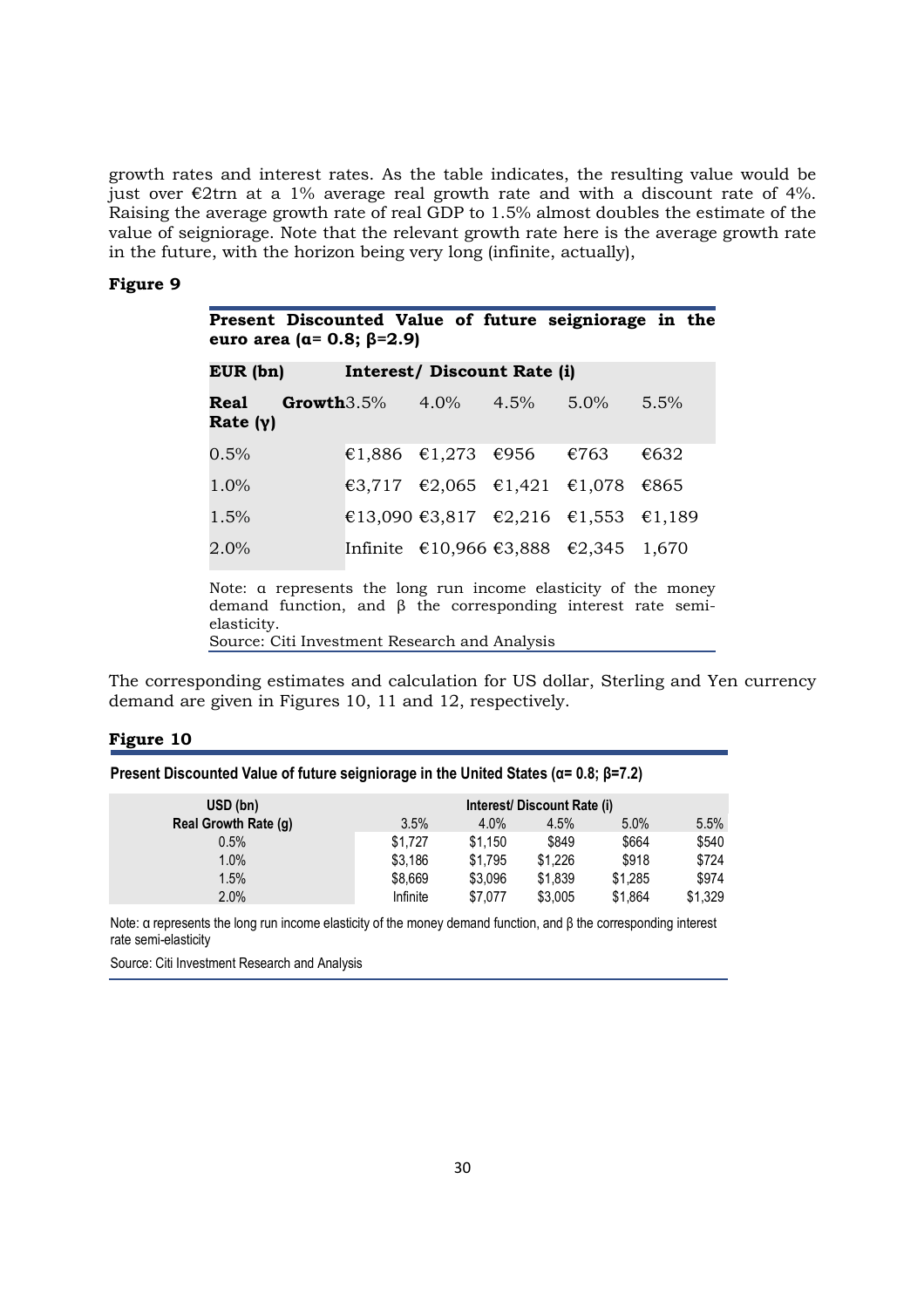#### **Figure 11**

| Present Discounted value of future seigniorage in the United Kingdom ( $\alpha$ = 0.8; $\beta$ =1.7) |      |         |                            |      |      |  |
|------------------------------------------------------------------------------------------------------|------|---------|----------------------------|------|------|--|
| GBP (bn)                                                                                             |      |         | Interest/Discount Rate (i) |      |      |  |
| Real Growth Rate (q)                                                                                 | 3.5% | $4.0\%$ | 4.5%                       | 5.0% | 5.5% |  |
| 0.5%                                                                                                 | £98  | £67     | £51                        | £41  | £34  |  |
| $1.0\%$                                                                                              | £182 | £105    | f74                        | £56  | £46  |  |
| 1.5%                                                                                                 | £514 | £183    | £111                       | £79  | £62  |  |

**Present Discounted Value of future seigniorage in the United Kingdom (α= 0.8; β=1.7)** 

Note: α represents the long run income elasticity of the money demand function, and β the corresponding interest rate semi-elasticity

Source: Citi Investment Research and Analysis

#### **Figure 12**

#### Present Discounted Value of future seigniorage in Japan (a= 0.7; **β=12.1)**

2.0% Infinite £432 £183 £116 £85

| Yen (trn)  |                      | Interest/ Discount Rate (i) |         |         |         |      |
|------------|----------------------|-----------------------------|---------|---------|---------|------|
| $(\gamma)$ | Real Growth Rate3.5% |                             | $4.0\%$ | $4.5\%$ | $5.0\%$ | 5.5% |
| 0.5%       |                      | ¥136                        | ¥90     | ¥65     | ¥50     | ¥40  |
| 1.0%       |                      | 4225                        | ¥131    | ¥89     | ¥66     | ¥51  |
| 1.5%       |                      | ¥457                        | 4203    | ¥125    | ¥88     | ¥66  |
| 2.0%       |                      | ¥2,438                      | ¥360    | ¥185    | ¥120    | ¥86  |

Note: α represents the long run income elasticity of the money demand function, and β the corresponding interest rate semi-elasticity

#### Source: Citi Investment Research and Analysis

By any standards, these estimates of the PDV of non-inflationary seigniorage are large numbers. For the euro area, at 2 percent inflation, 1 percent real GDP growth and a 4 percent nominal interest rate, it comes to more than  $E2$  trillion (see Figure 9). For the US, with 2 percent inflation, real GDP growth at 2 percent and a 4 percent nominal discount rate, the PDV of future non-inflationary seigniorage is more than \$7 trillion (see Figure 10). For the UK, with 2 percent inflation, 1.5 percent real growth and a 4 percent discount rate, the PDV is  $\pounds183bn$ . With two percent real growth this becomes £432bn.

These numbers underestimate the non-inflationary loss-absorbing capacity or *NILAC* of the central bank for a number of reasons. First, it ignores required reserves or assumes they are paid the market opportunity cost and therefore don't represent a source of profit to the central bank. Even if this were correct currently, it is at the discretion of the central bank, which sets both the reserve requirement and the rate of remuneration on required reserves. The required reserve ratio for the euro area was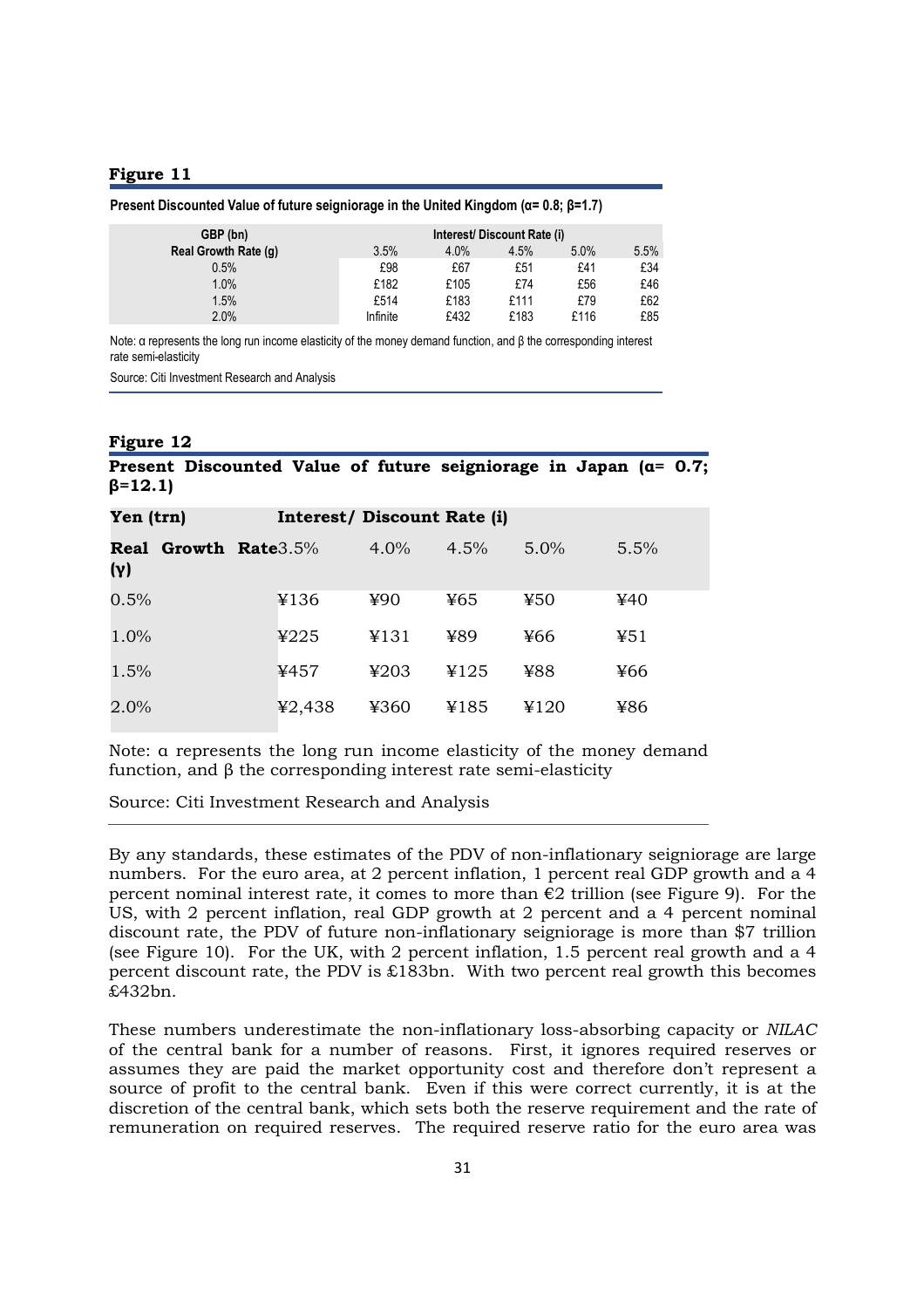lowered (on December 8, 2011) to 1 percent of eligible deposits from 2 percent. The UK has no required reserves other than those required to be held under the *de minimis* Cash Ratio Deposit Scheme

Second, it ignores excess reserves or assumes they too are paid their market opportunity cost. Again, their remuneration rate, as well as the remuneration rate on all the central bank's non-monetary liabilities are instruments of the central bank, although the availability of private and other sovereign substitutes limits the ability of the central bank to extract rents from these liabilities.

Third, it ignores the conventional loss-absorption capacity of central banks. In the case of the Eurosystem this amounts, as of August 8, 2014, to about  $\epsilon$ 95 bn of capital plus reserves plus probably around €301 bn of gold and foreign exchange revaluation gains. For the Bank of England on February 28, 2012, capital plus reserves was just over £3bn. There is not enough detail in the published accounts to uncover the existence and valuation of the Bank of England's revaluation gains.<sup>21</sup>

Finally, from the intertemporal seigniorage identity and Figure 5 (see also Buiter (2007)), the intangible asset that has to be added to the conventional balance sheet of the central bank to obtain its non-inflationary loss absorption capacity is not just the PDV of future currency issuance but the sum of the PDV of future currency issuance and the initial stock of base money, about €973bn for the euro area stock of banknotes.22 This means that the non-inflationary loss-absorption capacity of the Eurosystem with  $y = 1\%$ ,  $\pi = 2\%$  and  $i = 4\%$  is at least €3.4 trillion. For the Bank of England, with  $\gamma = 1.5\%$ ,  $\pi = 2\%$  and  $i = 4\%$ , the total contribution to the NILAC from seigniorage is £246 bn, of which about £60 bn comes from the outstanding stock of currency (as of February 28, 2014) and about £3 bn from capital and reserves.<sup>23</sup>

We must of course, subtract the PDV of the operating cost of running the monetary authority. For these purposes, we should estimate the cost of running the central bank acting as a narrow monetary authority, stripping out the cost of its supervisory and regulatory functions.

In November 2012, the UK Treasury and the Bank of England estimated that the Bank of England would have accumulated about £35 bn in profits in the cash reserve associated with its Asset Purchase Facility by March 30, 2013.24 The APF had been created in 2009 to purchase high-grade financial instruments (in practice overwhelmingly gilts) as part of its QE . The APF currently holds £375 worth of securities. The annual interest on this account is currently about £11 bn per annum. The latest Annual Report of the APF shows that during the accounting year 2013-2014 (up to 28 February 2014) the Bank of England transferred about £42.4 bn of APF

.<br>-

 $21$  Bank of England (2014).

<sup>&</sup>lt;sup>22</sup> I assume for the purpose of these calculations that the NPV of the terminal stock of base money is zero. <sup>23</sup> Bank of England, Annual Report 2014, page 54,

http://www.bankofengland.co.uk/publications/Documents/annualreport/2014/boereport.pdf . I could not make heads or tails of the treatment of the £41 bn off-balance sheet Funding for Lending Scheme item, including whether this was an asset, a liability or both, so it has been ignored in the calculation.

<sup>24</sup> HM Treasury (2012), *Press Release, Changes to cash management operations*, 9 November, https://www.gov.uk/government/news/changes-to-cash-management-operations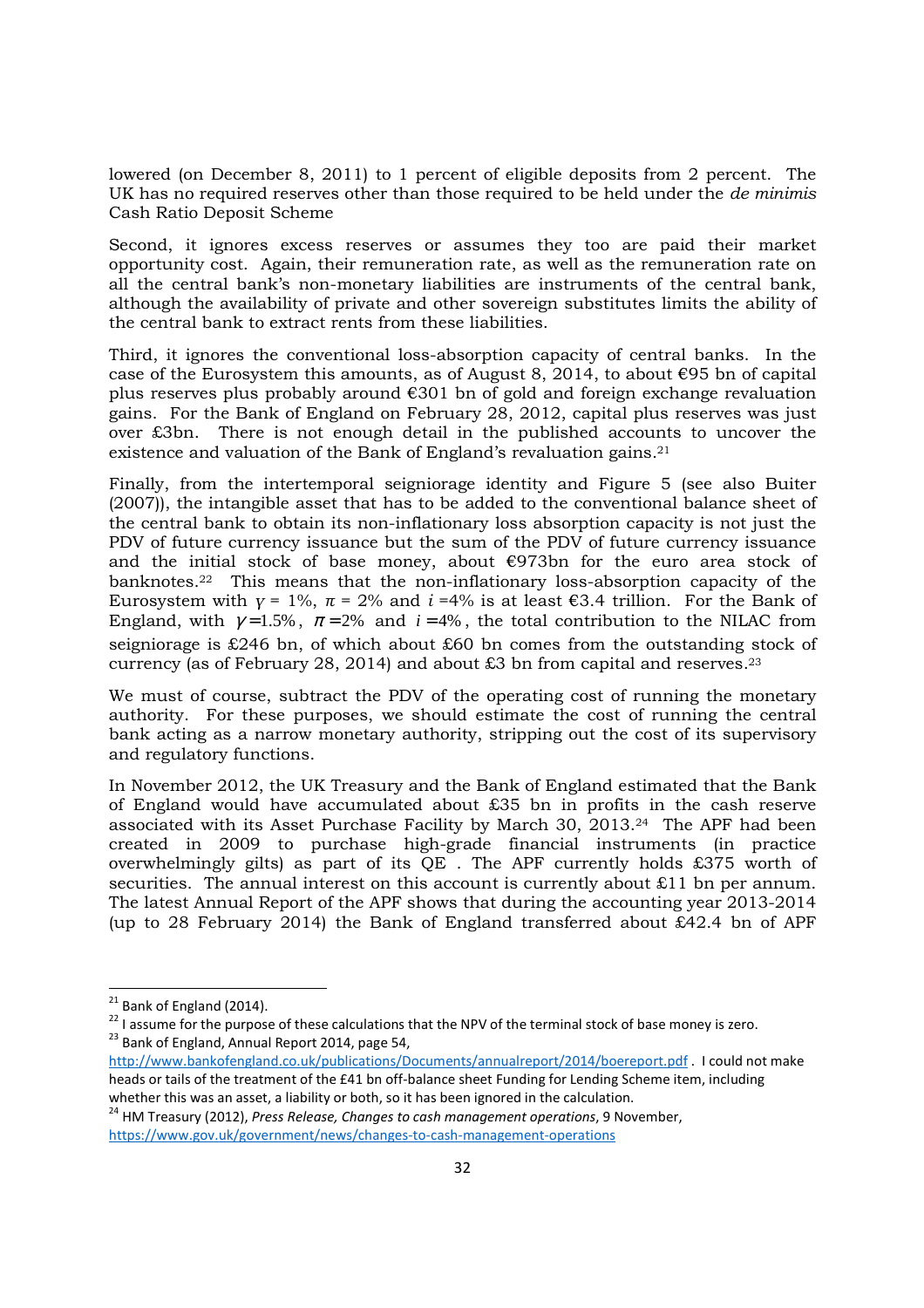profits to the Treasury.25 In 2012, the Fed sent a payment of \$88.9 bn to the US Treasury. In 2013 the payment was a mere \$77.7 bn.

These numbers are large enough to get excited about. These resources are, of course, tax payers' resources and should be accounted for properly.

# **2.6 Central banks not 'sticking to their knitting'<sup>26</sup>**

The notion that central banks should focus exclusively on their mandates and not be active participants in wider public policy debates, let alone be active players in the negotiations and bargaining processes that produce the political compromises that will help shape the economic, social and political evolution of our societies is, I believe, sound. Alan Blinder described this need for modesty and restraint for central bankers as sticking to their knitting.

Central banks and central bankers sticking to their knitting – the design and conduct of monetary policy in the pursuit of macroeconomic stability and financial stability – has become the exception rather than the rule since many advanced economy central banks achieved a measure of operational independence, starting with the Reserve Bank of New Zealand in 1989.27 The RBNZ was also the first to introduce inflation targeting, in 1989 and 1990, as the primary objective of the central bank and the operational expression of the pursuit of price stability.<sup>28</sup>

A straightforward brace of illustrations of the kind of "extra-territorial" or "extracurricular" activities of central bankers that I consider to be inappropriate and a threat to the operational independence of central, even where this make sense – in the conduction of monetary policy, narrowly defined - can be found in the October 17, 2014 Web edition of the Financial Times. It carries two prominent headlines about central bankers. The first one says "Yellen bemoans rising US inequality". The subheading is "Boston speech highlights Fed chair's liberal sympathies".29 The speech does not deal with monetary policy or other aspects of central banking. It does not even discuss the impact of monetary policy on inequality or the implications of inequality for the conduct of monetary policy. The second headline reads "Bundesbank hits back at calls for stimulus". The subheading is "Weidmann says Germany needs to maintain a balanced budget".30 In the speech to which the FT headline refers, Weidman picks a public argument with the Chief Economist of the IMF, Olivier Blanchard about the benefits to the rest of the euro area from a German

 $^{25}$  Bank of England Asset Purchase Facility Fund Limited, Annual Report 2013-2014, http://www.bankofengland.co.uk/publications/Documents/other/markets/apf/boeapfannual report1407.pdf

<sup>26</sup> I originally attributed this phrase to Alan Blinder, only to discover, first, an earlier use of a central bank should stick to its knitting by David Laidler (2004) and then a reference from 1920 (Trust and Estates, Volume 31, page 120

 $27$  The Bundesbank had a high degree of operational independence ever since its inception in 1957.

<sup>28</sup> See Buiter (2006).

<sup>29</sup> See http://www.ft.com/intl/cms/s/0/12574e90-55f9-11e4-a3c9- 00144feab7de.html#axzz3GQJRuf72 ; the whole speech can be found at <sup>30</sup> See http://www.ft.com/intl/cms/s/0/f182cfd2-55e9-11e4-a3c9- 00144feab7de.html#axzz3GQJRuf72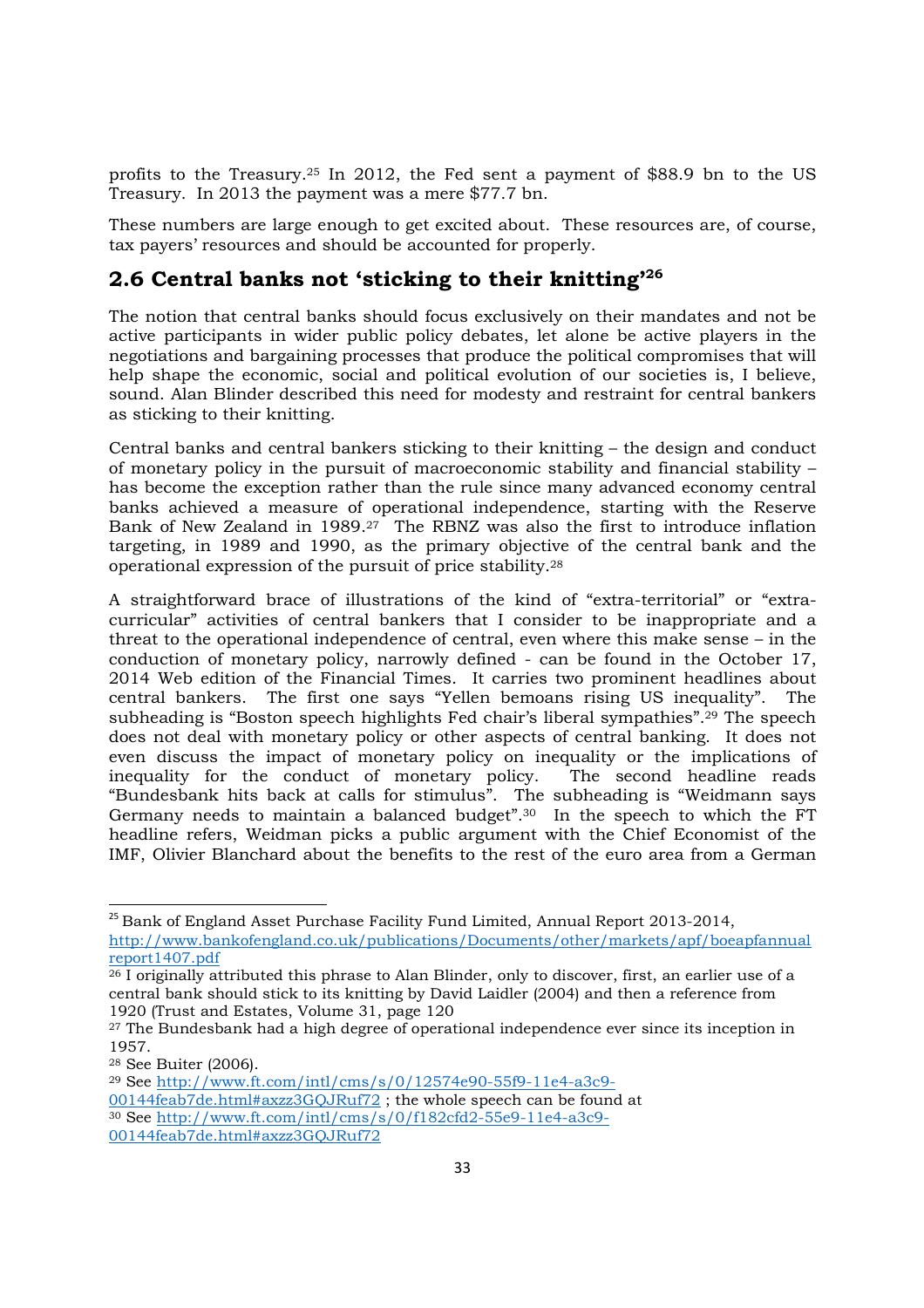fiscal stimulus through an increase in German public investment (see Weidman (2014)).

It does not matter whether the themes developed and statements made by these two distinguished central bankers are right or wrong, or whether we agree with them or not. Both are using – I would say mis-using – the high profile and visibility they possess as a result of their central bank positions to speak out, in their official capacities, on issues that are far from their mandates and (probably) from their domains of expertise and competence. As private individuals or as scholars, they are certainly entitled to their views on these and any other issues. But they cannot use the prominent pulpit provided by their official position to engage in overt political speech making or other political activities. They ought to wait to speak out on noncentral banking issues until they leave their official central bank positions. The central bank should not be used as a political bully pulpit.

There is a long history of central bankers going beyond their mandates and competence to lecture the world on deeply political issues. Former Fed Chairman Bernanke routinely lectured the Congress and the White House on fiscal sustainability and appropriate fiscal stimulus measures. He played a prominent, high profile public role in gathering support for a fiscal stimulus package to counteract the US slowdown/recession from late 2007 through to 2009. On Thursday, January 17, 2008, for instance, in testimony to the House Budget Committee, he backed calls for a fiscal package to stimulate economy, but stressed such a plan should be "explicitly temporary." .… "Any program should be explicitly temporary, both to avoid unwanted stimulus beyond the near-term horizon and, importantly, to preclude an increase in the federal government's structural budget deficit,". He went on to say that the nation faced daunting long-run budget challenges associated with an aging population, rising health-care costs, and other factors, and that a fiscal program that increased the structural budget deficit would only make confronting those challenges more difficult. "Fiscal action could be helpful in principle, as fiscal and monetary stimulus together may provide broader support for the economy than monetary policy actions alone,".

Chairman Bernanke may be right or wrong about the usefulness of this kind of fiscal policy package at the time (for what it is worth, I believe he was largely right), but it is an indictment of the American political system that we have the head of the central bank telling members of Congress how they ought to conduct fiscal policy. Fiscal policy is not part of the Fed's mandate. Nor it is part of the core competencies of the Chairman of the Federal Reserve Board to make fiscal policy recommendations for the US federal government. It is true that Bernanke acting *ultra vires* was likely the lesser of two evils: usurping the constitutional roles of the Congress and the Executive versus permitting a re-run of the Great Depression. The point is that political institutional reforms are required in the US (and elsewhere) to prevent a recurrence of this 'rule by technocrats'.

This is not the first time the Chairman of the Fed has strayed into controversial policy issues that are none of his and the Fed's business. He has lectured, as Chairman of the Fed, on free trade, on aspects of globalisation that are not relevant to the conduct of monetary policy, and on equality, equality of opportunity, educational achievement and teenage pregnancy (see Bernanke (2007a,b,c)).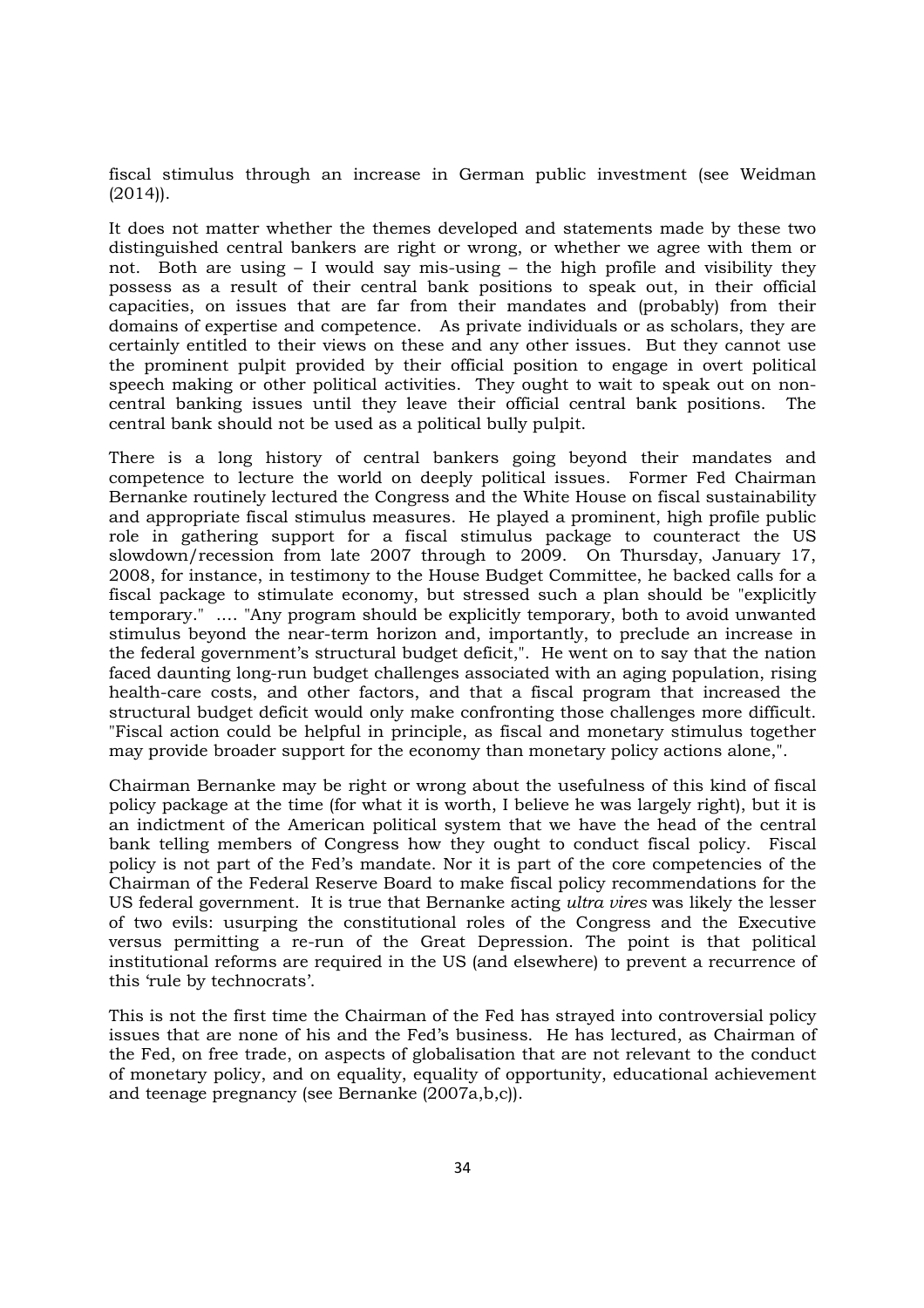The President of the ECB, Mario Draghi, like his predecessor Jean-Claude Trichet, is actively trying to influence and shape EA policies in the areas of fiscal stimulus and structural reform, using a range of possible monetary policy interventions (mostly unconventional) as sticks or carrots to get national governments and the European Commission to do what he considers to be 'the right things'. His recent address at the Jackson Hole Conference organized by the Federal Reserve Bank of Kansas demonstrates how broad the range of economic issues is on which the President of the ECB feels comfortable to lecture, some might say badger, the political leadership of the EA (Draghi (2014)). Regardless of the economic merits of Draghinomics, there is something worrying, from a constitutional/legal/political/legitimacy perspective, if unelected central bank technocrats become key movers and shakers in the design and implementation of reforms and policies in areas well beyond their mandate and competence.31 Indeed, when Italian Prime Minister Silvio Berlusconi resigned on November 12, 2011, it was widely reported that the ECB supported his replacement with Mario Monti.32 Some reports go further and allege that the President of the ECB played an active, albeit indirect, part in Berlusconi's resignation, by restricting the ECB's buying of Italian sovereign debt during the days leading up to the announcement of his resignation.<sup>33</sup> This certainly has a ring of plausibility, as on September 29, 2011 the then President of the ECB, Jean-Claude Trichet and the ECB President-in-waiting, Mario Draghi both signed a letter to Berlusconi that contained a detailed list of fiscal and structural reforms the Italian government ought to implement *asp*. The words 'or else' were not part of this missive, but were clearly implied.<sup>34</sup>

I don't wish to assign all or even most of the blame for this usurpation of parliamentary and executive power to the individual central bankers involved. The blame for this intolerable situation lies mainly with the defective institutional design of the monetary union in the euro area and the unwillingness and/or inability of the euro area political class to correct the manifold deficiencies of the EMU and the European Treaties. Banking union is proceeding only slowly and incompletely; there is no sovereign debt restructuring mechanism; there is no European Monetary Fund with mutualized sources of funding from the member state sovereigns capable of providing conditional liquidity to sovereigns on a scale sufficient to avoid the risk of fundamentally unnecessary sovereign debt restructuring or to mitigate the trauma associated with unavoidable sovereign debt restructuring; there are no adequate mutualized 'fiscal pots' to back up the Single Resolution Mechanism for systemically

<sup>32</sup> See e.g. the New York Times of November 12, 2011, which reported: "Mr. Monti met on Saturday with Mr. Berlusconi and earlier in the day with Mario Draghi, the recently installed president of the European Central Bank, reinforcing the notion that financial and European institutions supported Mr. Monti's appointment." (New York Times, Europe, "Berlusconi Steps Down, and Italy Pulses with

- Change",http://www.nytimes.com/2011/11/13/world/europe/silvio-berlusconi-resign-italy-austeritymeasures.html? r=0"; also the Wall Street Journal November 13, 2011, "Berlusconi Bows Out; Austerity Lies Ahead", http://online.wsj.com/news/articles/SB10001424052970204358004577033703085619754 and NPR, July 13, 2012, "The European Central Bank's Guide to Influence",
- http://www.npr.org/blogs/money/2012/07/13/156705409/the-european-central-banks-guide-to-influence  $\frac{33}{33}$  See Financial Times, November 7, 2011, "Berlusconi fights to the end as debt costs soar",

4da866778017.shtml

<u>.</u>

 $31$  The Term Draghinomics (by analogy with the three arrows of Abenomics) due to Nouriel Roubini (2014).

http://www.ft.com/intl/cms/s/0/62b7533c-095b-11e1-a2bb-00144feabdc0.html#axzz3DPMNHbHf <sup>34</sup> The text of the letter (in English), which was leaked to the Italian press, can be found here: http://www.corriere.it/economia/11\_settembre\_29/trichet\_draghi\_inglese\_304a5f1e-ea59-11e0-ae06-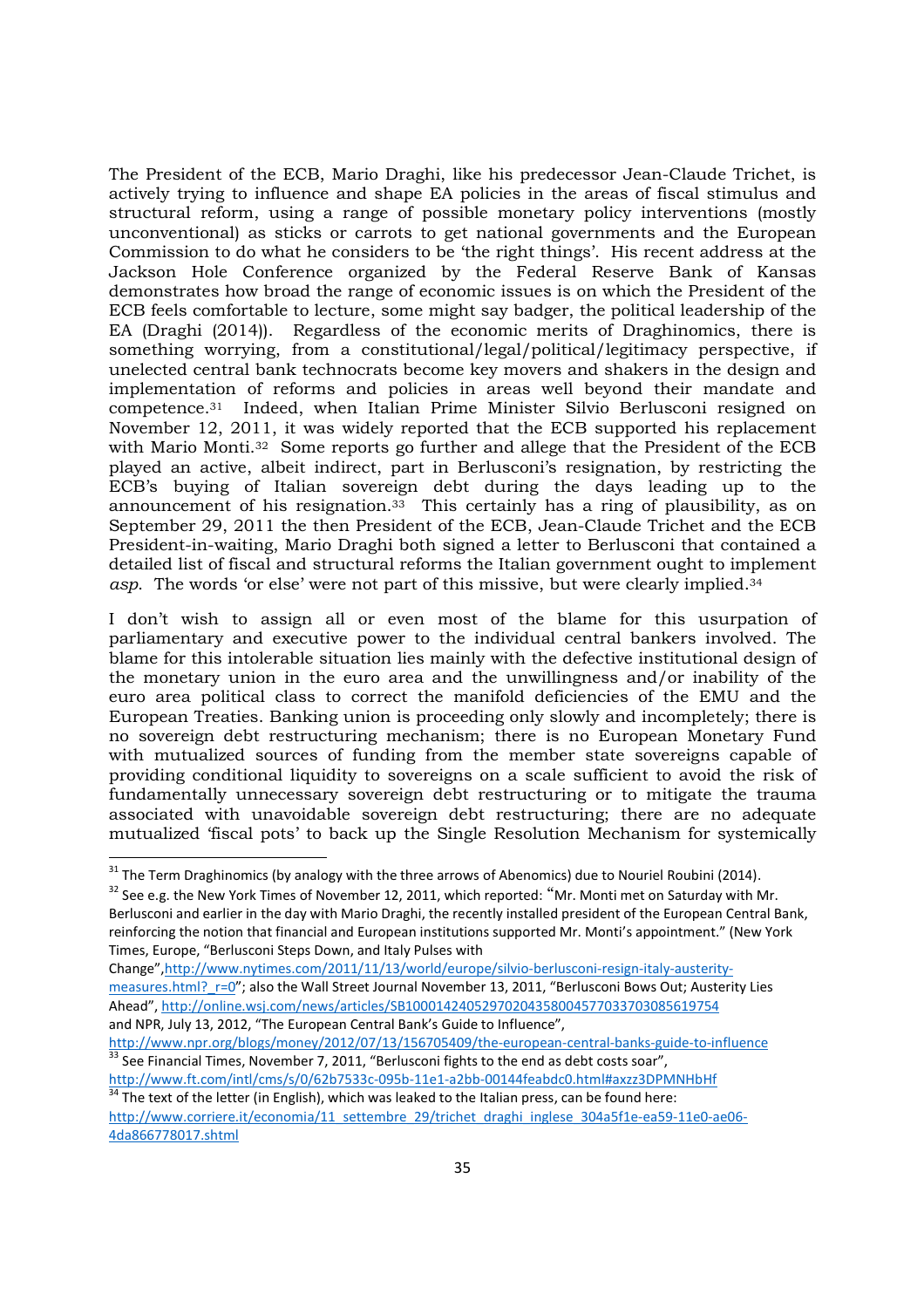important banks or the Single Deposit Guarantee Scheme which may one day materialize. The ECB was and is therefore stuck with the uncomfortable choice between letting the euro area collapse and taking on responsibilities and acting in ways that are well beyond its mandate. It is time to correct this situation.

## **2.7 Legitimacy and accountability of central bank power**

In liberal democracies, where political office is achieved through free and fair elections, the fighting of wars is nevertheless delegated to unelected technocrats - the military. The elected, legitimate politicians decide whether or not to fight wars. They do not typically fight wars themselves, but leave the conduct of wars to the specialists. Likewise, the task of intelligence gathering for national security purposes is delegated to unelected technocrats in the public sector and increasingly sub-contracted to private entities. I still hope that elected, legitimate politicians will continue (or perhaps at last begin) to make the decisions on what kind of information is to be sought and retained, which individuals or which kind of people and organisations are to be monitored or have their communications intercepted, and what constitute acceptable and unacceptable practices and procedures.

I have long described the notion of an independent central bank - even just an operationally independent central bank - as a mythos (Buiter (2004, 2005, 2008d)). Both the traditional definition of mythos, myth or mythology – a traditional or recurrent narrative theme or plot structure (in literature), or a set of beliefs and assumptions about something (in philosophy or science) – and the modern meanings of myth as a folk tale, legend, fable, and fairy tale, or a widely held but false belief or idea, are appropriately associated with the notion of an (operationally) independent central bank.

Since the early 1990s central banks in most advanced economies have been viewed as operationally independent, and have often viewed themselves as operationally independent, in part because, through some cosmic coincidence, what central banks would choose to do if they really were operationally independent coincided with what the consensus among the political classes and in the polity at large wanted them to do: pursue low inflation, act symmetrically in a countercyclical manner, tightening monetary policy in the upswing and loosening during downturns. Do not use interest rates to tackle credit and asset market booms. At most lean against the wind a little in the credit markets and financial markets, if this could be done without prejudice to the price stability mandate or the dual mandate.

I am convinced that, should it come to a direct conflict between the monetary policy priorities of the central bank and those of the Treasury, there is likely to be no such thing as central bank operational independence, except to some degree in the euro area today and in Germany before the start of the monetary union in 1999. Except in highly unusual circumstances, there is, in the final analysis, likely to be fiscal dominance when a single national central bank faces a single national Treasury. The game of chicken between an operationally independent central bank and the Treasury can only have one outcome: the central bank swerves or gives way.

The reasons why the ECB today and formerly the Bundesbank are exceptions to the rule that fiscal dominance is the norm and monetary dominance the exception, make it clear that the ECB is likely to be the only exception in the foreseeable future. The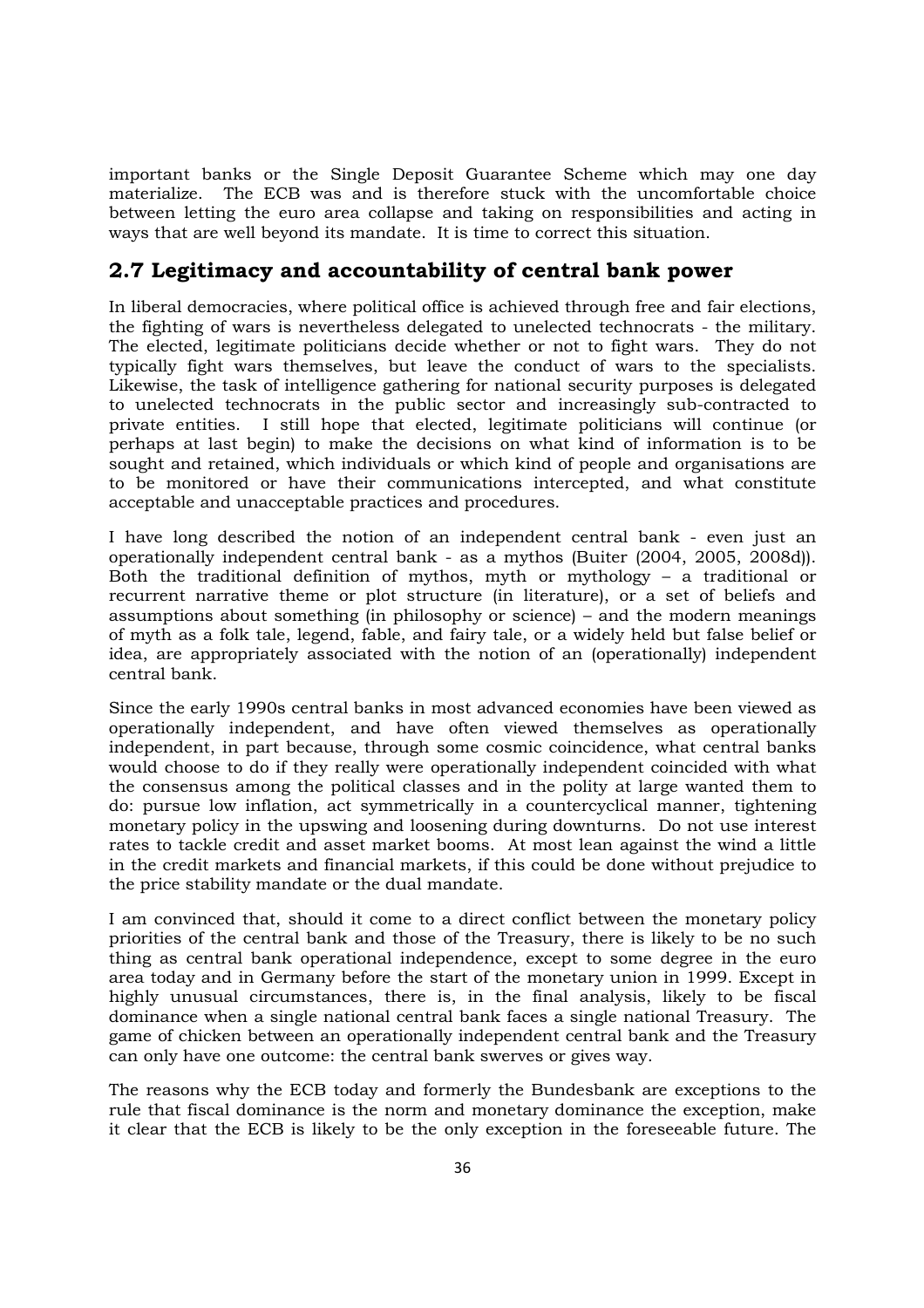ECB as monetary authority faces not one but eighteen national fiscal authorities. There is no supranational or federal euro area fiscal authority or Treasury. The 18 (19 when Lithuania joins on January 1, 2015) national Treasuries of the euro area are internally divided and, despite the existence of the Eurogroup of EA finance ministers, seldom act in a coordinated, purposeful manner. Even the most powerful of the individual EA finance ministers, German finance minister Wolfgang Schäuble is therefore much less powerful when dealing with the ECB than his pre-1999 predecessors were in dealing with the German Bundesbank. The relatively high degree of de-facto operational independence enjoyed by the Bundesbank from when it was established in 1957 till the start of the common currency in 1999 was due to the unique historical circumstances preceding its birth. The Weimar Republic hyperinflation between 1921 and 1924, the Great Depression, the rise of Nazism, the defeat in World War II and the dismemberment of Germany that followed it created a unique and virtually impossible to replicate intensity of popular political support for keeping everyday politics out of the running of the central bank.

The divine coincidence between what operationally independent central banks want to do and what their political masters would like them to do was in part a result of (1) the high inflation episodes experienced by many advanced economies that accompanied the 1973 and 1979 oil price shocks and the collapse of the Bretton Woods system between 1971 and 1973 and (2) the Great Moderation. In addition, the operational independence of the greatly enhanced central banks since the onset of the GFC also reflects the dysfunctional politics and unfit-for-purpose political and economic institutions of the euro area, the US and, perhaps to a lesser extent the UK (although the near-exit of Scotland from the UK suggests otherwise). It is an interesting question, and one I am not sure I know the answer to, whether it makes sense to reduce the scope of central bank power and influence when these wider political and institutional dysfunctionalities have not been corrected. In a second-best or third-best world, eliminating one distortion when many other distortions remain does not necessary improve efficiency or welfare. It does, however, make sense to plead for the retreat of central banks from activities that they are not in their comparative advantage, to argue for greater accountability of central banks in those activities where they are essential, and to call for the deeper political, institutional and perhaps constitutional reforms that will ensure that the duties relinquished by the central banks are discharged efficiently by legitimate alternative institutions: when secondbest analysis is inconclusive, go for the first best!

The reason for the prevalence of fiscal dominance outside the special cases of the ECB and the old Bundesbank is obvious. The only form of legitimacy a central bank can aspire to is 'output legitimacy': how well does it perform its assigned tasks, or how successful is it in its pursuit of its mandate. Central banks and those who serve in them have little or no 'input legitimacy'. Input legitimacy refers to procedural legitimacy – the design of the institution (notably the manner in which the decision makers are selected), the manner in which decisions are made and communicated, and the sources of whatever authority the institution commands. In the words of Sharman (2008, pp. 6-7), *"Both forms of legitimacy express public assessment of the worth of an institution, but input legitimacy is a matter of the design of the institution while output legitimacy must be earned by the institution's performance."*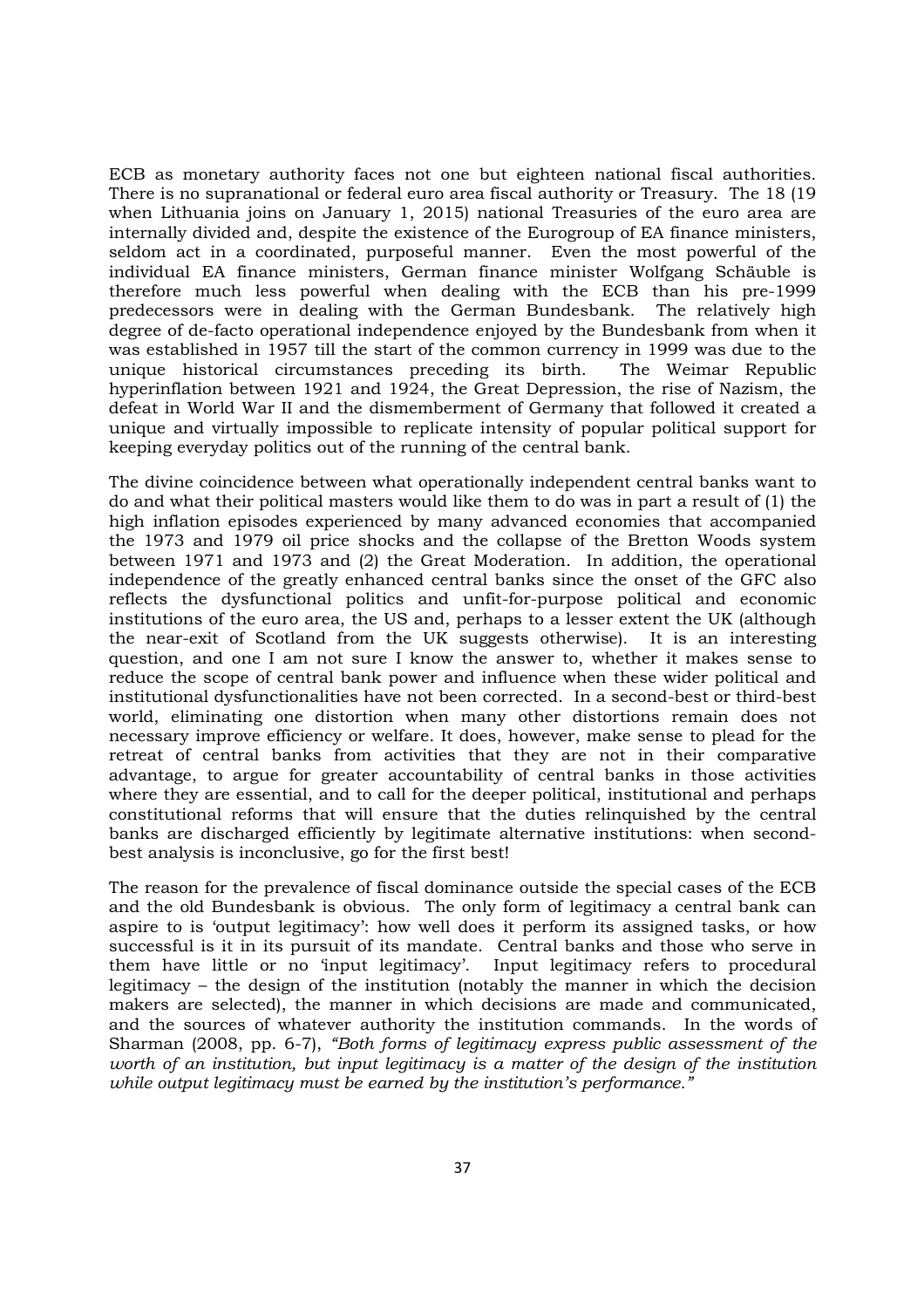Central banks tend to be short on input legitimacy. The origins of the Bank of England are found in the war financing needs of King William III (an expatriate Dutchman who successfully invaded England in 1688 and took the crown in 1689 (which he shared with his wife, Mary II)). The Fed is a Johnny-come-lately among advanced economy central banks, established in 1913 through an Act of Congress (The Federal Reserve Act). The ECB derives its even more recent right of existence from the Treaty on European Union and the Treaty on the Functioning of the European Union - both documents whose length and opacity render them abject failures as sources of input legitimacy among the wider population in the EU or the EA.

Central bankers are appointed officials. They therefore lack the unique input legitimacy of being elected to the public offices they occupy. Although many central bankers have outstanding character and intellect, the selection processes involved are only partly based on merit and qualifications. Often partisan political infighting causes both type I and type II errors in the selection of central bankers.

Output legitimacy of central banks is fragile. Inevitably there will be periods with bad outcomes for the economic variables the central bank is targeting. Sometimes this bad performance may be due to bad performance by the central bank, sometimes it will be due to circumstances beyond the control of the central bank (bad luck) and most of the time even a well-informed and disinterested observer won't be able to assign bad outcomes confidently to bad performance or bad luck. To avoid the risk of central bank independence being swept away on a groundswell of popular and political discontent, even where operational independence makes sense, it is important to enhance the input legitimacy of central banks.

This requires, in my view, the return to a narrow view of the central bank as the monetary authority, in charge of conventional and unconventional monetary policy and as lender of last resort and market maker of last resort for sovereigns and systemically important financial institutions. All balance sheet activities of the central bank should either involve sovereign debt or be guaranteed by the sovereign (jointly and severally by all EA sovereigns in the case of the ECB). There is even a case for taking the Monetary Policy Committee (the body setting the policy rate and choosing the size and composition of the balance sheet of the central bank under orderly market conditions) out of the central bank completely. The central bank would implement the rate and balance sheet decisions of the MPC and would alone decide on lender-of-last-resort and market-maker-of-last-resort operations (see Buiter (2008e) and Sibert (2012)).

Beyond that the central bank should have no regulatory or supervisory functions (macro-prudential, micro-prudential or conduct related). It should not play a significant role in bank resolution and none in deposit insurance. It should be part of something like FSOC, the supreme financial stability council, headed by the Treasury, that brings together the central bank and all financial supervisors and regulators. Unlike the real-world FSOC, this FSOC+ should be able to take decisions that are binding on all institutions that participate in it.

The reason for getting the monetary authority out of the supervision, regulation and resolution business is that these are inherently political tasks, in which property rights are re-assigned and re-allocated routinely and redistributive decisions are taken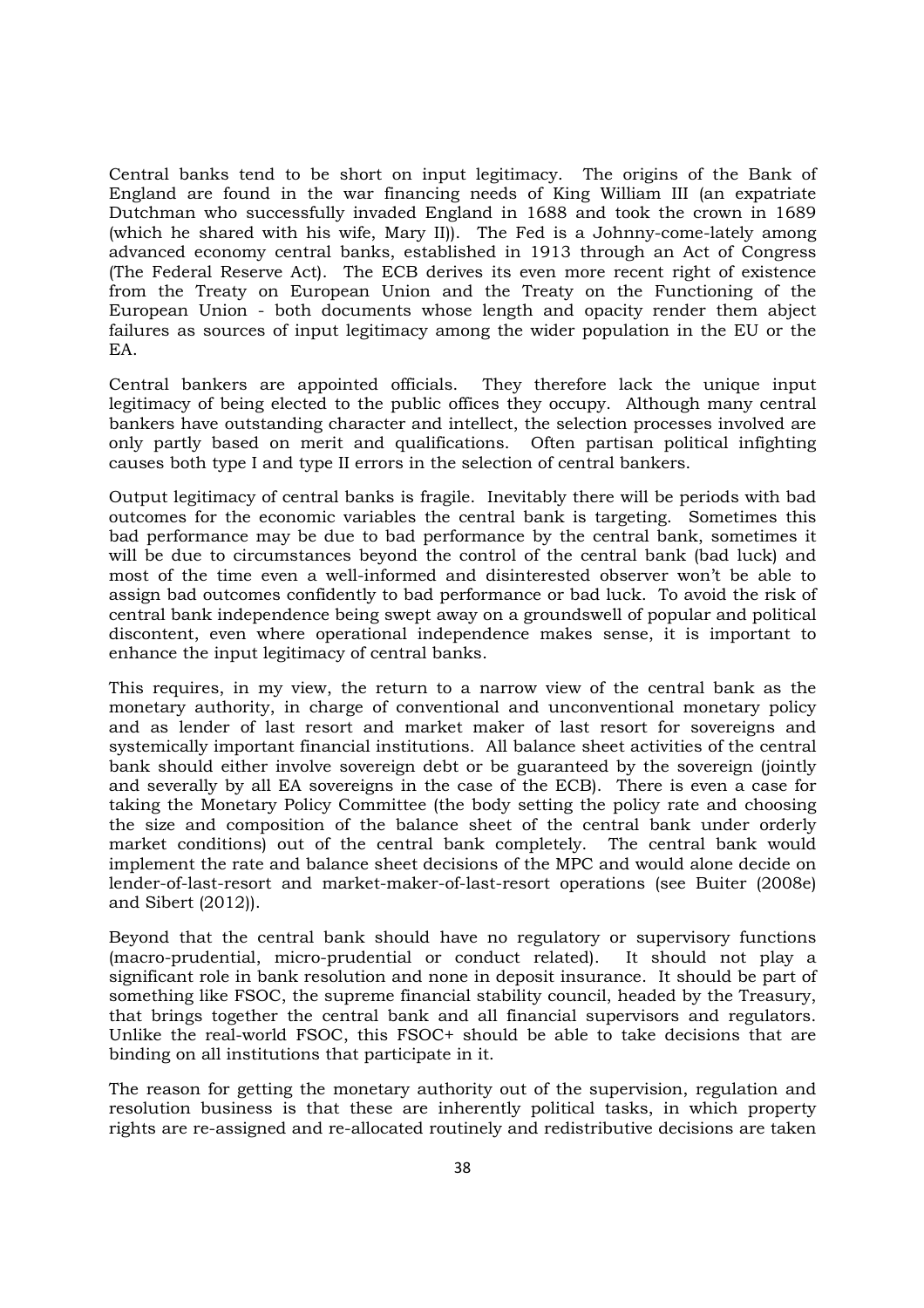all the time. No unelected technocrats should be in charge of such decisions without the kind of close parliamentary scrutiny, oversight and interference that would make an operationally independent monetary policy impossible. Clearly, if the Governor of the central bank is both in charge of setting interest rates and of the regulation and supervision of the key banks, it is not possible to fire him for incompetence in the performance of his supervisory and regulatory responsibilities while retaining him as the head of the monetary policy making committee.

Even if the central bank were to become the limited monetary authority I favour (with or without the lender-of-last-resort and market-maker-of-last-resort responsibilities), its operational independence, even in these restricted domains, would be at risk unless it is highly accountable.

#### **2.7a Formal and substantive accountability**

*Formal accountability* is the aspect of responsibility involving giving, ex-post, a statistical or judicial explanation for events, actions and outcomes. Such formal accountability requires that those to whom account is given (the Principal) can properly monitor the actions of the Agent (Trustee or Custodian). The Principal must have enough information to be able to make an informed judgment as to how well the party held to account has performed. Clear objectives for the Agent and the most complete possible information about the actions of the Agent are necessary for formal accountability to be possible.

Formal accountability requires openness and transparency, at least *ex-post*. I will focus in what follows on the formal accountability of the least formally accountable central bank in the visible universe, the ECB. It is clear from its own website, that the ECB has a minimalist interpretation of accountability as the least demanding kind of formal accountability only. Until recently, it identified accountability with the (written and oral) reporting obligations of the ECB to the European Parliament, the European Commission and the European Council. Published staff forecasts, press conferences with prepared statements and Q&A, speeches, interviews and other forms of communication by members of the Executive Board and by the Governors of the national central banks with the wider public supplemented these Treaty-based communication requirements. In the view of the ECB, public knowledge of the objectives of the ECB and the ability to observe some of the actions taken by the ECB would suffice, together with the communication channels just outlined, to make the ECB fully accountable. Of course, the central bank policy actions that are publicly observable (interest rate decisions, some of the decisions concerning the size and composition of the balance sheet) are but a subset of the total set of central bank policy actions. We don't know the identity of the counterparties of the ECB in their financial transactions or the terms on which these transactions were conducted – not even with an appropriate time lag that would respect legitimate commercial sensitivities about pending or recent transactions.

Recently, the ECB has decided to start publishing (as of 2015) minutes of its Governing Council policy meetings, following the Fed and the Bank of England. These would be unattributed minutes, not transcripts, and they would not contain individual voting records. As the ECB seldom if ever has a formal vote on monetary policy decisions, not having the individual voting record of a vote that did not place may not seem to be much of an issue. I believe this logic to be wrong (see e.g. Buiter (1999)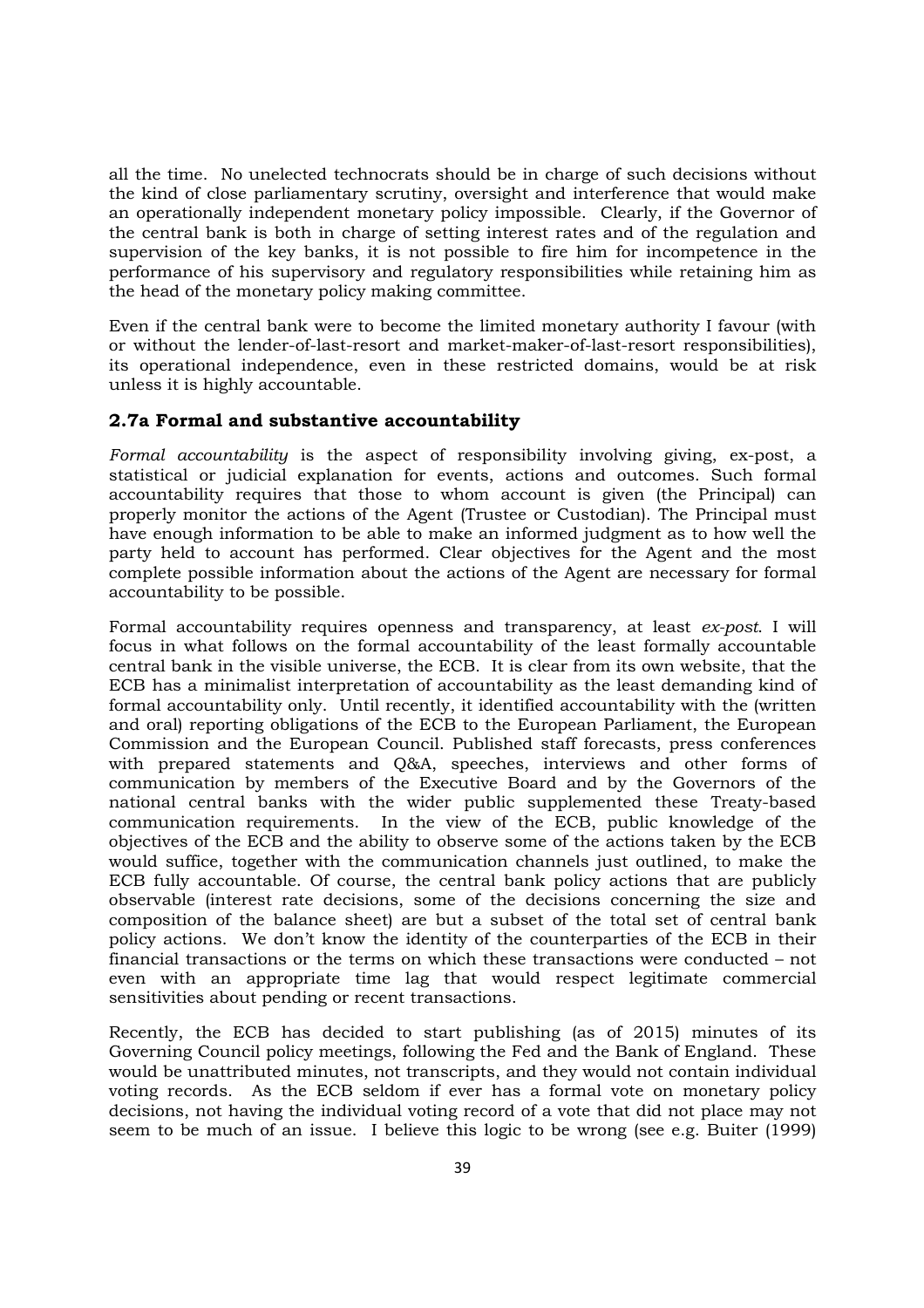and Issing (1999)). The reason is that, unless votes are taken on every material policy decision, and unless formal accountability includes the individual voting records of all Governing Council members, substantive accountability cannot be achieved.

The standard ECB-stalwart's objection to publishing the individual votes of Governing Council members is that it would leave the national central bank Governors (and possibly the members of the Executive Board as well) open to improper pressures from their national constituencies to vote not in the euro-area interest, as they are supposed to do according to the Treaties, but in the national interest where the two are thought to be in conflict. I believe this arguments gets it exactly backwards. Voting the national rather than the European interest is a lot easier if one cannot be held to account for such mandate-violating votes because these votes are not in the public domain. Any formal political or judicial sanctions against such mandate violations become impossible if there are no formal votes or if the individual votes remain a secret.

*Substantive accountability* means that, following such reporting, explanation and justification, judgment (or other pleasant or unpleasant consequences) may follow. There is substantive accountability if the reporting, explanation and justification is 'payoff-relevant' for the party doing the reporting, that is, if there can be punishments, sanctions or rewards for those deemed responsible for actions or outcomes.

Logically, truly operationally independent central banks can have no substantive accountability at all. Central bank operational independence requires the following:

- Political independence (don't take or seek instructions).
- Technical independence (does the central bank have the tools to do the job?).
- Financial independence and security from external raids on its financial resources, to the extent that these are necessary to fulfill its mandate.
- Security of tenure and of terms of employment.

<u>.</u>

• An independent body (a court, say) to settle disputes.

Independence has to mean that those in charge of monetary policy cannot be fired except for incapacity or serious misconduct, and that financial remuneration and working conditions likewise cannot be used to reward or punish them. It ought to mean also that monetary policy makers cannot be sued in civil courts or be dragged into criminal courts for actions taken in their capacity as monetary policy makers.<sup>35</sup> Operationally independent central banks are therefore not substantively accountable.

I have come around to the view that the very high degree of operational independence sought and thus far achieved by the ECB is not necessary for the design and implementation of effective monetary policy. Substantive accountability of a central bank can be enhanced by making it possible for members of the central bank's monetary policy making committee to be fired for reasons other than incapacity or serious misconduct. The parliament that the central bank is formally accountable to

 $35$  In the advanced industrial countries we have not (yet) witnessed recourse to the law by those disgruntled with the conduct of monetary policy – in emerging markets many such instances can be found. The legal immunities and liabilities of central bankers in the performance of their monetary policy making tasks are, however, an uncharted area.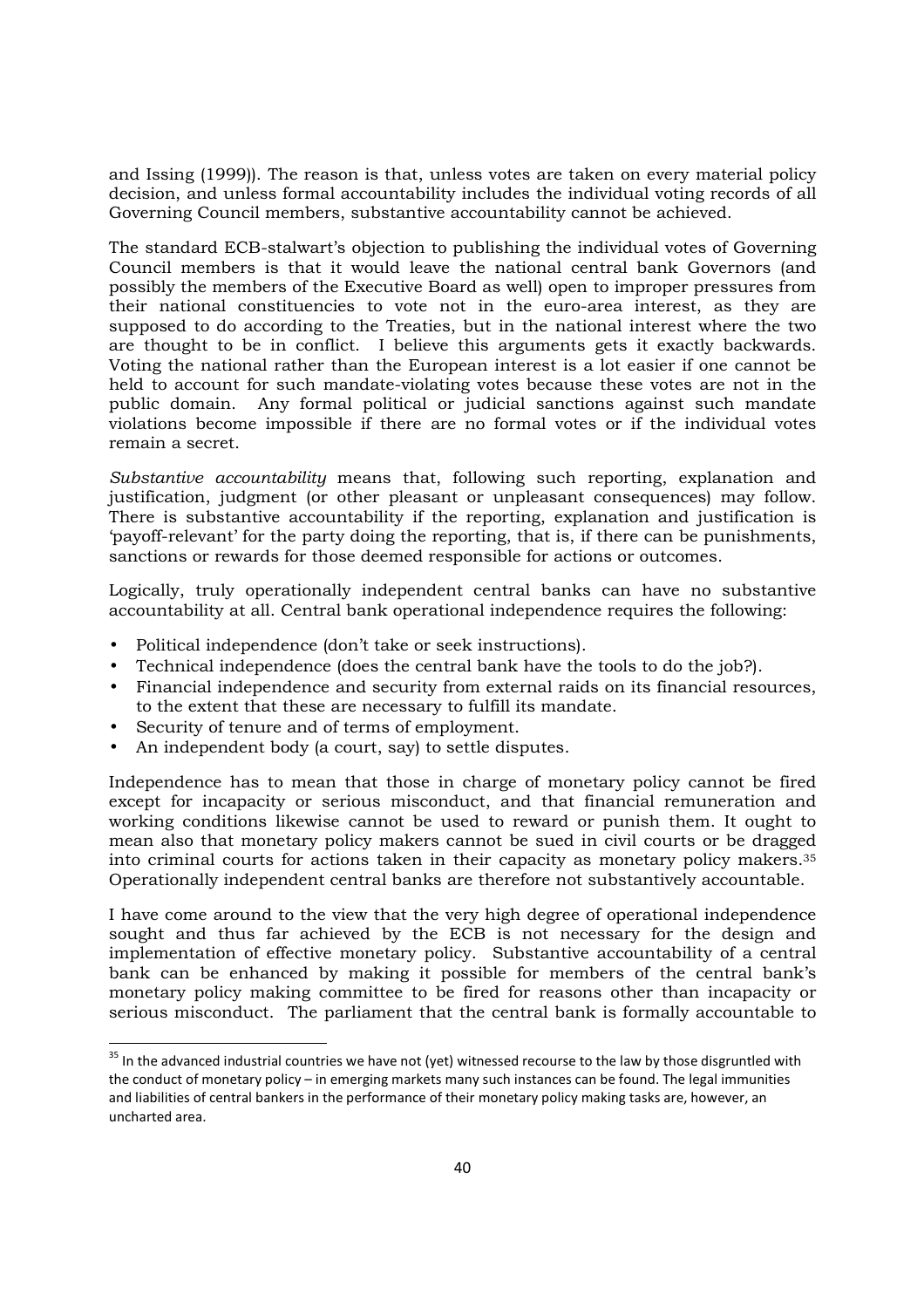(in the case of the ECB this would be the European Parliament) should be able to fire/dismiss any member of the policy making committee if a qualified majority (say two thirds plus 1) of those entitled to vote are in favour of this. Policy disagreement between the Parliament and the central banker in question would be a valid ground for dismissal.

The absence of substantive accountability for central banks and individual central bankers means that it is difficult to provide them with the proper incentives to do the best possible job. Although many central bankers may be motivated in their approach to the job by a sense of public service, by duty and by unflinching commitment to the central bank's mandate, one would like to see these higher motives reinforced by such primitive and crass but frequently more reliable motives as the desire for power, prestige, wealth, comfort and leisure.

This problem is especially acute when the monetary policy decision is a group decision; it gets more severe the larger the monetary policy making committee. This is because when monetary policy is made by a committee, two further factors can adversely influence the quality of the decision making. The first is the problem of free riding and shirking by individual members whose incremental contribution to the joint product (the interest rate decision, say) cannot be identified clearly (see Blinder (1999, 2007a, 2007b), Sibert (2003, 2006), Mihov and Sibert (2006)). The second concerns some well-known problems and pathologies associated with small-group decision making, of which 'groupthink' is a well-known example. (see Sibert (2006); for a more optimistic perspective on group decision making see Blinder (1999, 2005), and Blinder and Morgan (2005)).

How can one incentivise monetary policy makers in operationally independent central banks to pull their finger out? Linking pay to performance would be one obvious mechanism. For a 'lexicographic' inflation targeting central bank this would be rather straightforward. Members of the Governing Council of the ECB would currently be having a rather Spartan year, with inflation undershooting the 'below but close to two percent' target consistently and persistently. It is true that the inflation outcome (and the behavior of all other nominal and real economic variables of interest) is driven by many forces other than monetary policy. Most of these other drivers are not under the control of the monetary authority. Some cannot even be observed or measured. Payment by result rewards good luck as well as good policies and punishes bad luck as well as bad policies. That, however, is the case with most real-world incentive pay systems that base pay on the behavior of performance indicators that are only partially under the control of the payee. Elsewhere I have made proposals to provide financial incentives for better forward guidance about the timing and speed of future increases in the policy rate and about its long-run neutral level, by making monetary policy makers' pay a function of the behavior of financial options that would pay off handsomely if actual future policy rates pan out in line with the forward guidance but would inflict losses if the forward guidance turns out to have been a poor guide to the future behaviour of rates (see Buiter (2013a)).

Proposals for linking central bankers' pay to performance have not been wildly successful. Without this, the only consequences of poor individual performance (if it can be identified), are damage to reputation (shame and embarrassment), poorer prospects for honours and impaired career prospects following one's term of office with the monetary authority.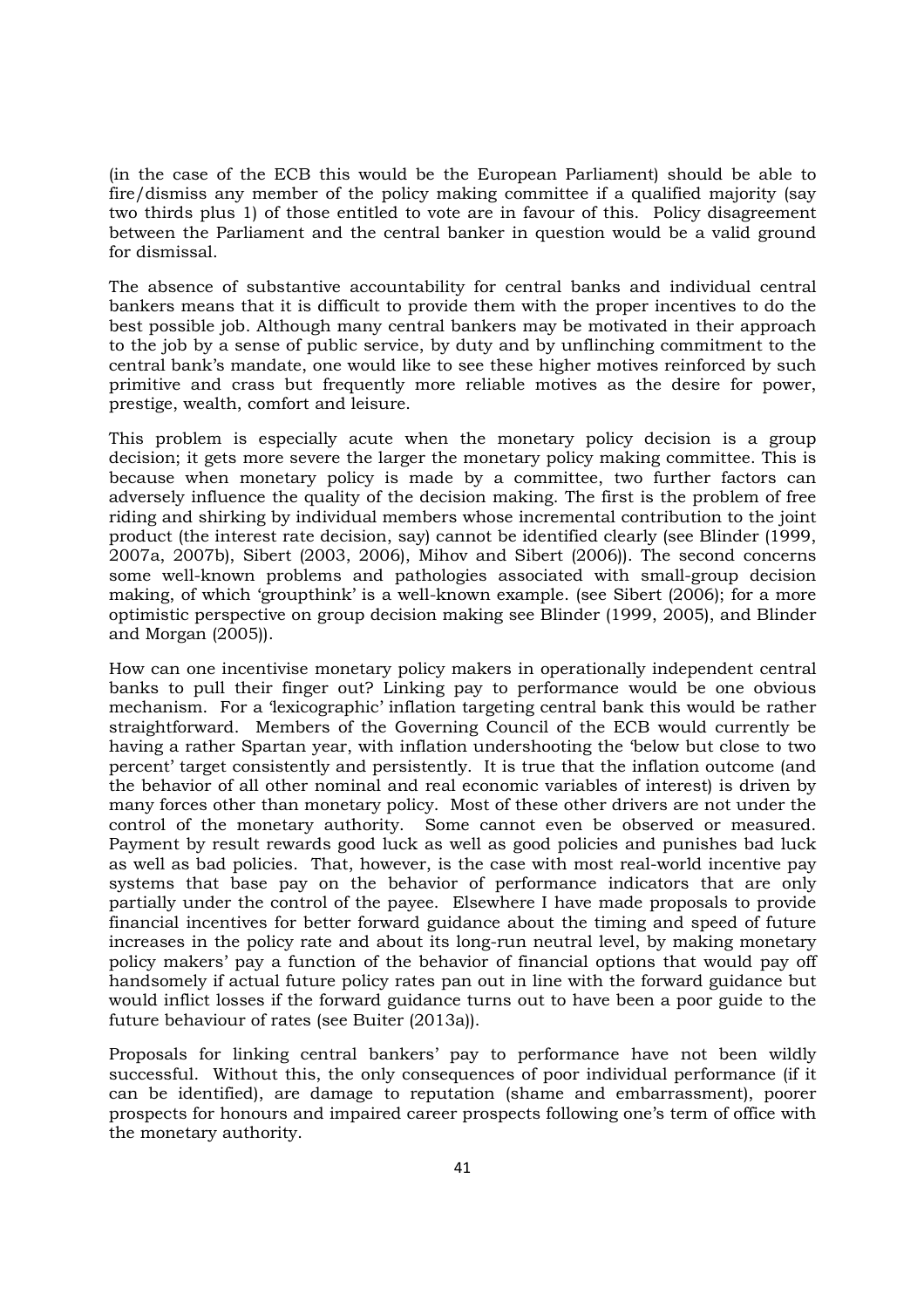Employment prospects in the public sector or the prospect of honours would not be morally appropriate, legitimate or even legal incentives to induce central bankers to put their shoulder to the wheel, but this does not mean they play no role. Post-central bank employment prospects in the private sector would, however, subject to the appropriate safeguards and purdah/garden leave/cooling-off-periods, be a useful way of incentivising central bankers.

If we grant the assumption that the outside world's perception of one's competence is a major determinant of one's future employment prospects, it is essential that the most complete information about each monetary policy maker's contribution to the monetary policy decision is publicly available. This is not an issue when monetary policy is made by one person, as is the case in New Zealand. It *is* an issue when monetary policy is made by a committee, as it is now in the majority of central banks. Revealing the individual votes of all members of a monetary policy committee as soon as practicable following a monetary policy decision, is an effective way of structuring incentives and represents a tiny step towards substantive accountability.

The obvious fact that a high degree of operational independence is inconsistent with any material degree of substantive accountability should be recognised openly; lack of substantive accountability is a price one has to pay for operational independence. The sight and sound of the ECB describing itself as the most accountable central bank in the world, when the truth is zero substantive accountability and a minimal and inadequate set of formal reporting duties (even if non-attributed minutes will now be released), is not a pretty one. I also do not think it is politically sustainable. Either the ECB will become more open, or its independence will be taken from it.

How would the operational independence of central banks be destroyed? In Japan most likely with the central bank maintaining the appearance of operational independence while shedding its substance. This process appears to be underway already. Overt political confrontation between the Ministry of Finance (or the Prime Minister) and the Bank of Japan is not the way things are done. The emergence of an 'occupy the BoJ' movement is also unlikely.

In the US the Fed has always lived, to a greater or lesser extent, in fear of what the Congress could do to it. The US Senate not confirming Presidential nominees for the Federal Reserve Board or delaying their confirmation are small pin pricks. Legislative initiatives to 'Audit the Fed', although perfectly legitimate and indeed desirable in my view, are other ways for the US Congress to harass the Fed. Some members of Congress have gone further than that. In 2007, Congressman Ron Paul sponsored a Federal Reserve Board Abolition Act (H.R. 2755 (110th)). The bill died, but undeterred Ron Paul wrote a book in 2009 with the self-explanatory title 'End the Fed'.<sup>36</sup> The book spent time on the New York Best Seller list. It may be viewed as the work of a crank, but if there are enough cranks, surprising and disturbing things can happen. More importantly, the Fed is a "creature of Congress", created by an ordinary federal law, the Federal Reserve Act, without any Constitutional protections. The threat of Congressional legislation undermining the operational effectiveness of the Fed, despite the safety valve of a presidential veto, is a real one. The 'Kill the Fed' movement is a sideshow at the moment, but could go mainstream under the right (or rather, wrong) set of circumstances.

.<br>-

<sup>&</sup>lt;sup>36</sup> See Paul (2009).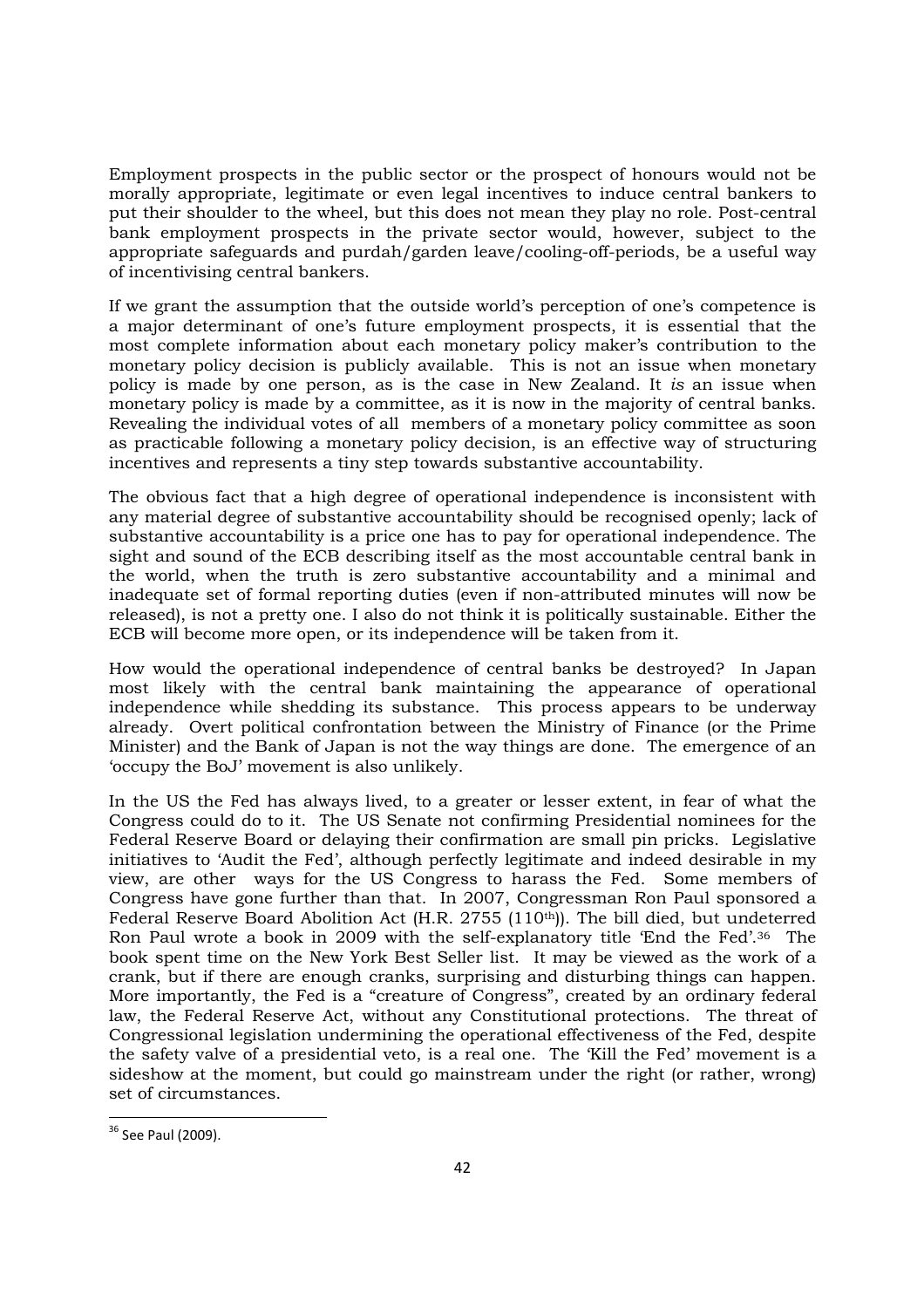In the UK, the Chancellor can change the inflation target of the Bank of England without even a Parliamentary vote. The Treasury also has reserve powers that permit the Chancellor take over the power to set interest rates from the Bank of England's Monetary Policy Committee, again without the need for a prior vote in the Commons, although the House of Commons has to endorse this decision within 28 days.

In the euro area, the ECB may appear safer from political interference than the Fed, the BoE or the BoJ, because of the extreme difficulty of amending the European Treaties that define the tasks, competencies, rights and obligations of the ECB and the European System of Central Banks (the Eurosystem, for all intents and purposes). This is correct in a legal, or perhaps legalistic sense. The protection provided by a Treaty, a Constitution or any other piece of paper, no matter how many significant signatures it contains, is limited. As Stalin is supposed to have said to French Prime Minister Pierre Laval in 1935: "How many divisions does the Pope have?".37 There have been demonstrations in Greece and Spain against Germany and its leadership. Not, thus far, I believe, against the ECB and its leadership. But this could change.

Individual euro area member states can, as continuing members of the euro area, exercise pressure on the ECB to change its policies. They can do this at the level of the Eurogroup or at the street level. Those desperate enough can exercise pressure by using the threat of exit from the Eurozone. The credibility of such a threat depends on complex local and Eurozone-wide political dynamics that are hard to predict. Eurozone exit by a disgruntled member state must however be more than a tail risk, however: if Scotland can get within an inch of exiting a 307 years-old political union with England, Ireland and Wales, it is not inconceivable that any Eurozone member state could exit from a 15-year old monetary union. I believe that Mario Draghi was speaking the truth when he said that the ECB would, within its mandate, do 'whatever it takes' to keep the euro area together. Even if 'whatever it takes' includes surrendering the substance of operational independence. The formal trappings of operational independence can of course be retained to keep the legal eagles satisfied.

# **3. Conclusion**

<u>.</u>

Central banks in most of the advanced economies have become too powerful, mainly as a result of systemic political failures in Western Europe and North America. In particular, they have accrued a host of deeply political responsibilities and powers. They have neither the legitimacy nor the capability or skills to discharge all these responsibilities effectively. I propose a return to narrow central banking. In its purest version, narrowly defined monetary policy could be decided outside the central bank. Even if the Monetary Policy Committee remains part of the central bank, the central bank is just the monetary authority , narrowly defined, and the lender of last resort and market maker of last resort for sovereigns and systemically important financial institutions. It should have no regulatory or supervisory functions. Its fiscal role should be transparent. Its quasi-fiscal actions should be minimized through a sovereign guarantee for all balance sheet transactions carrying credit risk, and a transparent accounting for each transaction with every counterparty.

<sup>&</sup>lt;sup>37</sup> This was in response to Stalin being asked by Laval whether he could influence Russian Catholics to help Laval win favour with the Pope, to counter the increasing threat of Nazism. See Wikipedia, Joseph Stalin, Quotes, http://en.wikiquote.org/wiki/Joseph\_Stalin.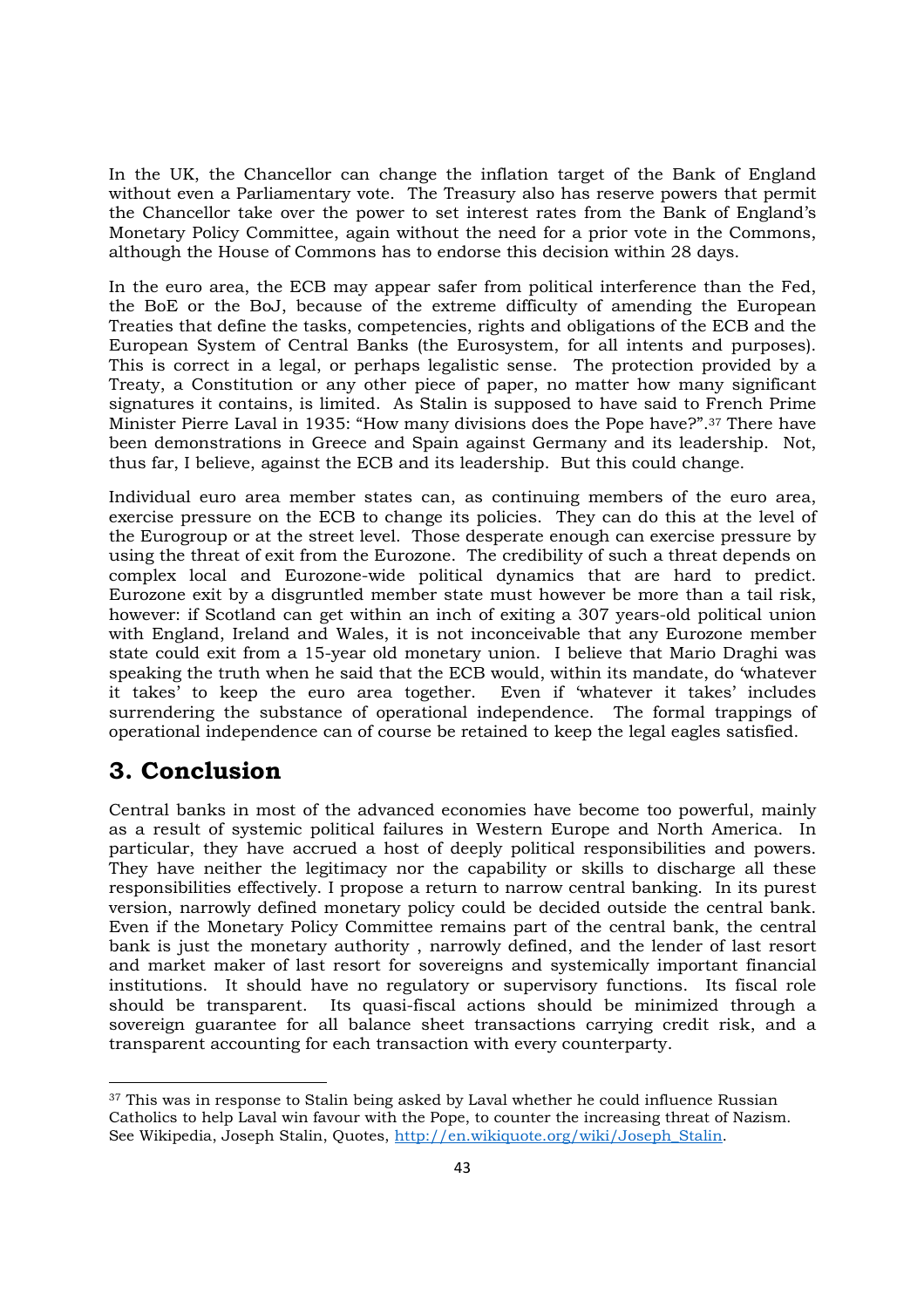As central banks exit many of their current responsibilities and activities other institutions, better qualified and more legitimate must take their place. A vacuum is not an attractive alternative to an over-reaching central bank. In practice, this means the following:

- National Treasuries (in the euro area, 18 (19 as of 2015) national Treasuries) provide sovereign guarantees for the credit risk central banks take on as a result of their lender-of-last-resort and market-maker-of-last resort operations.
- Macro-prudential regulation, micro-prudential regulation, conduct regulation, recovery, resolution and recapitalization of SIFIs and deposit insurance are assigned to institutions other than the central bank. Anything that puts public money at risk (notably recovery, resolution and recapitalization of SIFIs) has to involve the Treasury as an actor with veto powers.
- A body similar to the former Tripartite arrangement of the UK, or to the FSOC in the US today, must be created to coordinate the financial stability policies of the central bank, the Treasury and the other regulatory and supervisory bodies. The fact that the UK's Tripartite arrangement failed and that FSOC thus far appears to be little more than a talk-shop or paper tiger does not mean we should stop trying to create a variant that works. There is no alternative that has any chance of being both reasonably effective (output legitimate) and input legitimate.

Even a minimalist central bank will have considerable power to influence the path of inflation, output and employment and to redistribute resources through its fiscal and remaining quasi-fiscal instruments. Substantive accountability is incompatible with operational independence. For the minimalist central bank there is not much to choose between operational independence and granting parliament the power to dismiss members of the central bank's policy making committee for reasons other than incapacity and malfeasance, provided a qualified majority of those eligible to vote supports the dismissal. Any lack of substantive accountability should be compensated for with maximum formal accountability, including full procedural transparency, mandatory voting on all policy decisions with the individual voting records in the public domain.

Operational independence will be taken away from the ECB, the Bank of England and the Fed if they continue to perform their current broad range of regulatory, supervisory and (quasi-) fiscal tasks. Even the operational independence of the minimalist central bank I favor is likely to be tested severely in the years to come. It is likely that the short interlude of operational independent central banks will not last in most countries much beyond the end of the current decade.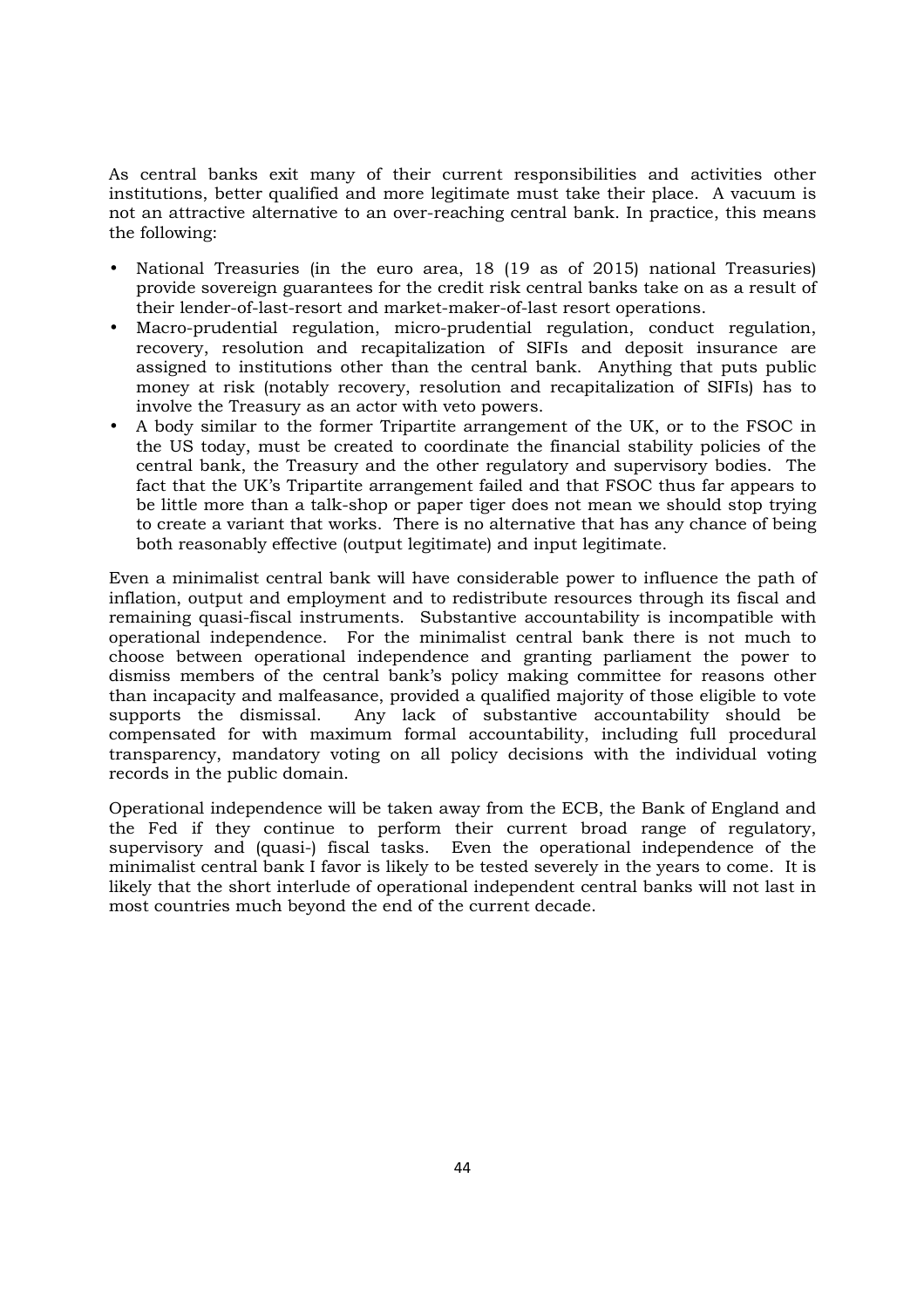## **References**

Bagehot, Walter (1873), *Lombard Street: A Description of the Money Market*, London: Henri S. King. Third Edition.

Banca D'Italia (2013), "Updating the Valuation of Bank of Italy's Equity Capital", http://www.bancaditalia.it/media/notizie/aggiornam\_quote\_capitale\_BdI/en\_quote\_c apitale.pdf

Bank of England (2006), Memorandum of Understanding Between HM Treasury, The Bank of England and the Financial Services Authority, http://www.bankofengland.co.uk/about/Documents/legislation/mou.pdf

Bank of England (2014), *Annual Report 2014*. http://www.bankofengland.co.uk/publications/Documents/annualreport/2014/boer eport.pdf

Bank of Japan (1997), Bank of Japan Act, Law number: Act 89 of 1997, Amendment: Act No. 102 of 2007. http://www.japaneselawtranslation.go.jp/law/detail\_main?id=92&vm=2

Bank of Japan (2014), Outline of the Bank, http://www.boj.or.jp/en/about/outline/index.htm/

Baring, Francis (1797), *Observations on the Establishment of the Bank of England.* The Minerva-Press, for Sewell, Cornhill, and Debrett, London.

Barro, R. J. and D. B. Gordon (1983), "A positive theory of monetary policy in a natural-rate model", *Journal of Political Economy*, 91, 4, pp. 589-610.

Bernanke, B.S. (2007a) "The Level and Distribution of Economic Well-Being." Remarks before the Greater Omaha Chamber of Commerce, Omaha, Neb., Feb. 6, 2007. http://federalreserve.gov/BoardDocs/Speeches/2007/20070206/default.htm.

Bernanke, B. S. (2007b), "Recognizing Leadership", address given at the Princeton Prize in Race Relations Awards Program, Washington, D.C., May 22, http://www.federalreserve.gov/newsevents/speech/bernanke20070522a.htm

Bernanke, B.S (2007c),"Education and Economic Competitiveness", speech given at the U.S. Chamber Education and Workforce Summit, Washington, D.C., September 24, http://www.federalreserve.gov/newsevents/speech/bernanke20070924a.htm

Besley, Timothy (2005), "Political Selection", *Journal of Economic Perspectives*, Volume 19, No. 3, Summer, pp. 43-60.

Bezemer, Dirk J (2009a), "No One Saw This Coming": Understanding Financial Crisis Through Accounting Models. Unpublished. http://som.eldoc.ub.rug.nl/FILES/reports/2009/09002/09002\_Bezemer.pdf 21q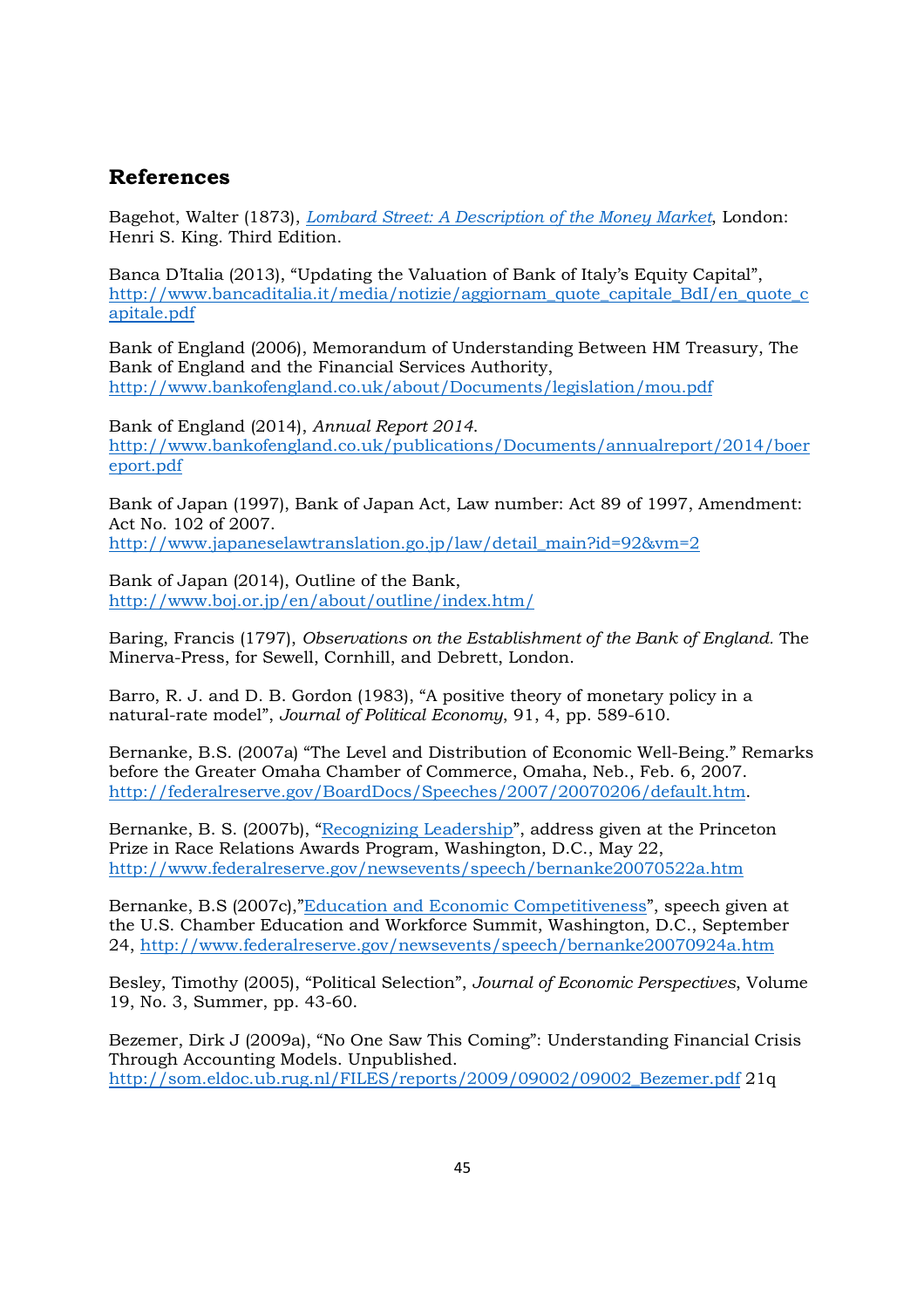Bezemer, Dirk (2009b, 'No one saw this coming' – or did they? *Vox EU*, 30 September 2009. http://www.voxeu.org/article/no-one-saw-coming-or-did-they

Blinder, Alan S. (1999), *Central Banking in Theory and Practice*, Cambridge, MA: MIT Press.

Blinder, Alan (2007a), "Monetary policy by committee: Why and how?," *European Journal of Political Economy*, Elsevier, vol. 23(1), pages 106-123, March.

Blinder AS (2007b),'Monetary Policy Today: Sixteen Questions and about Twelve Answers', in S. Fernández de Lis and F, Restoy (eds), *Central Banks in the 21st Century: An International Conference*, Sponsored by the Banco de España, Banco de España, Madrid, pp 31–72, conference volume.

Blinder, Alan (2012)," Central Bank Independence and Credibility During and After a Crisis", Jackson Hole Symposium, September 1, 2012. https://www.kansascityfed.org/publicat/sympos/2012/ab.pdf

Blinder, Alan S. and John Morgan (2005), "Are Two Heads Better than One? Monetary Policy by Committee," *Journal of Money, Credit, and Banking*, October, pp. 789-812.

Borio, Claudio (2012), "The financial cycle and macroeconomics: What have we learnt? BIS Working Papers No 395, December 2012, http://www.bis.org/publ/work395.pdf .

Buiter, Willem H. (1999), "Alice in Euroland.' *Journal of Common Market Studies* 37, no. 2, pp. 181-209.

Buiter, Willem H. (2004), "Two naked emperors? Concerns about the Stability and Growth Pact and second thoughts about central bank independence," *Fiscal Studies* 25(3), Sept. 2004, 249-277, presented as the Institute for Fiscal Studies 2003 Annual Lecture.

Buiter, Willem H. (2005), "New developments in monetary economics: Two ghosts, two eccentricities, a fallacy, a mirage and a mythos," *Economic Journal* 115(502), Mar. 2005, C1-C31, presented as the Royal Economic Society 2004 Hahn Lecture.

Buiter, Willem H. (2006), "Stabilisation policy in New Zealand: Counting your blessings, one by one," in Bob Buckle and Aaron Drew, eds., *Testing Stabilisation Policy Limits in a Small Open Economy Proceedings from a Macroeconomic Policy Forum*, Reserve Bank of New Zealand and The Treasury, Oct. 2006, pp. 37-74.

Buiter, Willem H. (2007), "Seigniorage," *Economics*, the Open-Access, Open-Assessment E-Journal, 2007-10.

Buiter, Willem H. (2008a), "Central bankers should stick to their knitting", Willem Buiter's Maverecon Blog, Financial Times, 28 January, http://blogs.ft.com/maverecon/2008/01/central-bankershtml/#axzz3ChPNKVLm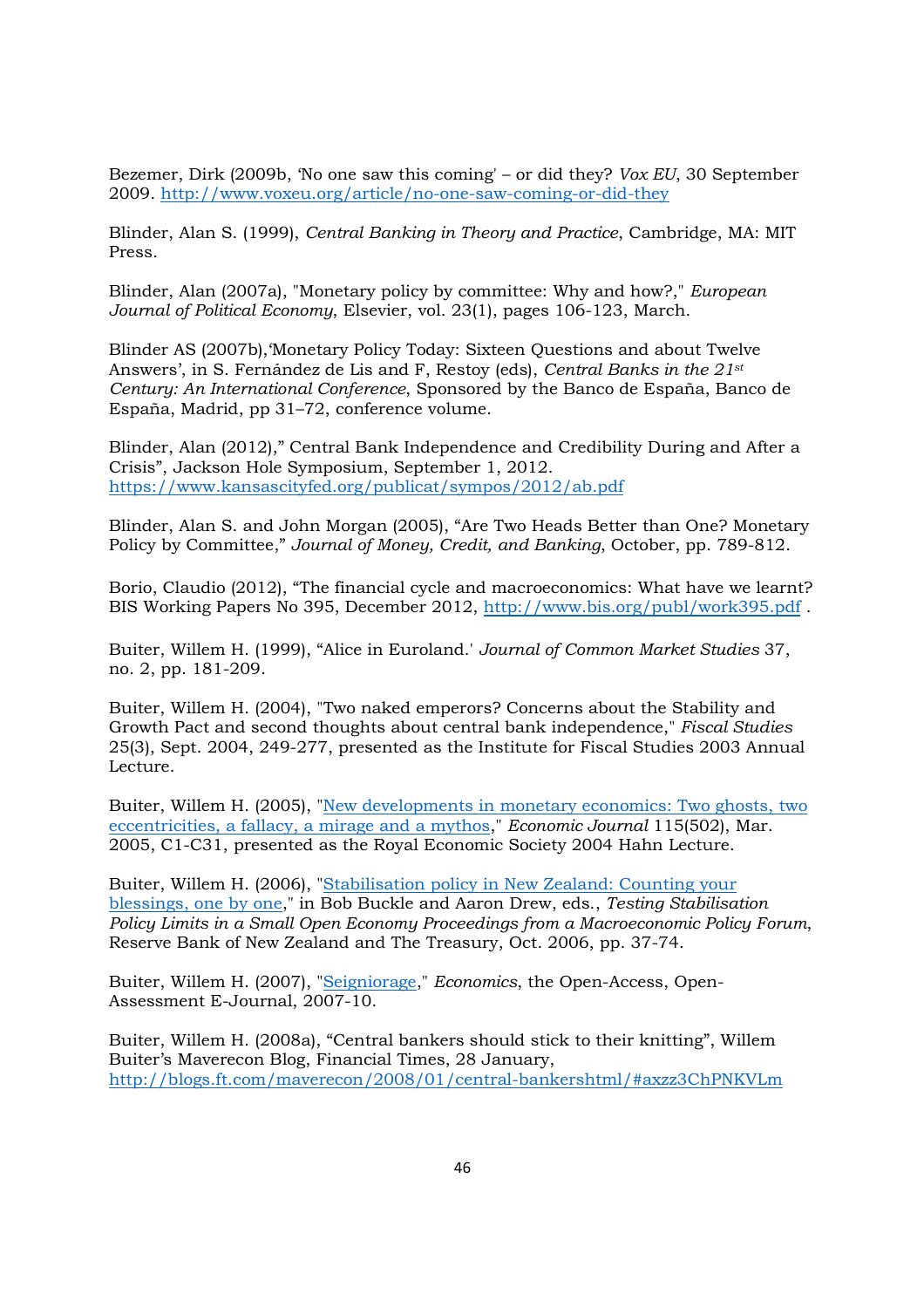Buiter, Willem H. (2008b), "Can central banks go broke?" *CEPR Policy Insight No. 24*, May.

Buiter, Willem H. (2008c), "Central banks and financial crises," paper presented at the Federal Reserve Bank of Kansas City' s symposium on Maintaining Stability in a Changing Financial System, Jackson Hole, Wyoming, 21-23 Aug.

Buiter, Willem H. (2008d), "Monetary economics and the political economy of central banking: Inflation targeting and central bank independence revisited," in Jorge Carrera, ed., *Monetary Policy Under Uncertainty; Proceedings of the 2007 Money and Banking Seminar*, Banco Central de la Republica Argentina, Buenos Aires, Argentina, 2008, pp. 218-243.

Buiter, Willem H. (2008e), "Clipping central bankers' wings," *Central Banking* 43(2), Nov. 2007, pp. 28-32.

Buiter, Willem H. (2009), "The unfortunate uselessness of most 'state of the art' academic monetary economics", VoxEU, 6 March, http://www.voxeu.org/article/macroeconomics-crisis-irrelevance

Buiter, Willem H. (2013a), "Forward Guidance: More than Old Wine in New Bottles and Cheap Talk?" *Citi Research, Economics, Global Economics View*, 25 September 2013.

Buiter, Willem H. (2013b) The Role of Central Banks in Financial Stability: How Has it Changed?", in *The Role of Central Banks in Financial Stability*, World Scientific Studies in International Economics: Volume 30, edited by Douglas D Evanoff, Cornelia Holthausen, George G Kaufman, and Manfred Kremer.

Buiter, Willem H. (2014), "The Simple Analytics of Helicopter Money: Why It Works - Always," in *Economics*, The Open-Access, Open-Assessment E-Journal, 8 (2014-28): 1- 51, http://dx.doi.org/10.5018/economics-ejournal.ja.2014-28.

Buiter Willem H. and Ebrahim Rahbari (2013a), "The ECB as Lender of Last Resort for Sovereigns in the Euro Area", with Ebrahim Rahbari, *Journal of Common Market Studies*, Special Issue: The JCMS Annual Review of the European Union in 2011, September 2012, Volume 50, Issue Supplement s2, pp. 6-35

Buiter Willem H., Ebrahim Rahbari and Joe Seydl (2014) "Secular Stagnation: Only If We Really Ask For It", Citi Research, Economics, Global, Global Economics View, 13 January 2014.

Buiter, Willem H. and Anne C. Sibert (2008), "The Icelandic banking crisis and what to do about it: The lender of last resort theory of optimal currency areas," *CEPR Policy Insight No. 26*, Oct..

Buiter, Willem H., William Lee, Michael Anderson and Joe Seydl (2014), "Fed Creates Maginot Line to Defend Against Financial Stability," Willem H. Buiter, William Lee, Michael Anderson and Joe Seydl, Citi Research, Economics, North America, U.S. Economics Market and Policy Comments, 25 July 2014.

Burns, Arthur F. (1960), "Progress Towards Economic Stability", *American Economic Review*, March, 50, pp. 1-19.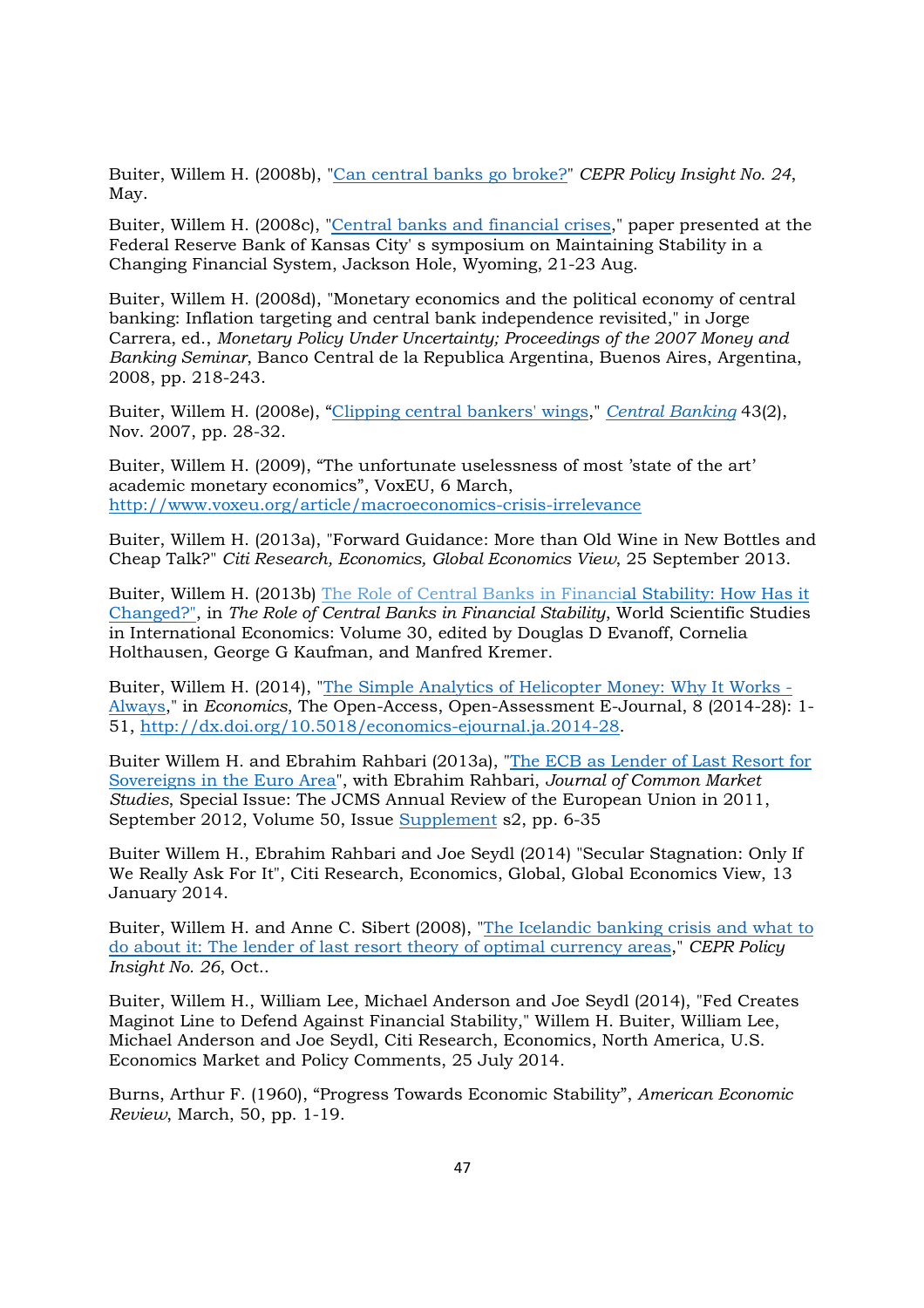Council of Economic Advisers (2000), *Economic Report of the President*, http://www.gpo.gov/fdsys/pkg/ERP-2000/content-detail.html

Draghi, Mario (2012a), Verbatim of the remarks made by Mario Draghi - Speech by Mario Draghi, President of the European Central Bank at the Global Investment Conference in London 26 July 2012 http://www.ecb.europa.eu/press/key/date/2012/html/sp120726.en.html

Draghi, Mario (2014), "Unemployment in the euro area", Speech by Mario Draghi, President of the ECB, Annual central bank symposium in Jackson Hole, 22 August 2014, http://www.ecb.europa.eu/press/key/date/2014/html/sp140822.en.html

ECB (2012a) Introductory statement to the press conference (with Q&A) Mario Draghi, President of the ECB, Vítor Constâncio, Vice-President of the ECB, Frankfurt am Main, 2 August 2012,

http://www.ecb.europa.eu/press/pressconf/2012/html/is120802.en.html

ECB (2012b), Press Release, 6 September 2012 - Technical features of Outright Monetary Transactions

http://www.ecb.europa.eu/press/pr/date/2012/html/pr120906\_1.en.html

EU (2008), CONSOLIDATED VERSION OF THE TREATY ON THE FUNCTIONINGOF THE EUROPEAN UNION, http://euwiki.org/TFEU#Article\_123

Federal Reserve System (2005), The Federal Reserve System, Purposes and Functions, Ninth Edition, June.

Issing, Otmar (1999), "The Eurosystem is Transparent and Accountable, or Willem in Wonderland," *Journal of Common Market Studies*, 37, 3 pp.503-519.

Katz, Gary (2014), "Who Predicted the Global Financial Crisis?", Investor Home, http://investorhome.com/predicted.htm

Kydland, F. E. and E. C. Prescott (1977), "Rules rather than discretion: the inconsistency of optimal plans", *Journal of Political Economy*, 85, 3, June, pp. 473- 491.

Laidler, David (2004), "Sticking to its Knitting: Why the Bank of Canada Should Focus on Inflation Control, not Financial Stability", C.C. How Institute Commentary, No 196, February, http://www.cdhowe.org/pdf/commentary\_196.pdf

MathWorks (2014), DSGE, http://www.mathworks.com/discovery/dsge.html

McCallum, Bennett T. (1995), "Two Fallacies Concerning Central Bank Independence," *American Economic Review*, Papers and Proceedings, 85 (May), 207-211.

McCallum, Bennett T. (1997), "Crucial Issues Concerning Central Bank Independence," *Journal of Monetary Economics*, 39 (February), 99-112.

Mihov, Ilian and Anne C. Sibert (2006), "Credibility and Flexibility with Monetary Policy Committees," *Journal of Money, Credit and Banking* 38, Feb. 2006, 23 – 46.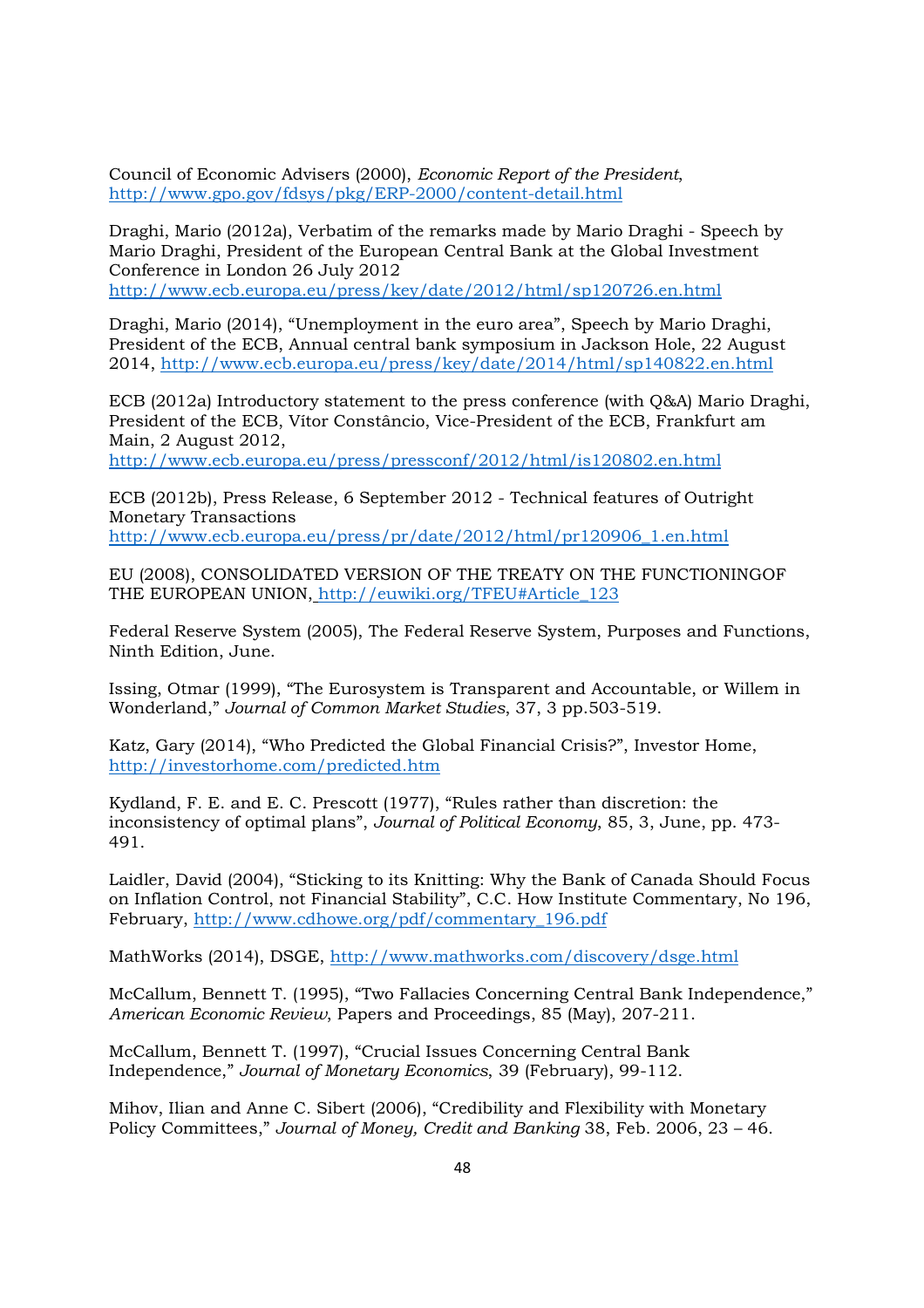Minsky, Hyman P. (1986), *Stabilizing An Unstable Economy*, Yale University Press.

Minsky, Hyman P. (1992), "The Financial Instability Hypothesis", The Jerome Levy Economics Institute of Bard College, Working Paper No. 74, May.

Paul, Ron (2009), *End the Fed,* New York, NY: Grand Central Publishing. ISBN 978-0- 446-54919-6*.*

Reinhart Carmen M. & Kenneth S. Rogoff (2009), *This Time Is Different: Eight Centuries of Financial Folly*, Princeton University Press, edition 1, volume 1, number 8973.

Rogoff, Kenneth (1985), "The Optimal Degree of Commitment to an Intermediate Target." *Quarterly Journal of Economics* 100, 1169-90.

Romer, Christina (1999), "Changes in Business Cycles: Evidence and Explanations", *Journal of Economic Perspectives* – Volume 13, Number 2, Spring, Pp. 23-44.

Roubini, Nouriel (2014), "Draghinomics – Abenomics European-style", *The Guardian*, September 1, http://www.theguardian.com/business/2014/sep/01/draghinomicsabenomics-european-style.

Sharman, Campbell (2008), "Political Legitimacy for an Appointed Senate." *IRPP Choices* 14 (11).

Sibert, Anne C. (2003), "Monetary Policy Committees: Individual and Collective Reputations," *Review of Economic Studies* 70, Jul. 2003, 649-666.

Sibert, Anne C. (2006), "Central Banking by Committee," *International Finance*, Wiley Blackwell, vol. 9(2), pages 145-168, 08.

Sibert, Anne C. (2012), "Monetary Policy, the Provision of Financial Stability and Banking Supervision", European Parliament, Directorate General for Internal Policies Policy Department A: Economic and Scientific Policy, http://www.europarl.europa.eu/document/activities/cont/201212/20121210ATT577 92/20121210ATT57792EN.pdf

Sims, Robert Nicholls (1920)," Defense of the State Banking System; Why Unification of National and State Banking Systems is Impracticable", in Trust Companies, Volume 31, No. 1, July, pp. 117-121. Digitized by Google, https://play.google.com/store/books/details?id=YaU4AQAAMAAJ&rdid=book-YaU4AQAAMAAJ&rdot=1

Stein, Jeremy C. (2012), "Monetary Policy as Financial-Stability Regulation," *Quarterly Journal of Economics*, 127, February 2012, pp. 57-95.

Stein, Jeremy C. (2013), "Overheating in Credit Markets: Origins, Measurement, and Policy Responses", Federal Reserve Bank of St. Louis, February 7, 2013, http://www.federalreserve.gov/newsevents/speech/stein20130207a.htm.